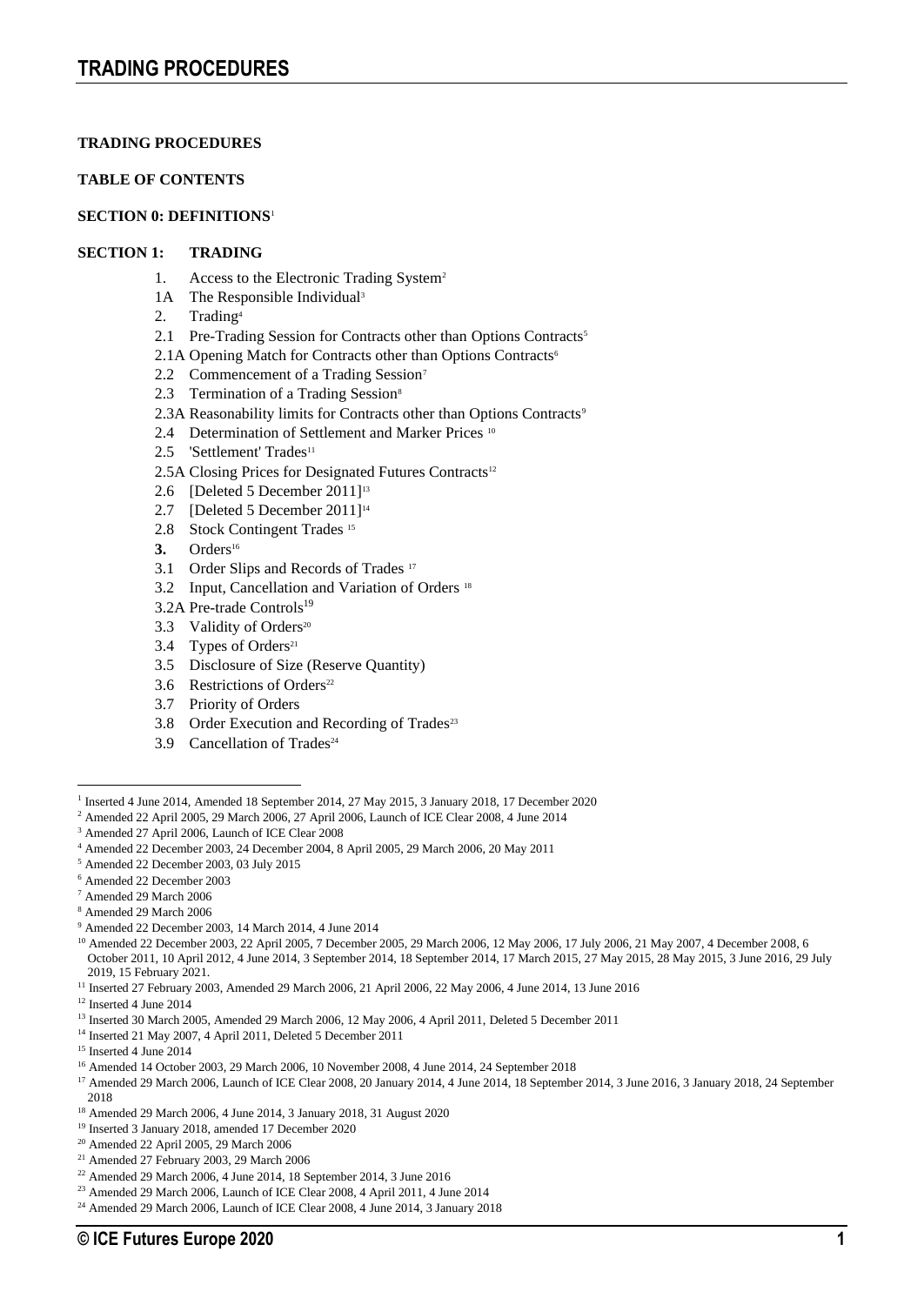- 3.10 Spread and Strategy Trading<sup>25</sup>
- 3.11 Validity of Trades<sup>26</sup>
- 3.12 Corporate Actions <sup>27</sup>
- **4.** ICE Platform Market Notices and Display of other Messages<sup>28</sup>
- **5.** Responsibilities of Market Supervision<sup>29</sup>
- **6.** The ICE Platform Back Up Facilities<sup>30</sup>
- **7.** Authorised Correction and Adjustment of Trades<sup>31</sup>

## **SECTION 2: GENERAL PROVISIONS**

- **8.** Trading Conduct <sup>32</sup>
- 8.1 Withholding Client Orders<sup>33</sup>
- 8.2 Execution of Client Orders<sup>34</sup>
- 8.3 Pre-Arranged Trades<sup>35</sup>
- 8.4 Abuse of Client Orders<sup>36</sup>
- 8.5 Error Correction Facility<sup>37</sup>
- **9.** Registration of Business<sup>38</sup>
- **10.** [Deleted 21 October 2020]<sup>39</sup>
- **10A** [Deleted 21 October 2020]<sup>40</sup>
- 11. Trade Investigations<sup>41</sup>
- **12.** [Deleted 13 May 1999]<sup>42</sup>
- **13.** Emergency Procedures
- 14. Responsible Individual Registration Procedures<sup>43</sup>
- 15. Qualification to Trade<sup>44</sup>
- **15A** [Deleted 4 June 2014]<sup>45</sup>
- **15B** Business Clock Synchronisation<sup>46</sup>
- 15C Pre-Trade Transparency<sup>47</sup>

## **SECTION 3: EXCHANGE FOR PHYSICALS ("EFP") AND EXCHANGE FOR SWAPS ("EFS")** 48

- **16.** EFP and EFS Procedures<sup>49</sup>
- 16A Basis Trading<sup>50</sup>

- <sup>26</sup> Amended 22 December 2003, 29 March 2006, Launch of ICE Clear 2008, 4 April 2011, 3 January 2018
- <sup>27</sup> Inserted 4 June 2014

<sup>33</sup> Amended 29 March 2006, Launch of ICE Clear 2008

<sup>35</sup> Amended 29 March 2006, 15 October 2012, 29 January 2014, 18 September 2014, 3 June 2016, , 24 September 2018

<sup>37</sup> Inserted 8 April 2005, 29 March 2006, Launch of ICE Clear 2008

- <sup>39</sup> Amended 8 April 2005, 25 October 2005, 7 December 2005, Launch of ICE Clear 2008, 16 November 2016, deleted 21 October 2020
- <sup>40</sup> Inserted 8 April 2005, deleted 21 October 2020
- <sup>41</sup> Amended 10 November 2003, 29 March 2006, Launch of ICE Clear 2008, 4 April 2011, 23 April 2012, 15 October 2012
- <sup>42</sup> Amended 29 March 2006
- <sup>43</sup> Amended 23 September 2003, 7 December 2005, 29 March 2006, 4 June 2014
- <sup>44</sup> Amended 29 March 2006, Launch of ICE Clear 2008
- <sup>45</sup> Inserted 8 April 2005, Deleted 4 June 2014

- <sup>48</sup> Amended 14 September 2004, 4 June 2014, 3 June 2016, 24 September 2018
- <sup>49</sup> Amended 22 April 2005, 7 December 2005, 29 March 2006, 5 January 2007, 18 December 2007, Launch of ICE Clear 2008, 4 April 2011, 29 January 2014, 3 January 2018, 24 September 2018
- <sup>50</sup> Inserted 4 June 2014, amended 3 September 2014, 18 September 2014, 27 May 2015, 12 October 2015, 3 June 2016, 3 January 2018, 24 September 2018, 17 December 2020

<sup>&</sup>lt;sup>25</sup> Amended 22 December 2003, 29 March 2006, 4 June 2014, 3 September 2014, 18 September 2014

<sup>28</sup> Amended 29 March 2006, 31 August 2020

<sup>29</sup> Amended 27 February 2003, 29 March 2006, 23 April 2012

<sup>30</sup> Amended 23 September 2003, amended 25 October 2005, 29 March 2006, Launch of ICE Clear 2008

<sup>31</sup> Amended 4 April 2011, 23 April 2012

<sup>32</sup> Amended 8 April 2005, 29 March 2006, 27 April 2006, 24 September 2018

<sup>34</sup> Amended launch of ICE Clear 2008

<sup>36</sup> Amended launch of ICE Clear 2008, 18 September 2014

<sup>38</sup> Amended 7 December 2005, 29 March 2006, 5 January 2007, 4 April 2011, 4 June 2014, 18 September 2014, 3 June 2016, 24 September 2018, 31 August 2020

<sup>46</sup> Inserted 3 January 2018

<sup>47</sup> Inserted 24 September 2018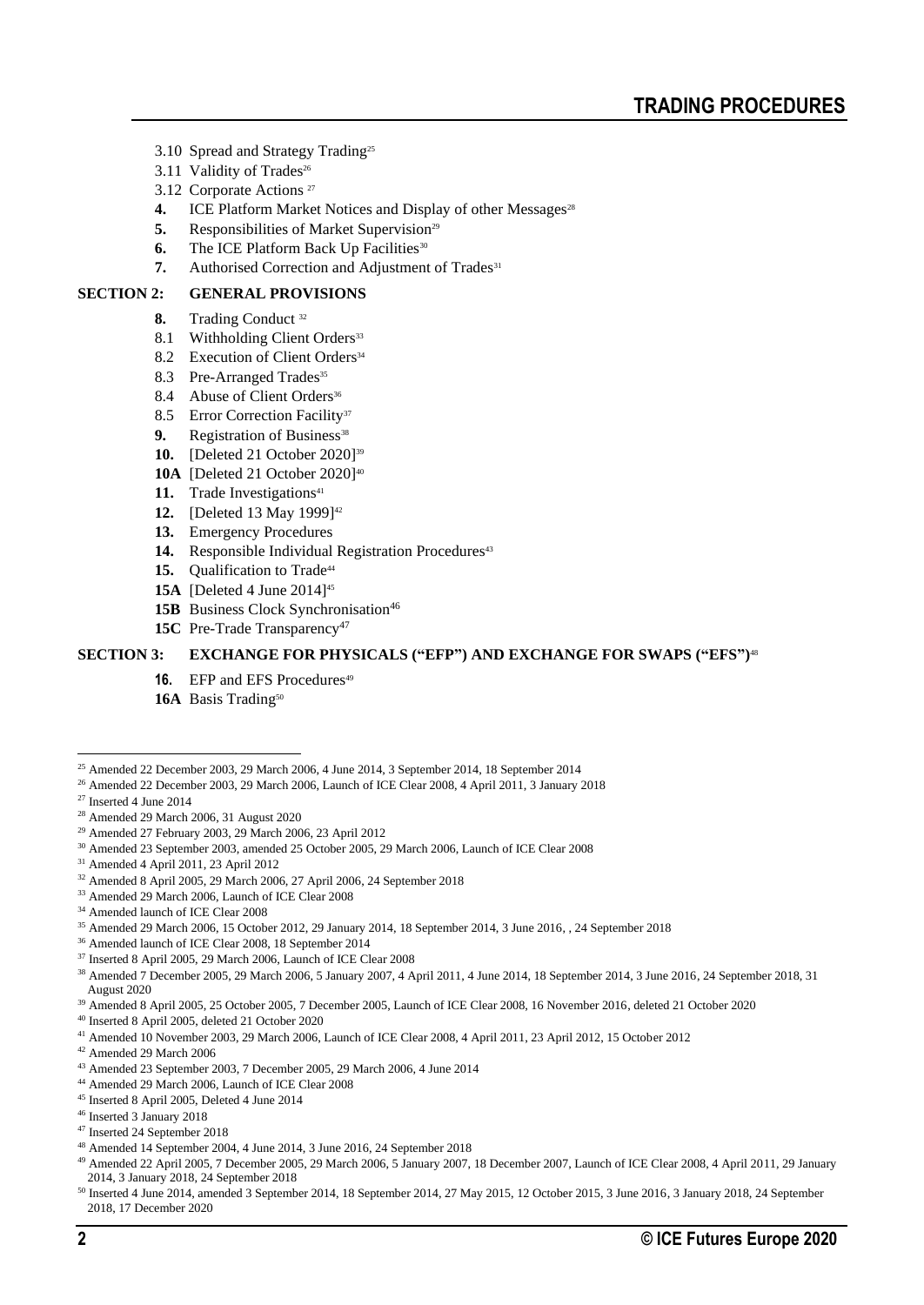- 16B Exchange for Related Positions in Soft Commodity Contracts<sup>51</sup>
- **16C** Asset Allocations<sup>52</sup>

## **SECTION 4 BLOCK TRADE PROCEDURES**

17. Block Trade Procedures<sup>53</sup>

## **SECTION 5 EXCHANGE FOR RELATED MARKETS ("EFM") FACILITY**

18. EFM Procedures<sup>54</sup>

## **SECTION 6 BLOCK TRANSPARENCY AUCTIONS**

19. Block Transparency Auction Procedures<sup>55</sup>

<sup>51</sup> Inserted 4 June 2014, amended 18 September 2014, 12 October 2015, 3 January 2018, 24 September 2018

<sup>52</sup> Inserted 3 June 2016; Amended 14 February 2018, 24 September 2018

<sup>53</sup> Amended 22 April 2005, 7 December 2005, 29 March 2006, 21 April 2006, 24 April 2006, 18 December 2007, Launch of ICE Clear 2008, 4 April 2011, 20 May 2011, 01 November 2013, 29 January 2014, 4 June 2014, 18 September 2014, 12 October 2015, 24 September 2018, 08 June 2020, 31 August 2020

<sup>54</sup> Inserted 5 December 2011, 29 January 2014, 24 September 2018

<sup>55</sup> Inserted 31 August 2020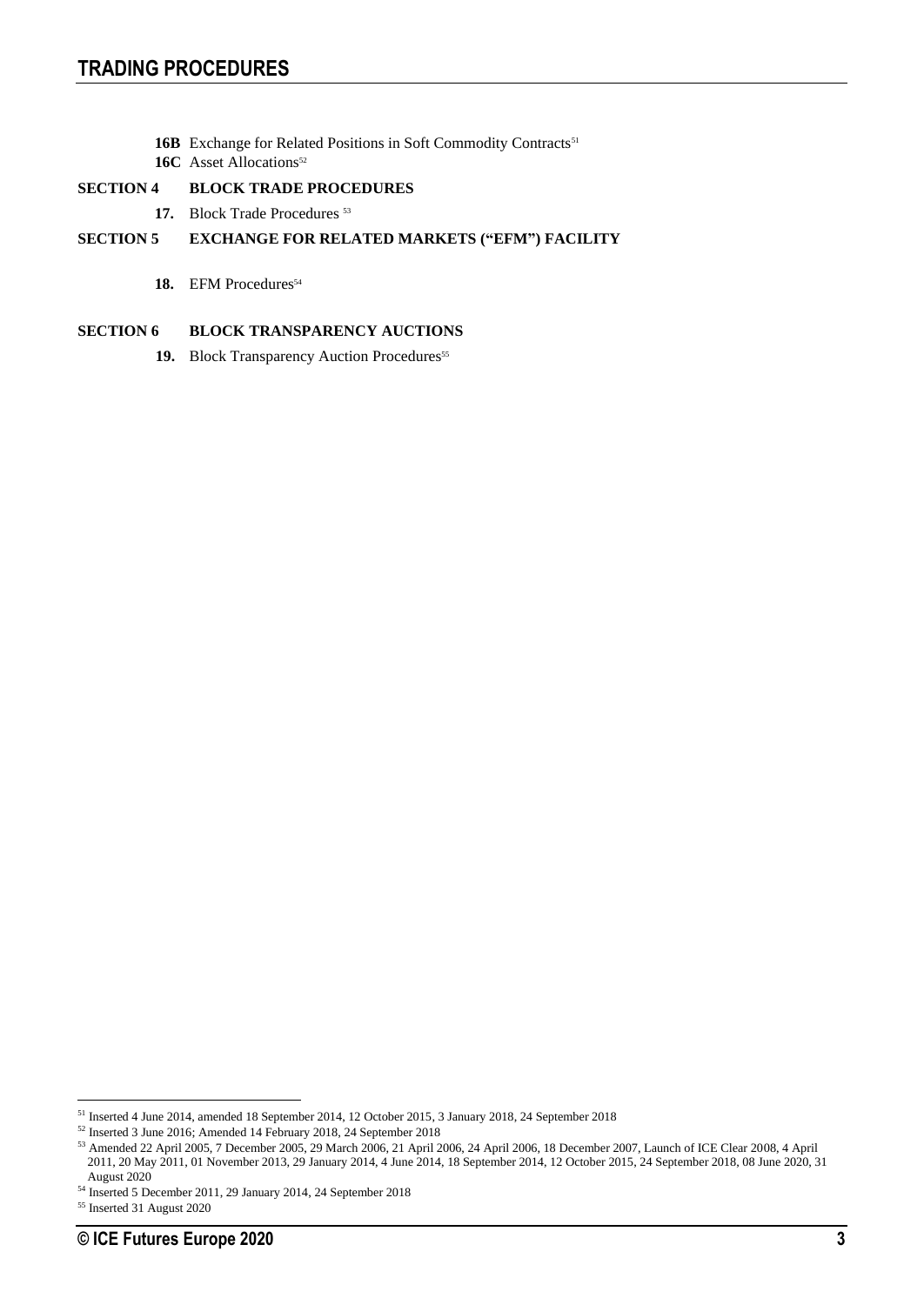# **SECTION 0: DEFINITIONS<sup>56</sup>**

**1**

In these Trading Procedures, the words standing in the first column of the following table shall bear the meanings set opposite them in the second column thereof, if not inconsistent with the subject or context:-

| <b>WORDS</b>                                   | <b>MEANINGS</b>                                                                                                                                                                                                                                                    |
|------------------------------------------------|--------------------------------------------------------------------------------------------------------------------------------------------------------------------------------------------------------------------------------------------------------------------|
| "Bond Futures Contract"                        | a contract containing the terms set out in any of Sections RRRR, TTTT or<br>VVVV of the Contract Rules and or any other contract determined to be a Bond<br>Futures Contract by the Directors from time to time;                                                   |
| "Closing Prices"                               | means the prices determined in accordance with Trading Procedure 2.5A for<br>designated Futures Contracts;                                                                                                                                                         |
| "Equity Index Futures Contract"                | a contract containing the terms set out in any of Sections CCCCCC, EEEEEE,<br>GGGGGG, IIIIII, KKKKKK, MMMMMM or OOOOOO of the Contract<br>Rules and or any other contract determined to be an Equity Index Futures<br>Contract by the Directors from time to time; |
| "Eris Futures Contract"                        | a contract containing the terms set out in Sections QQQQQQ or SSSSSS of<br>the Contract Rules and or any other contract determined to be an Eris Futures<br>Contract by the Directors from time to time;                                                           |
| "Euro Swapnote® Futures Contract"              | a contract containing the terms set out in Section XXXX of the Contract Rules<br>and or any other contract determined to be a Euro Swapnote® Futures Contract<br>by the Directors from time to time;                                                               |
| "Exchange Delivery Settlement Price"           | means the prices determined by the Exchange in accordance with Trading<br>Procedure 2.4.11;                                                                                                                                                                        |
| "Individual Equity Options Contract"           | a contract containing the terms set out in Sections IIIII, KKKKK or MMMMM<br>of the Contract Rules and or any other contract determined to be an Individual<br>Equity Options Contract by the Directors from time to time;                                         |
| "Official Settlement Price"                    | means the prices determined by the Exchange in accordance with Trading<br>Procedure 2.4.11;                                                                                                                                                                        |
| "RFQ"                                          | means request for quote;                                                                                                                                                                                                                                           |
| "Short Term Interest Rate Futures<br>Contract" | a contract containing the terms set out in any of Sections NNNN, PPPP or<br>GGGGG of the Contract Rules and/or any other contract determined to be a<br>Short Term Interest Rate Futures Contract by the Directors from time to time;                              |
| "Soft Commodity EFP"                           | the meaning given in Trading Procedures $16B.1(a)$ ;                                                                                                                                                                                                               |
| "Soft Commodity EFRP"                          | the meaning given in Trading Procedures 16B.1;                                                                                                                                                                                                                     |
| "Soft Commodity EFRP Facility"                 | the meaning given in Trading Procedures 16B.1;                                                                                                                                                                                                                     |
| "Soft Commodity EFS"                           | the meaning given in Trading Procedures 16B.1(b);                                                                                                                                                                                                                  |
| "Soft Commodity EOO"                           | the meaning given in Trading Procedures $16B.1(c)$ ;                                                                                                                                                                                                               |
| "Soft Commodity Futures Contract"              | a contract containing the terms set out in any of Sections EEEE, GGGG, IIII<br>or KKKK of the Contract Rules and or any other contract determined to be a<br>Soft Commodity Futures Contract by the Directors from time to time;                                   |

<sup>56</sup> Inserted 4 June 2014, 18 September 2014, 27 May 2015, 3 January 2018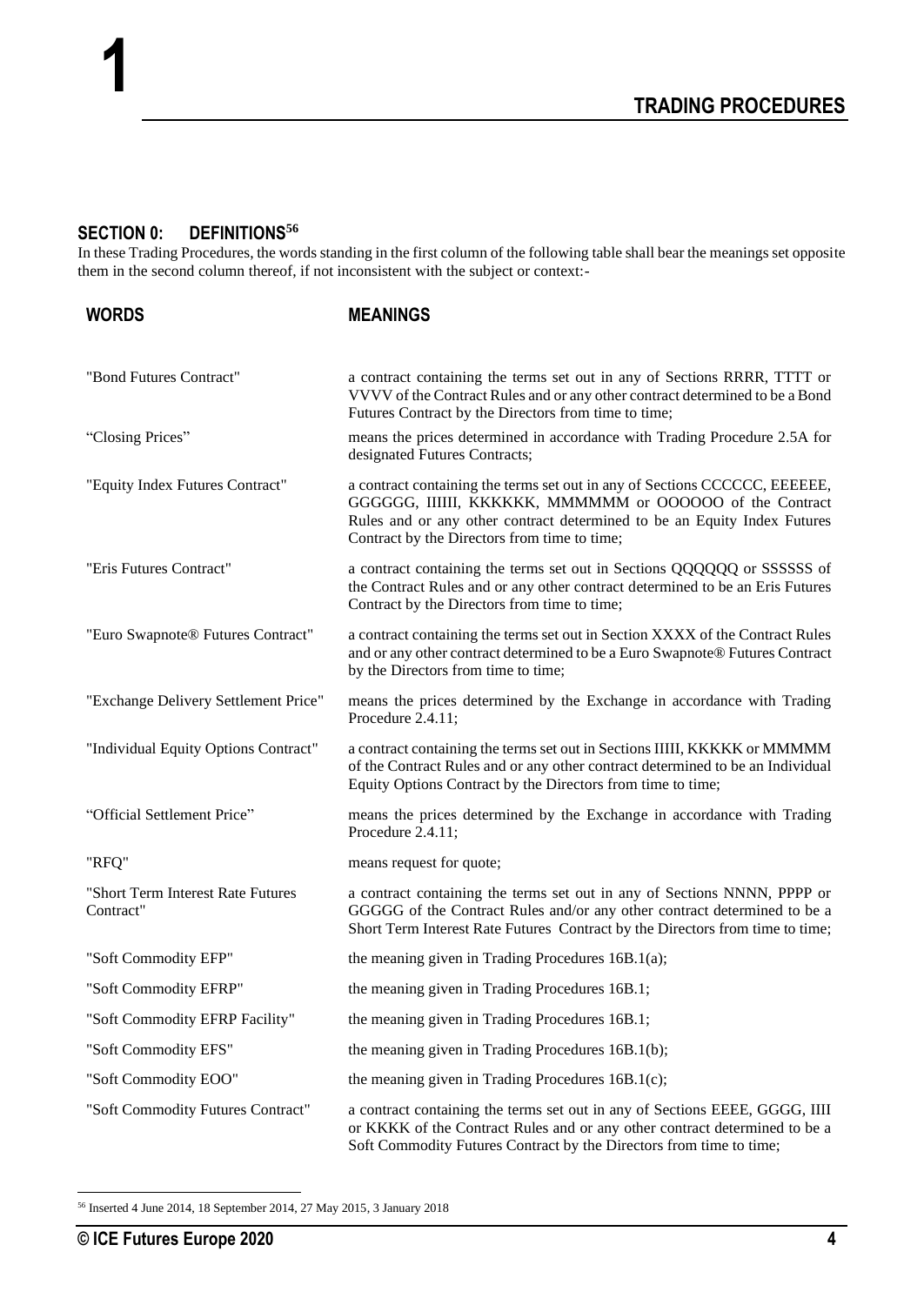| "Soft Commodity Options Contract"  | a contract containing the terms set out in Section MMMM of the Contract<br>Rules and or any other contract determined to be a Soft Commodity Options<br>Contract by the Directors from time to time;                             |
|------------------------------------|----------------------------------------------------------------------------------------------------------------------------------------------------------------------------------------------------------------------------------|
| "Swapnote® Futures Contract"       | a contract containing the terms set out in any of Sections XXXX, ZZZZ,<br>BBBBB or DDDDD of the Contract Rules and or any other contract<br>determined to be a Swapnote® Futures Contract by the Directors from time to<br>time: |
| "Universal Stock Futures Contract" | a contract containing the terms set out in any of Sections QQQQQ, SSSSS or<br>UUUUU of the Contract Rules and or any other contract determined to be a<br>Universal Stock Futures Contract by the Directors from time to time;   |
| "UTC"                              | means the Coordinated Universal Time issued and maintained by<br>the timing centres listed in the latest International Bureau of Weights<br>and Measures annual report on time activities;                                       |
| "Unofficial Settlement Price"      | means the prices determined by the Exchange in accordance with Trading<br>Procedures 2.4.4 to 2.4.11.                                                                                                                            |

**1**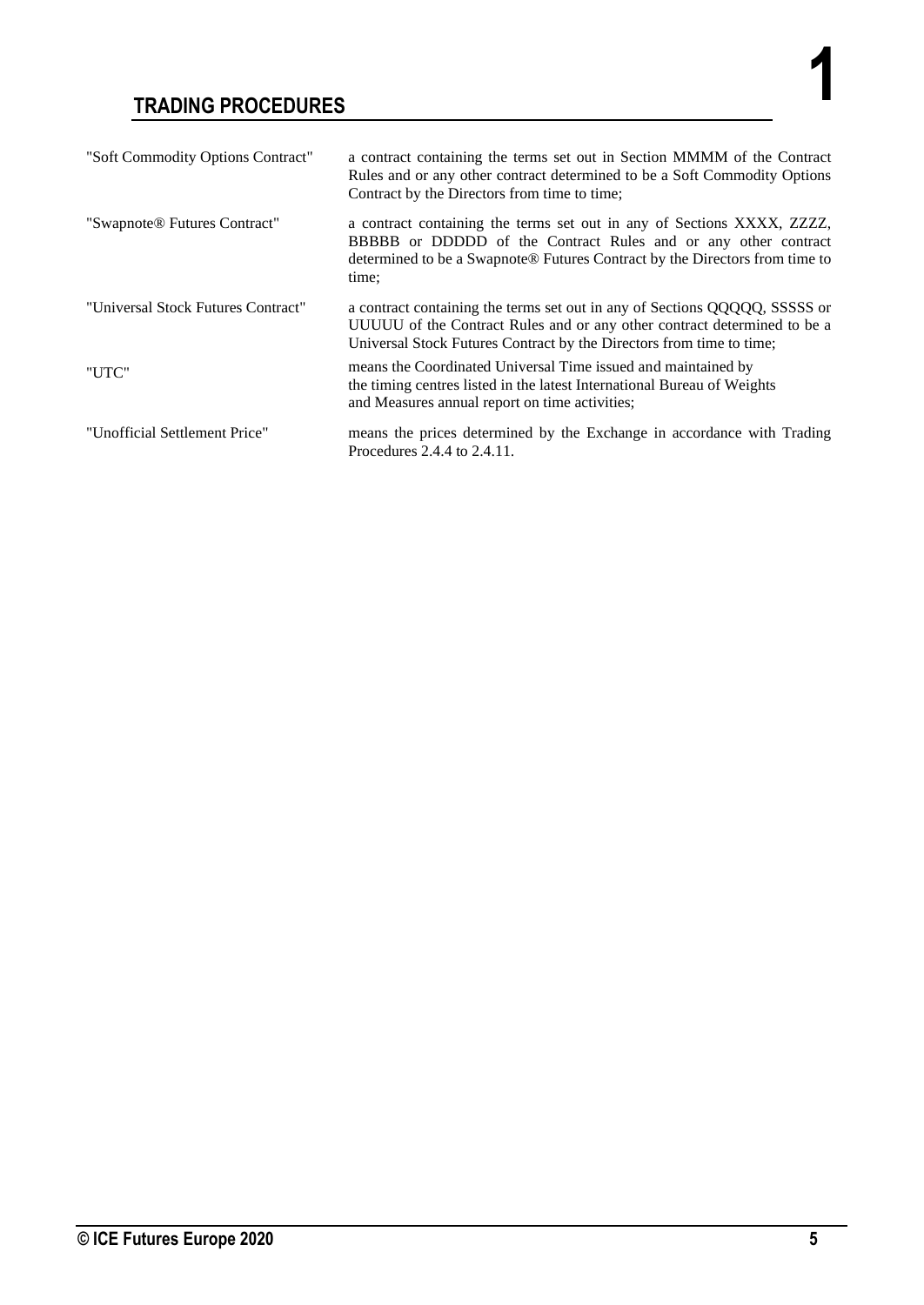## **SECTION 1: TRADING**

## **1 ACCESS TO THE ELECTRONIC TRADING SYSTEM**<sup>57</sup>

## 1 [DELETED]

**1**

1.1 Access by a Member to the ICE Platform may only be obtained during the hours determined by the Directors from time to time.

A Member shall not enter orders into or make trades through the ICE Platform for a Contract unless the Member is approved to trade such a Contract under Rule B.6.

- 1.2 A Member may access the Trading Server by using the front end application provided by the Exchange or by using, where available, any other front end application developed by the Member or provided by an ISV which meets all the conformance criteria determined by the Exchange from time to time.
- 1.2.1 A Member shall not enter orders into or make trades through the ICE Platform, or perform any supervisory role except through one or more individuals registered with the Exchange as Responsible Individuals pursuant to Trading Procedure 14.
- 1.2.2 Trading may also be conducted by other individuals within the Member, provided such individuals are suitable and adequately trained in accordance with Rule A.11(c). These individuals may only submit orders under the ITM (s) of a Responsible Individual registered to the Member and under his supervision.
- 1.2.3 Trading may also be conducted by a Member's clients (order routing) where access to the ICE Platform is granted by the Member to clients, provided the client orders are submitted under an ITM assigned to a Responsible Individual and under the relevant Responsible Individual's supervision.
- 1.3 In order to gain access to the ICE Platform for the purpose of entering an order, making a trade or performing a supervisory role, a Responsible Individual must:
	- (a) be registered by a Member with the Exchange as a Responsible Individual;
	- (b) use the ITM, log on and password allocated to him by the Exchange;
	- (c) be able to obtain the use of his Member's ICE Platform workstation and to enter orders, make trades or perform a supervisory role in accordance with the ICE Platform User Guide or where the Member uses any other front end application in accordance with that front end application user guide;
	- (d) be registered by the appropriate regulatory organisation if applicable.
- 1.4 [Deleted 27 April 2006]
- 1.5 A Member shall:
	- (a) establish its trading arrangements such that each Responsible Individual is able to meet the requirements set out in Trading Procedure 1A and that all other relevant obligations contained in the Regulations and these Trading Procedures are complied with;
	- (b) implement suitable security measures such that only those individuals explicitly authorised to trade by the Member may gain access to passwords;
	- (c) keep the Exchange promptly informed of anything concerning the Responsible Individual which might reasonably be expected to be disclosed to the Exchange. This duty shall arise as soon as the Member becomes aware, or has reasonable grounds for believing, that a matter requiring disclosure has arisen;
	- (d) ensure that any trading access granted to individuals (whether staff of the Member or otherwise), for example by way of order routing systems, is adequately controlled and supervised, including the ability to make appropriate checks before any orders are submitted to the Trading Server; and
	- (e) register with the Exchange, in accordance with Exchange requirements from time to time in force, any

<sup>57</sup> Amended 23 September 2003, 22 April 2005, 29 March 2006, 27 April 2006, Launch of ICE Clear 2008, 17 December 2020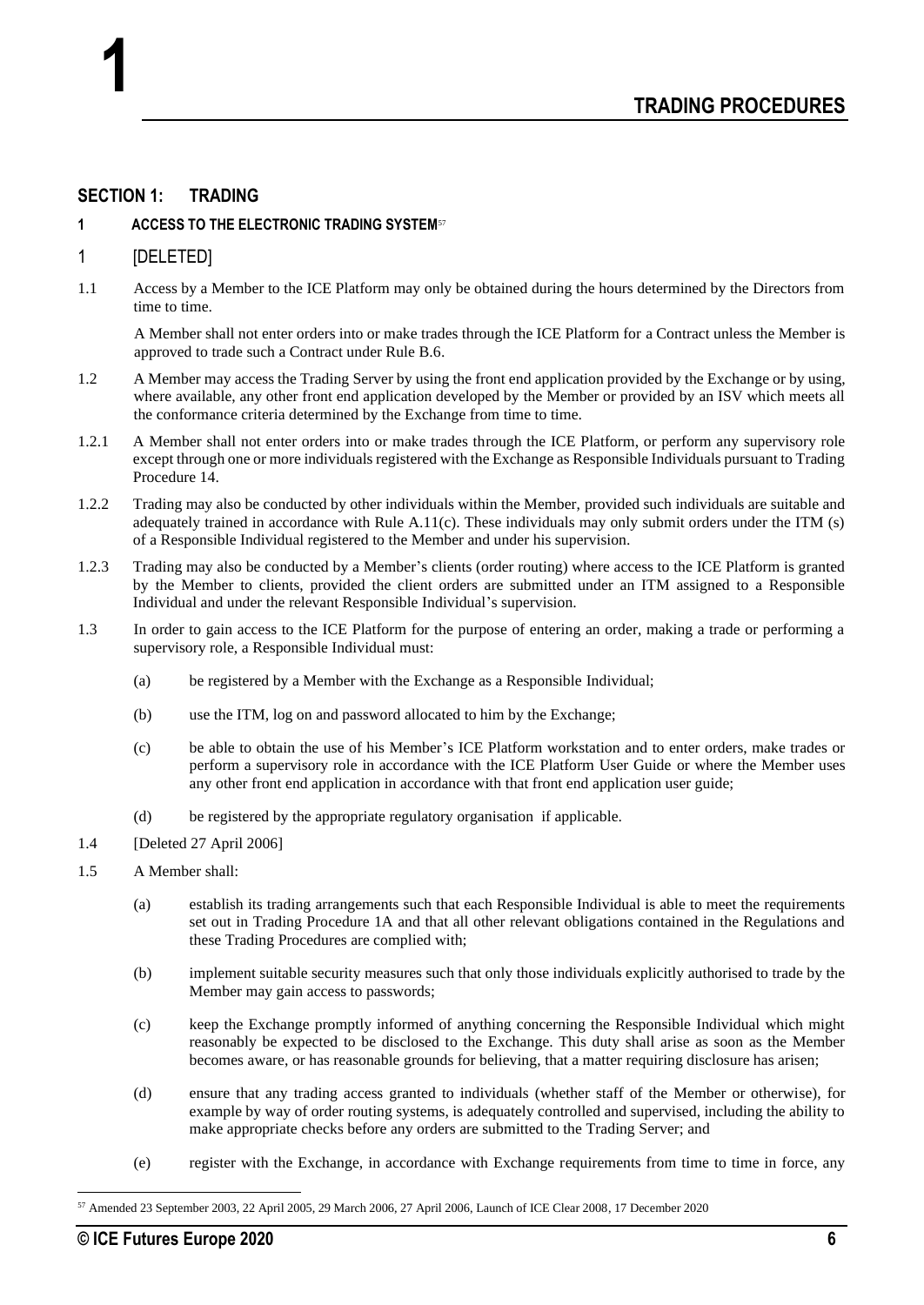front end application or order routing system intended to be used in respect of Exchange business and only operate such front end application or order routing system which complies with Exchange Conformance criteria with the prior written approval of the Exchange, in respect of business conducted on the ICE Platform.

1.6 A Member who has access restricted to view price data only, may access the ICE Platform through individuals who are not Responsible Individuals.

## **1A THE RESPONSIBLE INDIVIDUAL**<sup>58</sup>

- 1A.1 A Responsible Individual may trade himself and/or be a trading supervisor.
- 1A.1.1 [Deleted 27 April 2006]
- 1A.1.2 [Deleted 27 April 2006]
- 1A.2 Trading may also be conducted by other individuals within the Member, at the discretion of the Member, provided such individuals are fit and proper, suitable and adequately trained in accordance with Rule A.11(c). These individuals may only submit orders under the ITM(s) of a Responsible Individual registered to the Member, and under his supervision.
- 1A.3 Where access to the ICE Platform is granted by the Member to clients (order routing) the Member must ensure that client orders are submitted under an ITM assigned to a Responsible Individual and under the relevant Responsible Individual's supervision.
- 1A.4 A Responsible Individual must:
	- (a) pursuant to Rule A.11(c), be adequately trained and fully conversant with the Exchange Regulations, Contract Rules and Trading Procedures;
	- (b) be assigned at least one ITM, and a valid password for each, by the Exchange; and
	- (c) pursuant to Trading Procedure 3.1.4, conduct all telephone conversations on audio logged lines.
- 1A.5 [Deleted 27 April 2006.]
- 1A.6 In the normal course of events, the Exchange will direct all queries in relation to business submitted under his ITM(s) to the Responsible Individual concerned, whether or not the business was actually input directly by him. In this respect, the Responsible Individual must:
	- (a) have the authority to adjust or withdraw any orders submitted under his ITM(s);
	- (b) satisfy himself of the competence, fitness and properness and suitability of any person conducting business under his ITM(s);
	- (c) ensure, as far as possible, that all business conducted under his ITM(s) is conducted in accordance with the Regulations; and
	- (d) know, and be willing to disclose to the Exchange, the immediate source of all orders.
- 1.A.7 (a) Subject to (b) below, the Responsible Individual must be contactable by the Exchange while his ITM(s) is/are in use.
	- (b) When a Responsible Individual is absent, and therefore not contactable, yet his ITM(s) is/are to continue to be used, the Member must nominate another Responsible Individual to fulfil his role in respect of the relevant ITM(s).

## **2 TRADING**

## 2.1 **Pre-Trading Session for Contracts other than Options Contracts**<sup>59</sup>

Prior to commencement of a trading session for a Contract for such period as may be specified by the Exchange, a Member may enter new limit orders into, and may vary or cancel such orders, in the order book held on the ICE Platform workstation. Market orders may not be entered during this pre-trading session.

All limit orders which are designated as active are included in the opening match at the end of the pre-trading session.

**1**

<sup>58</sup> Amended 29 March 2006, 27 April 2006, Launch of ICE Clear 2008

<sup>59</sup> Amended 22 December 2003, 29 March 2006, 03 July 2015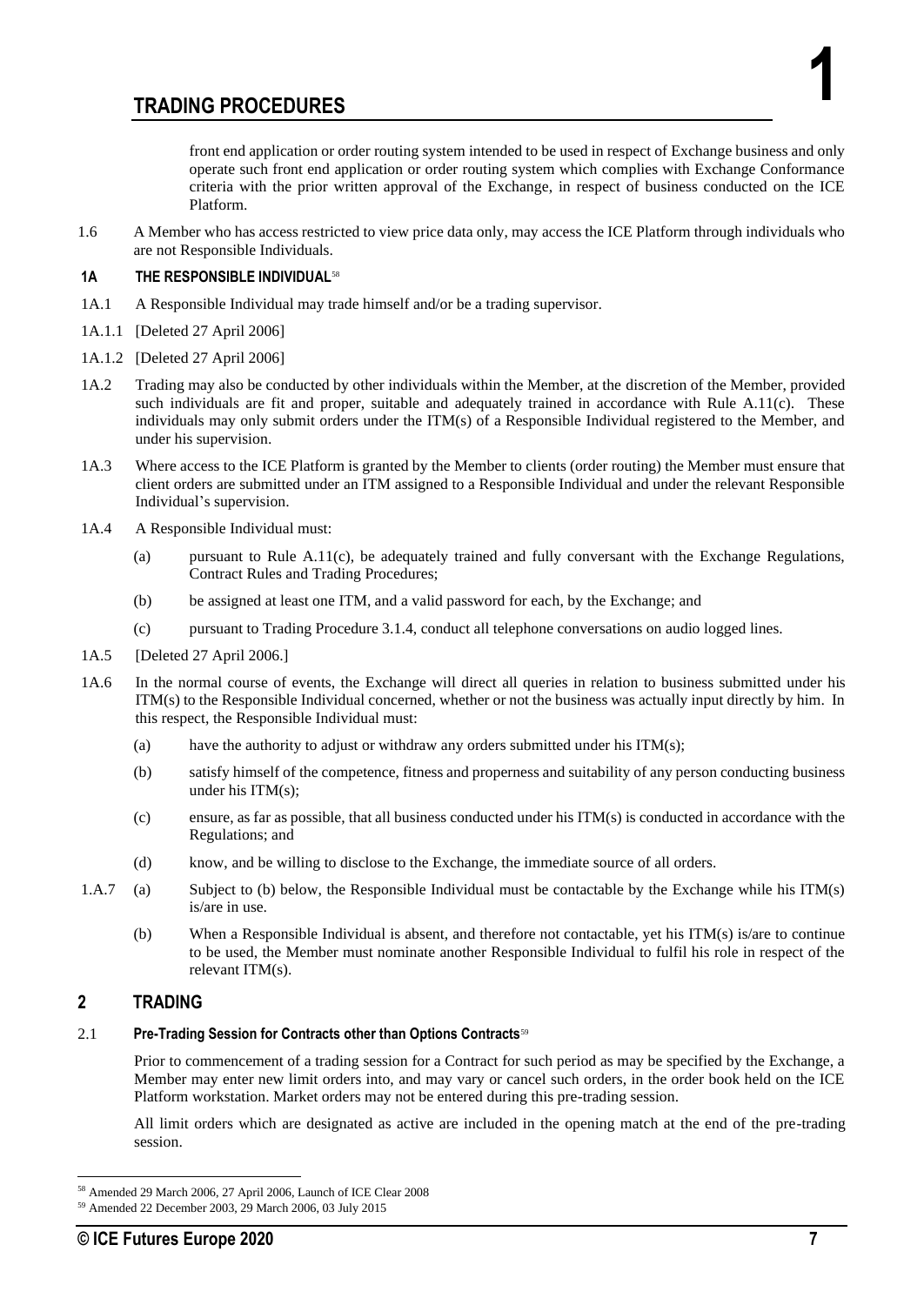Throughout the pre-open session for a Contract, an uncrossing algorithm will run at such periods as determined by the Exchange, and will provide volume and indicative opening prices to all workstations of individuals logged on at that time.

Reasonability checks are performed on such Contracts as designated by the Exchange during this period.

## **2.1A Opening Match for Contracts other than Options Contracts**<sup>60</sup>

After the termination of the pre-trading session and before the commencement of the trading session there will be a transitory state known as the opening match. During the opening match all outright limit orders input and designated as active during the pre-trading session become active and, where appropriate, trades will result.

The price level and quantity of Contracts traded during the opening match are determined by an algorithm determined by the Exchange from time to time. No new orders may be input during the opening match.

## 2.2 **Commencement of a Trading Session**<sup>61</sup>

**1**

2.2.1 The commencement of a trading session for a Contract will be indicated by the display of the 'open' indicator in accordance with the ICE Platform User Guide or user guide of any front end application used by the Member.

#### 2.3 **Termination of a Trading Session** <sup>62</sup>

2.3.1 The termination of a trading session for a Contract will be indicated by the display of the 'closed' indicator in accordance with the ICE Platform User Guide or user guide of any front end application used by the Member. No further orders can be entered or trades made until the commencement of the next pre-trading or trading session for such Contract as the case may be.

#### **2.3A Reasonability limits for Contracts other than Options Contracts**<sup>63</sup>

The Exchange shall set and may vary a reasonability limit within the Trading Server for each contract beyond which the Trading Server will not execute limit or market orders. The reasonability limit is the amount the price may change in one trading sequence from the last traded price of that contract month, or from a price determined by an algorithm in the Trading Server.

An order placed that is outside of the reasonability limit shall be rejected by the ICE Platform in full.

#### 2.4 **Determination of Settlement and Marker Prices**<sup>64</sup>

- 2.4.1 The Exchange shall determine Unofficial Settlement Prices for all Contracts in accordance with the settlement price procedures in this Trading Procedure 2.4. The Exchange may, in its absolute discretion, exclude trades from the calculation of Unofficial Settlement Prices if it considers it to be in the best interests of the Market to do so.
- 2.4.2 Marker prices shall be determined by the Exchange in accordance with the Marker Price Procedures set out in Trading Procedure 2.4.12-2.4.19. The Exchange may, in its absolute discretion, exclude trades from the calculation of marker prices if it considers it to be in the best interests of the Market to do so.
- 2.4.3 Prices of EFP, EFS, Block Trades, Basis Trades, Soft Commodity EFRPs, Asset Allocations and leg prices from spread trades ("S"), crack trades ("C") and Volatility trades ("V") will not be used to determine the Unofficial Settlement Prices nor the marker prices.

## **Settlement Price Procedures**

2.4.4 The Unofficial Settlement Prices for each Contract, excluding designated stock futures and index futures, will be determined from trades made during such period of time (the "designated settlement period") as may be specified by the Exchange from time to time.

In determining whether the Unofficial Settlement Prices for Contracts are an accurate reflection of prevailing values the Exchange shall take into account:

<sup>60</sup> Amended 22 December 2003

<sup>61</sup> Amended 29 March 2006

<sup>62</sup> Amended 29 March 2006

<sup>63</sup> Amended 22 December 2003, 14 March 2014, 4 June 2014

<sup>64</sup> Amended 21 October 2004, 8 April 2005, 22 April 2005, 7 December 2005, 29 March 2006, 21 April 2006, 12 May 2006, 17 July 2006, 21 May, 2007, 4 December 2008, 6 October 2011, 10 April 2012, 4 June 2014, 3 September 2014, 18 September 2014, 17 March 2015, 27 May 2015, 28 May 2015, 3 June 2016, 29 July 2019, 15 February 2021.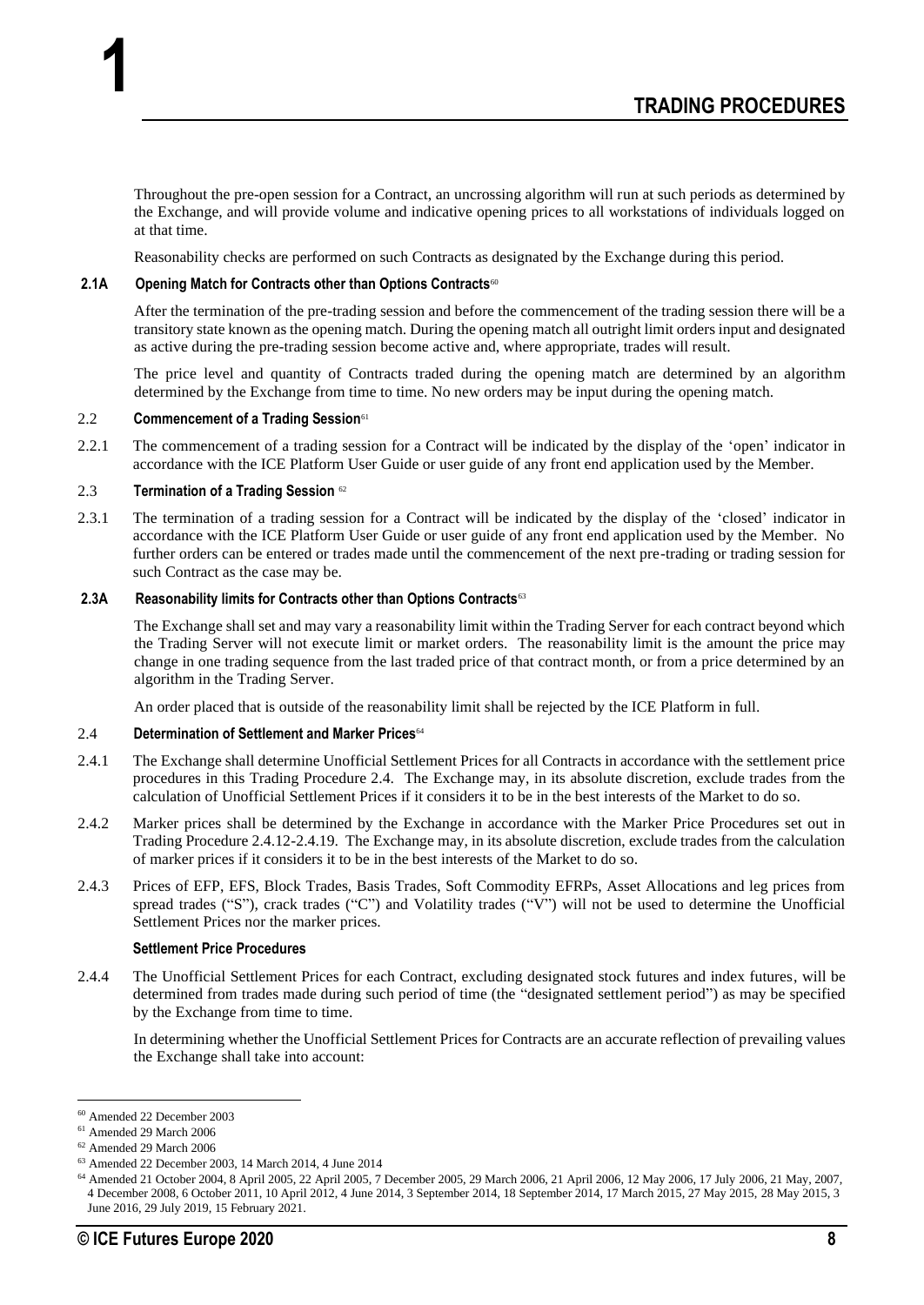- (a) the number of lots and prices traded on the ICE Platform during the designated settlement period;
- (b) the price and volume of bids and offers made during the designated settlement period;
- (c) the conduct of trading during the designated settlement period;
- (d) observed and reported values of calendar spreads;
- (e) any other factor the Exchange, in its absolute discretion, considers relevant;

and may, in its absolute discretion, disregard any trades, bids or offers in setting the Unofficial Settlement Prices.

- 2.4.5 In determining the Unofficial Settlement Prices for Options Contracts, the Exchange shall take into account any one or more of the following:
	- (a) any trades in the contract month during the course of the Trading Day whether outright or strategy trades;
	- (b) any bids or offers in the contract month during the day whether for strategies or otherwise;
	- (c) any trades, bids, or offers in the designated settlement period of trading;
	- (d) assessment of the relevant strategies of previous Trading Days;
	- (e) the implied volatility of any traded series during the day;
	- (f) any other factors they may consider relevant;

and may, in its absolute discretion, disregard any trades, bids or offers in setting the Unofficial Settlement Prices.

- 2.4.5A The Unofficial Settlement Prices for designated stock futures and index futures will be determined by the official closing price method. A list of designated stock futures and index futures will be specified by the Exchange by notice posted on the Market. In respect of the official closing price method, the Unofficial Settlement Price shall be determined by a fair value calculation using the official daily closing price of the company security or the index of such securities (as the case may be) established by the relevant stock exchange. Where such official daily closing price is not available, the Exchange shall determine the Unofficial Settlement Price, at its absolute discretion, on the basis of a fair value calculation which is consistent with cash market values of the shares the subject of such Contract.
- 2.4.5B [Deleted 15 February 2021]
- 2.4.5C [Deleted 15 February 2021]
- 2.4.6 The Unofficial Settlement Price for Contracts (other than those which are the subject of Trading Procedure 2.4.5A) shall be:
	- (a) For the designated anchor expiry, the trade weighted average, as detailed in Trading Procedure 2.4.19, of all trades executed in the designated settlement period, subject to Trading Procedure 2.4.6(c) below. The designated anchor expiry shall be the qualifying contract expiry (which for these purposes shall include both contract months and contract dates) which has traded the highest volume in the designated settlement period, provided that the volume traded during the designated settlement period is equal to or exceeds a level determined by the Exchange from time to time. In the event that no qualifying contract expiry meets this threshold, Unofficial Settlement Prices shall be determined as described in Trading Procedure 2.4.5(b) below. Qualifying contract expiries are further explained below.
		- For ICE Brent, ICE Low Sulphur Gasoil and ICE UK Natural Gas Futures Contracts, qualifying  $(i)$ contract expiries are the first two expiries.
		- $(ii)$ For ICE Emission Futures Contracts, qualifying contract expiries are the first two December expiries.
		- For ICE Interest Rate Futures Contracts and ICE FTSE 100 and ICE FTSE 250 Index Futures  $(iii)$ Contracts, qualifying contract expiries will be the first four quarterly expiries.
		- $(iv)$ For ICE Soft Commodity Contracts, qualifying contract expiries will be the first six expiries.

**1**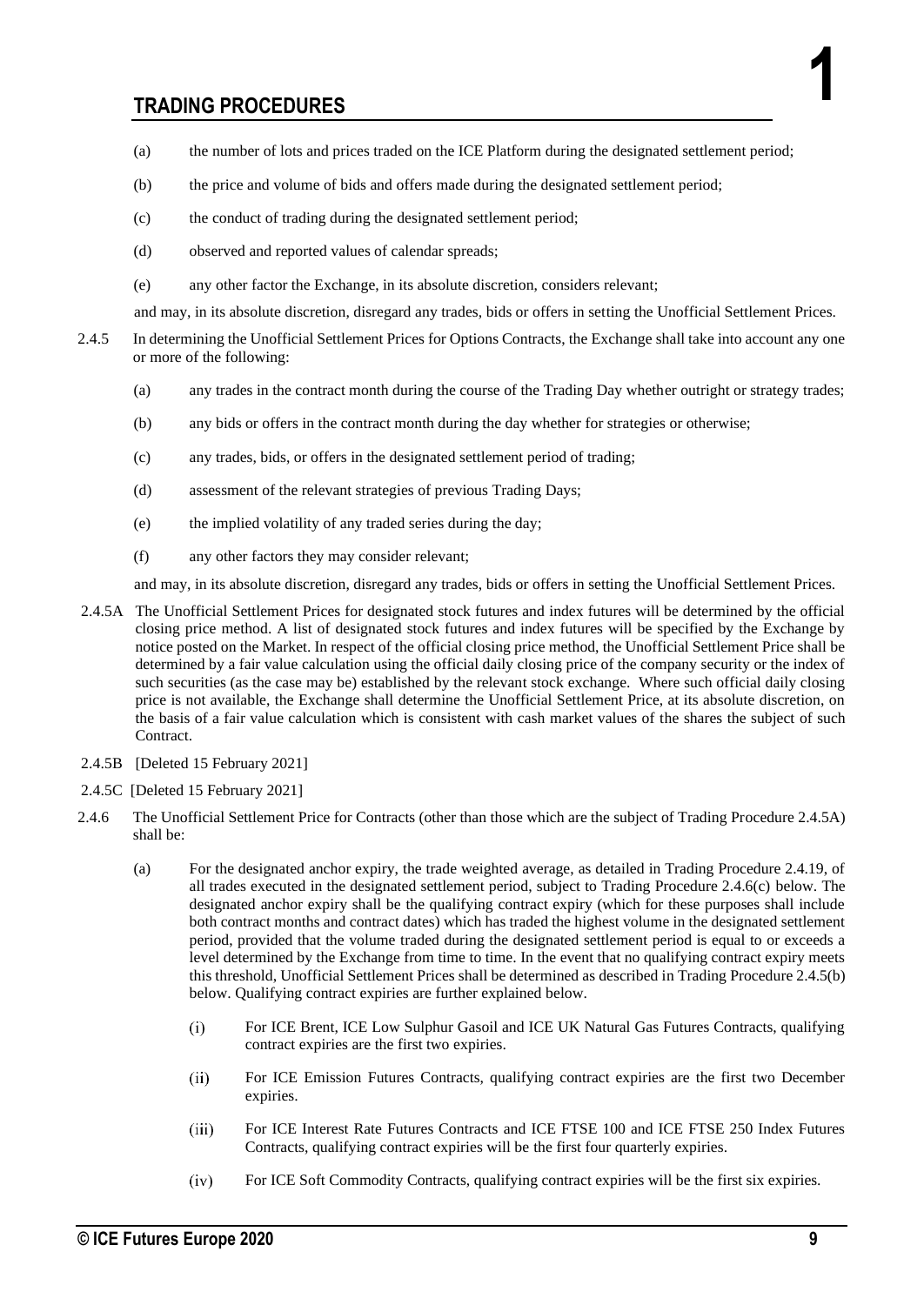- $(v)$ For all other Contracts, all expiries are qualifying contract expires.
- (b) Unofficial Settlement Prices for Contracts other than the designated anchor expiry described in Trading Procedures 2.4.6(a) above, shall, at the discretion of the Exchange, and subject to Trading Procedure  $2.4.6(c)$ , be:
	- $(i)$ The trade weighted average price as detailed in Trading Procedure 2.4.19; or
	- $(ii)$ a price determined by applying prevailing spread values to the designated anchor expiry determined by the method outlined in Trading Procedure 2.4.6(a) above; or
	- a Quoted Settlement Price ("QSP") which is an average of quoted prices for specific contract  $(iii)$ dates provided daily by market participants. QSPs may be used to interpolate Unofficial Settlement Prices for those contract dates for which no quoted prices are received from market participants or for which no bid or offer quotes are made; or
	- a price determined by the Exchange taking account of bids and offers, spread values during the  $(iv)$ ICE Platform trading session or provided by market participants, activity in other Contracts or groups of Contracts, and/or in a related market, previous Trading Day's settlement prices, and/or other prices that are recorded by the Exchange or any other factors considered relevant.
- (c) If the prevailing bids and offers and trading activity throughout the day is such that using the prices determined in (a) or (b) above would undermine the integrity of the structure of the respective contract, the Exchange in accordance with Trading Procedure 2.4.5, may, at its discretion, choose to disregard any trades, bids and offers when setting the Unofficial Settlement Prices.
- (d) for Options Contracts; where no option trades are executed in the designated settlement period, or no option trade has taken place in a particular option series, the Exchange may apply Trading Procedure 2.4.8 below.
- 2.4.7 [Deleted May 2015]

**1**

- 2.4.8 In the event Trading Procedure 2.4.6(d) applies the Unofficial Settlement Prices for Options Contracts shall be determined at the discretion of the Exchange as either:
	- (a) a price extrapolated from a pricing model (as approved by the Exchange from time to time) which may require the use of quotes provided by market participants; or
	- (b) a price determined by the Exchange taking account of any of the criteria listed in Trading Procedures 2.4.4 and 2.4.5 above.
- 2.4.9 If the Exchange is satisfied that the Unofficial Settlement Prices so determined are an accurate reflection of prevailing values for all contract months, these shall be displayed on the ICE Platform as the Unofficial Settlement Prices.
- 2.4.10 If the Exchange is not satisfied that the Unofficial Settlement Prices so determined are an accurate reflection of prevailing values of one or more contract months, it may consult market participants (who may or may not be Members) and/or senior Exchange staff before the Unofficial Settlement Prices are displayed on the ICE Platform. The Exchange alone will make the final decision as to the determination of the Unofficial Settlement Prices.
- 2.4.11 After the display on the ICE Platform of the Unofficial Settlement Prices for a Contract, or the corrected Unofficial Settlement Prices amended in accordance with Trading Procedures 2.4.17 and 2.4.18, and within such a period of time as may be published by the Exchange from time to time, such prices shall be communicated to the Clearing House forthwith and shall become the Official Settlement Prices or Exchange Delivery Settlement Price for such Contract.

## **Marker Price Procedures**

2.4.12 Marker prices for each Marker will be determined from trades made during such period of time (the "Marker Period") as may be specified by the Exchange from time to time.

In determining whether the marker price for each Marker is an accurate reflection of prevailing values the Exchange shall take into account: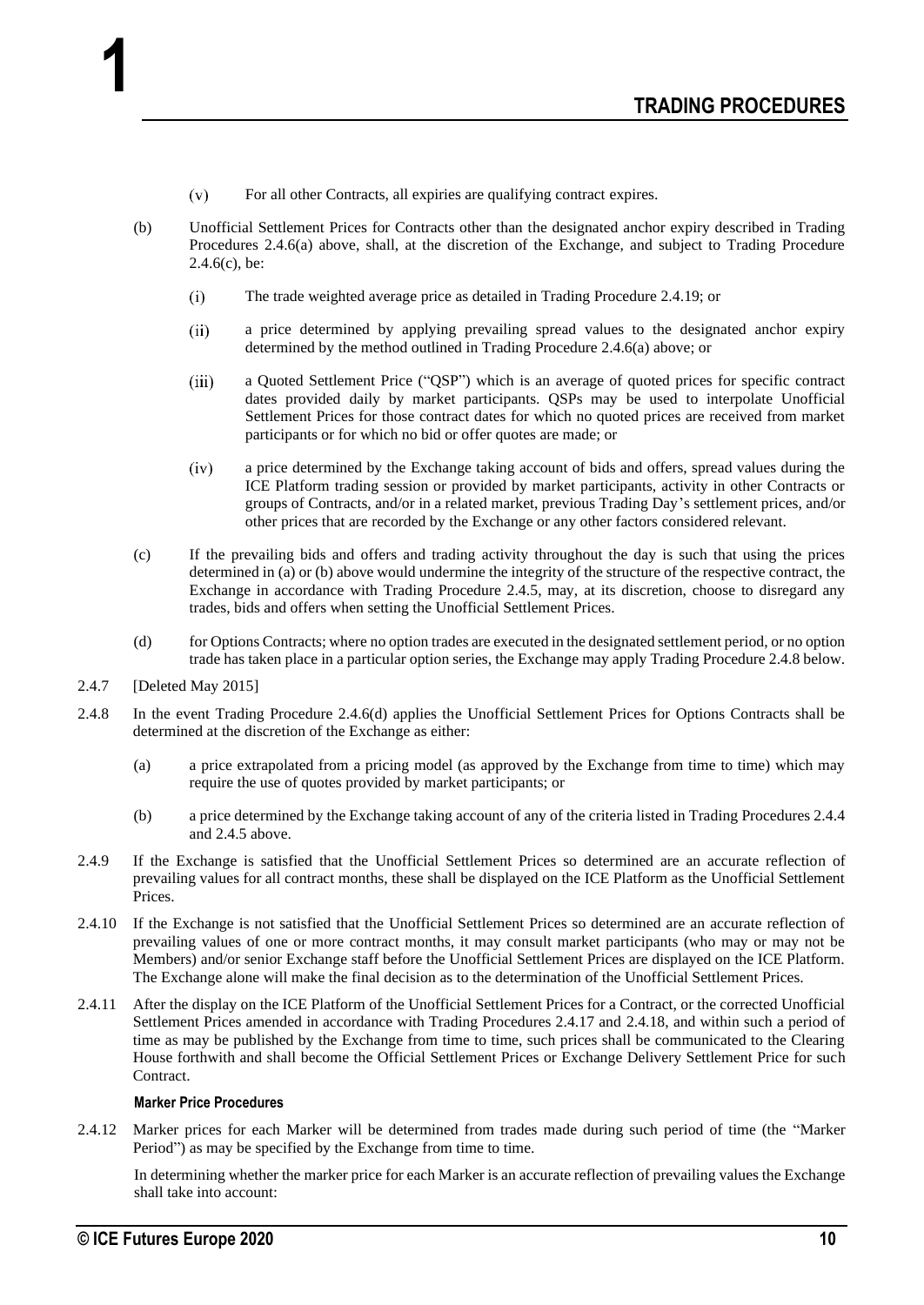- (a) the number of lots and prices traded on the ICE Platform during the Marker Period;
- (b) the price and volume of bids and offers made during the Marker Period;
- (c) during the conduct of trading the Marker Period; and
- (d) any other factor the Exchange, in its absolute discretion, considers relevant.
- 2.4.13 The marker price shall be:
	- (a) where the total number of lots traded during the Marker Period is equal to or exceeds a level determined by the Exchange from time to time, the trade weighted average as detailed in Trading Procedure 2.4.19 below; or
	- (b) where the total number of lots traded during the Marker Period is fewer than the level determined by the Exchange from time to time, the Exchange may take into account prevailing spread values.
- 2.4.14 If the Exchange is satisfied that the marker prices so determined are an accurate reflection of prevailing values for all marker months, these shall be published as the marker prices.
- 2.4.15 If the Exchange is not satisfied that the marker prices so determined are an accurate reflection of prevailing values of one or more marker months, it may consult market participants (who may or may not be Members) and/or senior Exchange staff before the marker prices are published. The Exchange alone will make the final decision as to the determination of the marker prices.
- 2.4.16 Subject to any objections or amendments made in accordance with Trading Procedures 2.4.17 and 2.4.18, the marker prices, as published, are final.

## **Settlement or Marker Price Objections and Amendments for all Contracts**

- 2.4.17 Any objections to an Unofficial Settlement Price or marker price must be made to the Exchange within a specified time period (as may be determined by the Exchange from time to time) after publications or on display on the ICE Platform. Any objections will be settled forthwith by the Exchange (who may or may not be Members) and/or senior Exchange staff before confirming or amending the Unofficial Settlement Price or the marker price. The Exchange alone will make the final decision as to the determination of the Official Settlement Prices or Exchange Delivery Settlement Prices and the marker prices.
- 2.4.18 No amendment to an Official Settlement Price or Exchange Delivery Settlement Price or marker price may be made without the express approval of the compliance officer or the Head of Market Supervision, or any person or persons appropriately authorised.

## **Trade Weighted Average Calculation**

- 2.4.19 The trade weighted average is calculated as follows:
	- (a) multiply the number of trades at each price by that price;
	- (b) add together the resulting aggregate figures;
	- (c) divide the total from (b) by the total number of trades in (a);
	- (d) round up or down to the nearest tick level (when exactly halfway, round up: e.g. \$592.375 would be rounded up to \$592.50.

**Example**: if 60 Contracts at \$592.25; 180 Contracts at \$594.00 and 40 ICE Futures Low Sulphur Gasoil Futures Contracts at \$594.25, then the trade weighted price will be \$593.66, which is then rounded up to \$593.75.

## 2.5 **'Settlement' Trades**<sup>65</sup>

- 2.5.1 The Exchange may determine from time to time those Contracts and contract months for which Members may execute trades at a settlement price determined by the Exchange or at a settlement (or closing) price provided by a price reporting agency (PRA) ('settlement trade'), and the trading hours of each contract during which Members may execute trades at the applicable settlement price.
- 2.5.2 The Exchange may also designate Contracts and contract months where Members may execute trades at a premium

**1**

<sup>65</sup> Inserted 27 February 2003, amended 29 March 2006, 20 May 2011, 4 June 2014, 13 June 2016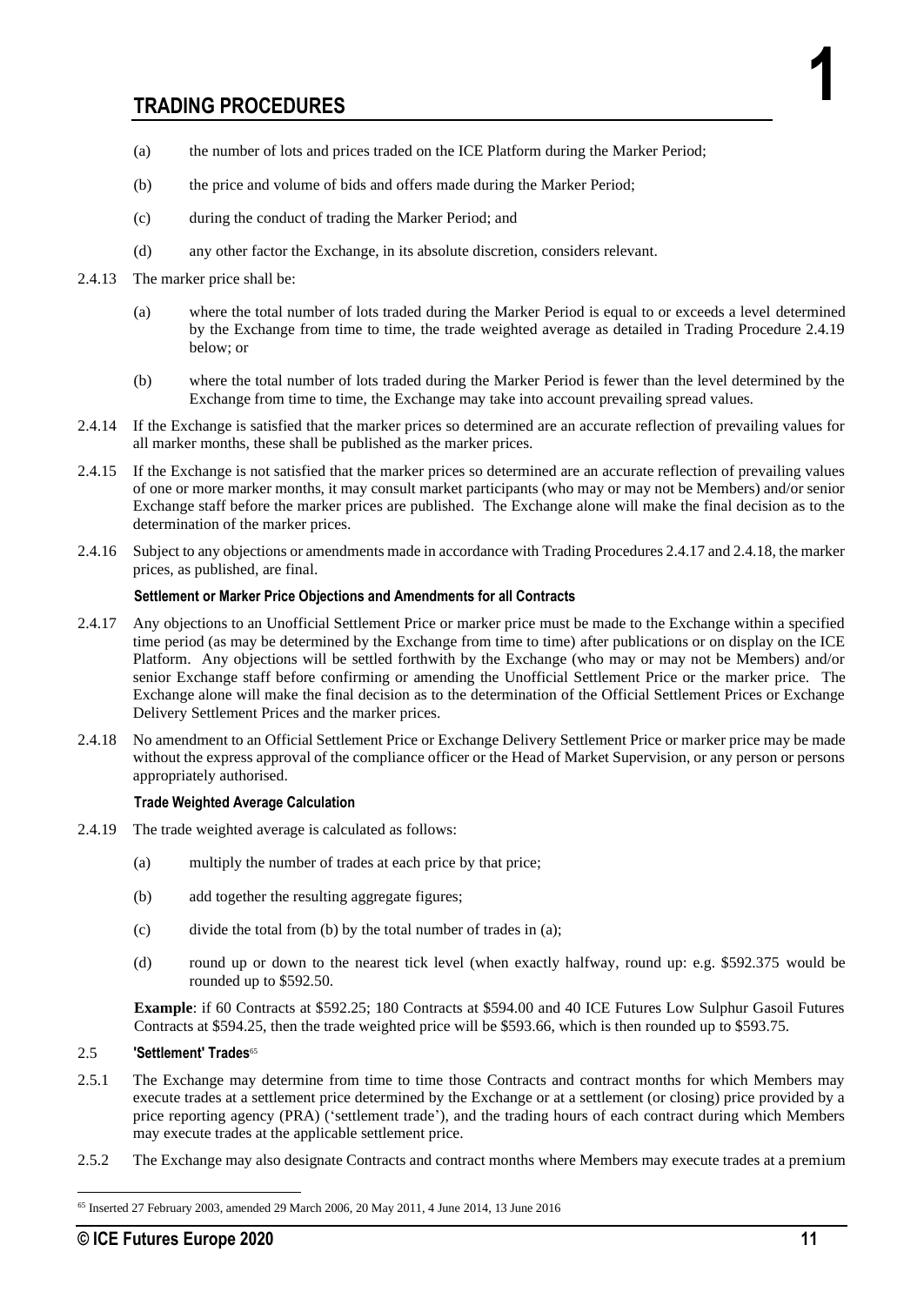or discount to the settlement price determined by the Exchange or the settlement (or closing) price provided by a PRA, as applicable. When designating such Contracts and contract months the Exchange may limit the permissible trading range around the applicable settlement price within which trades may be executed. The Exchange may vary this trading range at any time with immediate effect.

- 2.5.3 Settlement trades are executed on the ICE Platform at a price of zero representing the settlement price. For those Contracts and contract months where it is permitted to trade at a premium or discount to the applicable settlement price, the price of such settlement trades will be prefixed by a plus or minus sign as appropriate. For example, settlement trades executed at +1cent will be at a premium of 1 cent to the settlement price while those executed at - 1cent will be at a discount of 1 cent to the applicable settlement price.
- 2.5.4 Settlement trades appear in the ICE Systems with the previous Trading Day's settlement price as representing the settlement price for that Trading Day. These prices are replaced by the Exchange with the Official Settlement Prices or the settlement (or closing) price provided by the PRA, (as applicable) or Exchange Delivery Settlement Prices (once determined). In the event that the settlement (or closing) price provided by the PRA is not available, the price shall be replaced by the Exchange with the Official Settlement Price. Prices will be adjusted appropriately where a trade has been executed at a premium or discount to the applicable settlement price.
- 2.5.5 Members may not amend the price of a settlement trade.

## 2.5A Closing Prices for Designated Futures Contracts<sup>66</sup>

- 2.5A.1 Following market close, the Exchange will declare Closing Prices for designated Futures Contracts, which will be determined by the ICE Platform, during the last thirty seconds of trading (known as the Closing Range). However, the Exchange will also monitor market activity in the time period after calculation of settlement prices, and indeed throughout the Trading Day, and may correct or amend Closing Prices, to ensure they are a fair reflection of the market. The Exchange shall designate by notice posted on the Market those Futures Contracts for which Closing Prices shall be determined.
- 2.5A.2 Once determined, Closing Prices will be transmitted to market participants. Closing Prices are not Unofficial Settlement Prices, Official Settlement Prices or Exchange Delivery Settlement Prices, which are transmitted at a different time.

## 2.6 **[Deleted 5 December 2011]**<sup>67</sup>

**1**

## 2.7 **Deleted 5 December 2011]**<sup>68</sup>

## 2.8 **Stock Contingent Trades**<sup>69</sup>

- 2.8.1 Subject to the appropriate trading rights, Members may execute strategies in Individual Equity Options Contracts that are contingent upon the execution of a transaction in the underlying security using the ICE Platform stock contingent trade facility. Both the Individual Equity Options Contracts (in this Trading Procedure 2.8, "options") and underlying company security components (in this Trading Procedure 2.8, "stock") of any order in respect of a stock contingent trade must be executed on behalf of the same client or account, as the case may be.
- 2.8.2 A list of stock contingent trades available for trading on the ICE Platform is specified by the Exchange by notice posted to the Market and may be varied from time to time by the Exchange.
- 2.8.3 In order to execute a stock contingent trade a Member must specify, in addition to the order details required for options trades, the name, volume and price of the stock, as well as the delta in the case of volatility trades. Members are required to quote:
	- (a) an options price consistent with the best bid and best offer available in the market at the time; and
	- (b) a stock price consistent with prices prevailing in the equity market on that Trading Day.

In the case of volatility trades, the options and stock prices and the delta quoted in the order will be checked by the Exchange in order to ensure the appropriateness of the stock price used.

2.8.4 In the case of conversions and reversals, the volume of stock transacted must be consistent with the net delta for

<sup>66</sup> Inserted 4 June 2014

<sup>67</sup> Amended 29 March 2006, 12 May 2006, 4 April 2011, deleted 5 December 2011

<sup>68</sup> Inserted 21 May 2007, 4 April 2011, deleted 5 December 2011

<sup>69</sup> Inserted 4 June 2014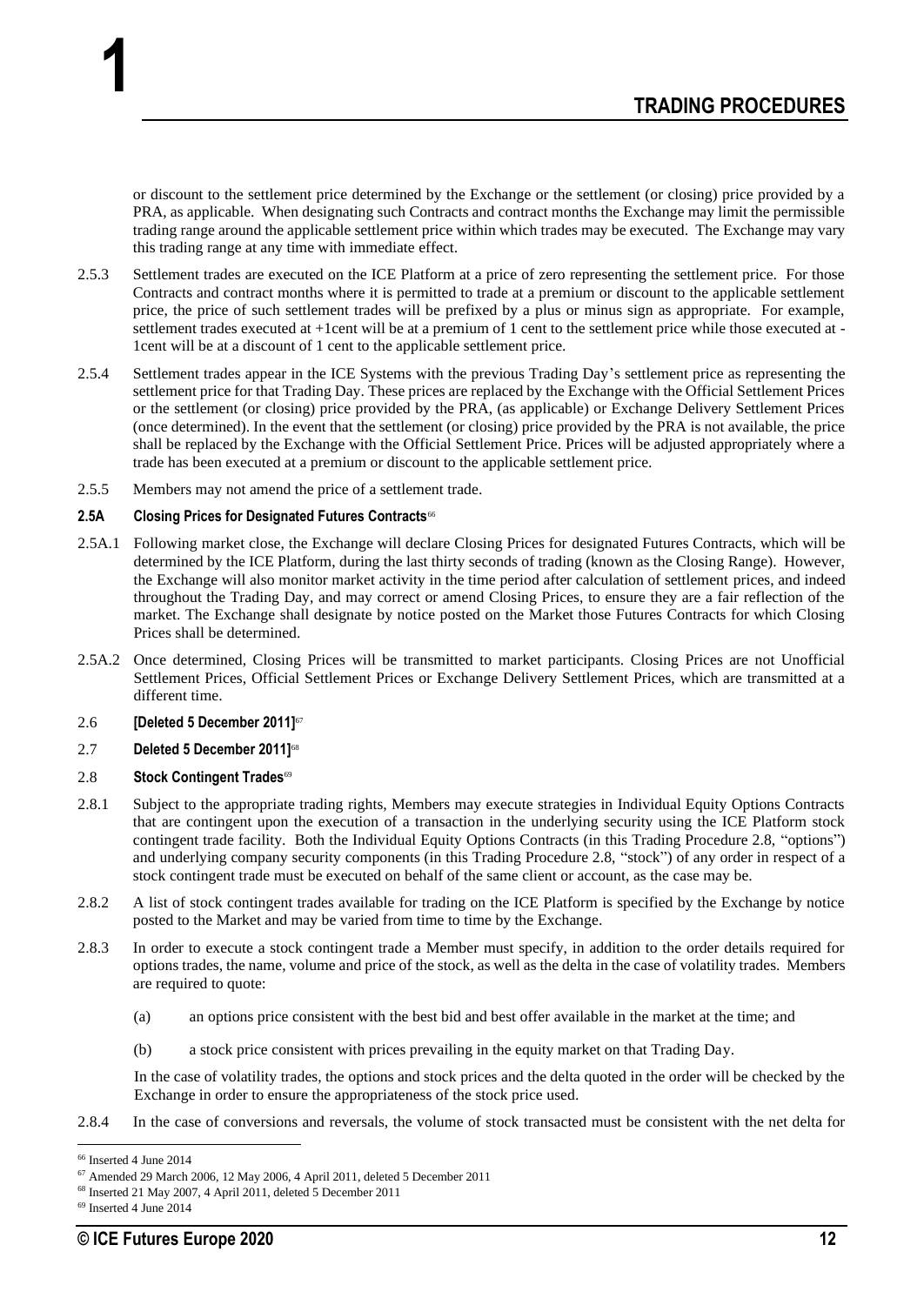that position.

- 2.8.5 A separate market will be created for each stock contingent trade order submitted with different option price or delta details. A Member is not permitted to create a new stock contingent trade market unless there is a genuine need to do so. For the avoidance of doubt, a Member must not create a new stock contingent trade market in order to avoid his order being entered to, and thereby interacting with, a stock contingent trade market with almost identical characteristics which has already been created.
- 2.8.6 Orders in respect of stock contingent trades will only trade if:
	- (a) details of both the stock and the options components (and the delta in the case of volatility trades) match, albeit that an order may be accepted in part providing the ratio of stock to options contracts traded is the same for both the buying and selling sides; and
	- (b) in the case of stock contingent volatility trades, the options and stock price and the delta quoted are validated by the Exchange.
- 2.8.7 Details of the options component of stock contingent trades will be posted to market participants and quote vendors, identified as part of a strategy. Details of the stock component will also be published.

## **3 ORDERS**

## 3.1 **Order Slips and Records of Trades**<sup>70</sup>

- 3.1.1 (a) A Member is responsible for ensuring that an order received from a client for execution or registration (including an order for a Block Trade, EFPs, EFSs, EFMs, Basis Trades, Soft Commodity EFRPs and Asset Allocations) during a trading session for a Contract on the ICE Platform (whether such order is received before or in the course of a trading session on the ICE Platform) is recorded on an order slip or entered into an electronic order system or submitted through an order routing system or front end application as soon as received.
	- (b) Order slips must be time-stamped on a time-stamping machine unique to that Member or the time of all orders must be recorded electronically immediately upon receipt. The time-stamp or electronic recorder must be at all locations where orders are received.
	- (c) In the case of entering orders into an order routing system or front end application the Member must ensure that there is an adequate audit trail of submission of orders to the Trading Server.
- 3.1.2 The written order slip or electronic record of an order must contain the following information:
	- (a) Member identification;
	- (b) identity of individual submitting the order to the Trading Server and the ITM under which it is submitted;
	- (c) identity of the individual completing the order slip or electronic record of an order;
	- (d) client identification/reference (a code is sufficient) ;
	- (e) buy/sell;
	- (f) volume;
	- (g) contract code;
	- (h) put/call and exercise price (if applicable);
	- (i) delivery/expiry month;
	- (j) price, price limit, or price range;
	- (k) any special instructions (including whether the order is a Block Trade order, or an EFP/EFS order);

**1**

<sup>70</sup> Amended 21 October 2004, 29 March 2006, Launch of ICE Clear 2008, 10 November 2008 (Rule F.3(d) amendment 9 July 2008), 20 January 2014, 4 June 2014, 18 September 2014, 3 June 2016, 3 January 2018, 24 September 2018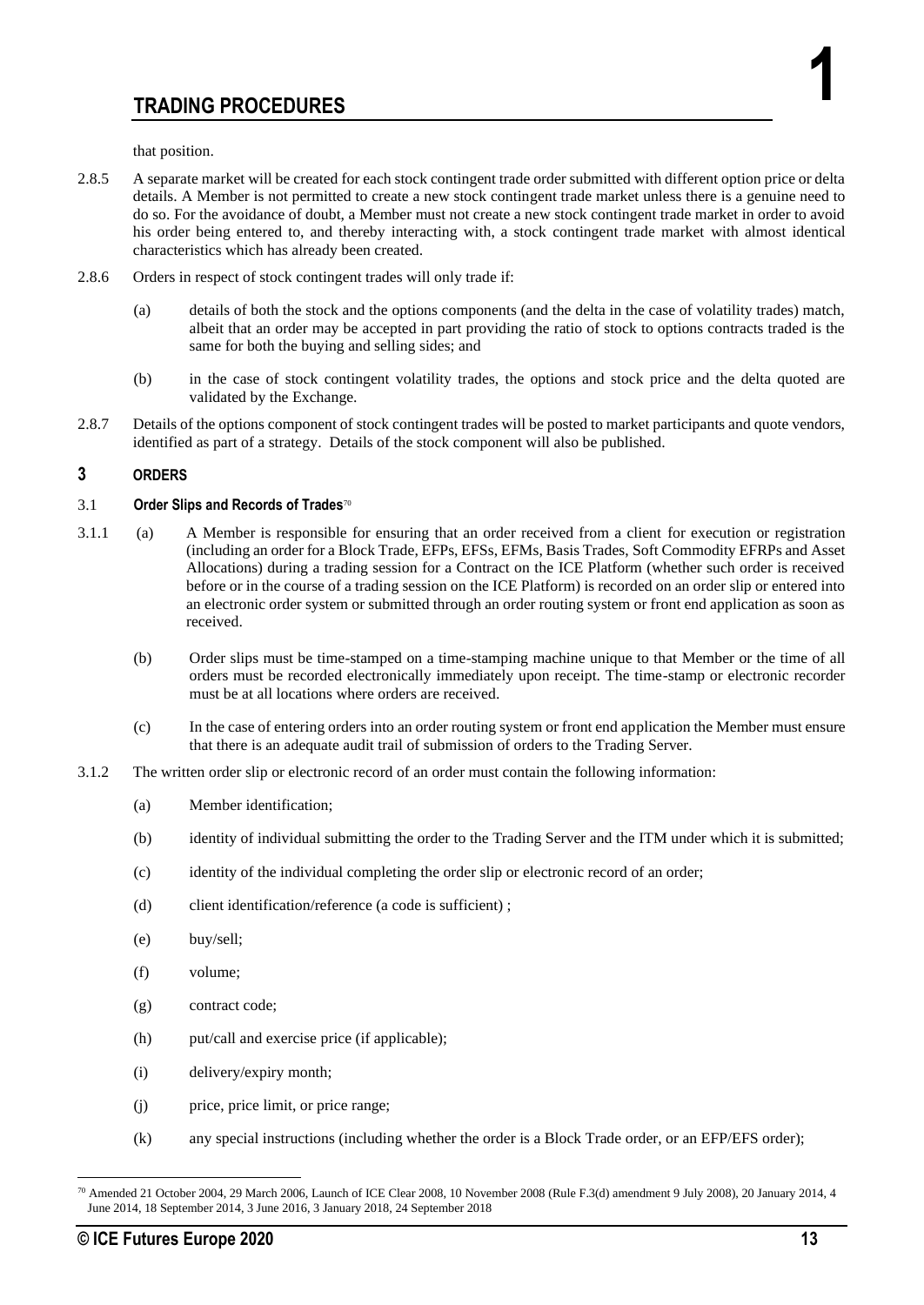- (l) strategy type indicator (if applicable);
- (m) order type (e.g. market; limit; stop). and
- (n) time stamp of order receipt; order entry and of every alteration.

Records for electronic orders must include all of the above information, and also include the following:

- (o) Clearing Member identification;
- (p) futures or option indicator;
- (q) order identification;

**1**

- (r) deal identification;
- (s) Authorised trader tags (Tag numbers 115, 116, 144);
- (t) clearing account name or code;
- (u) if a reserve quantity order, the reserve quantity; and
- (v) memo field (to include additional account information where applicable)

Every alteration to the order (including withdrawal or cancellation) shall be time-stamped or recorded electronically. All time stamps must be recorded to the highest level of precision provided.

Members must also ensure that all trade records contain, at a minimum, the above information.

Additional information may be required to be recorded from time to time in accordance with Rule G.16 (f).

Members must ensure that where they operate any electronic system which submits orders directly to the ICE Platform (e.g order routing systems or front end applications) their systems arrangements are compatible with the Exchange requirements for orders and meet the Exchange's front end applications conformance criteria.

- 3.1.3 The order slip or electronic record of the order together with the relevant the ICE Platform trade records must be retained by the Member for a minimum period of seven years after the date of the transaction.
- 3.1.4 Members shall ensure that any telephone line used for the receipt or giving of orders is tape recorded and the recordings kept for a minimum period of seven years, unless the Member can satisfy the Exchange that, given the nature and extent of its business conducted on the Exchange, compliance with these tape recording and storage obligations would be disproportionate and unduly burdensome.
- 3.1.5 In the case of Block Trades, Basis Trades, Soft Commodity EFRPs and Asset Allocations, Members must record the time of verbal agreement of the terms of the trade between the parties to the trade and the name of the person who agreed the trade off-exchange (the cleared part of which being subject to a Contingent Agreement to Trade).

## 3.2 **Input, Cancellation and Variation of Orders**<sup>71</sup>

3.2.1 All orders shall be entered into the ICE Platform in accordance with and in a form permitted by the Regulations and in the manner set out in the ICE Platform User Guide, or user guide of any approved front end application used by the Member.

Orders in respect of Utility contracts shall be in a multiple of the minimum trading size as determined by the Directors from time to time.

- 3.2.2 Orders entered into the ICE Platform may only be activated, (including reactivated), deactivated, cancelled, withdrawn or varied prior to the execution of the same in accordance with and in a form permitted by these Trading Procedures and the ICE Platform User Guide, or user guide of any front end application used by the Member, or in such other manner or circumstances as the Directors may determine from time to time.
- 3.2.3 Activated orders will be held in a queue for execution in price and time priority in accordance with Procedure 3.8.2.

<sup>71</sup> Amended 29 March 2006, 4 June 2014, 3 January 2018, 31 August 2020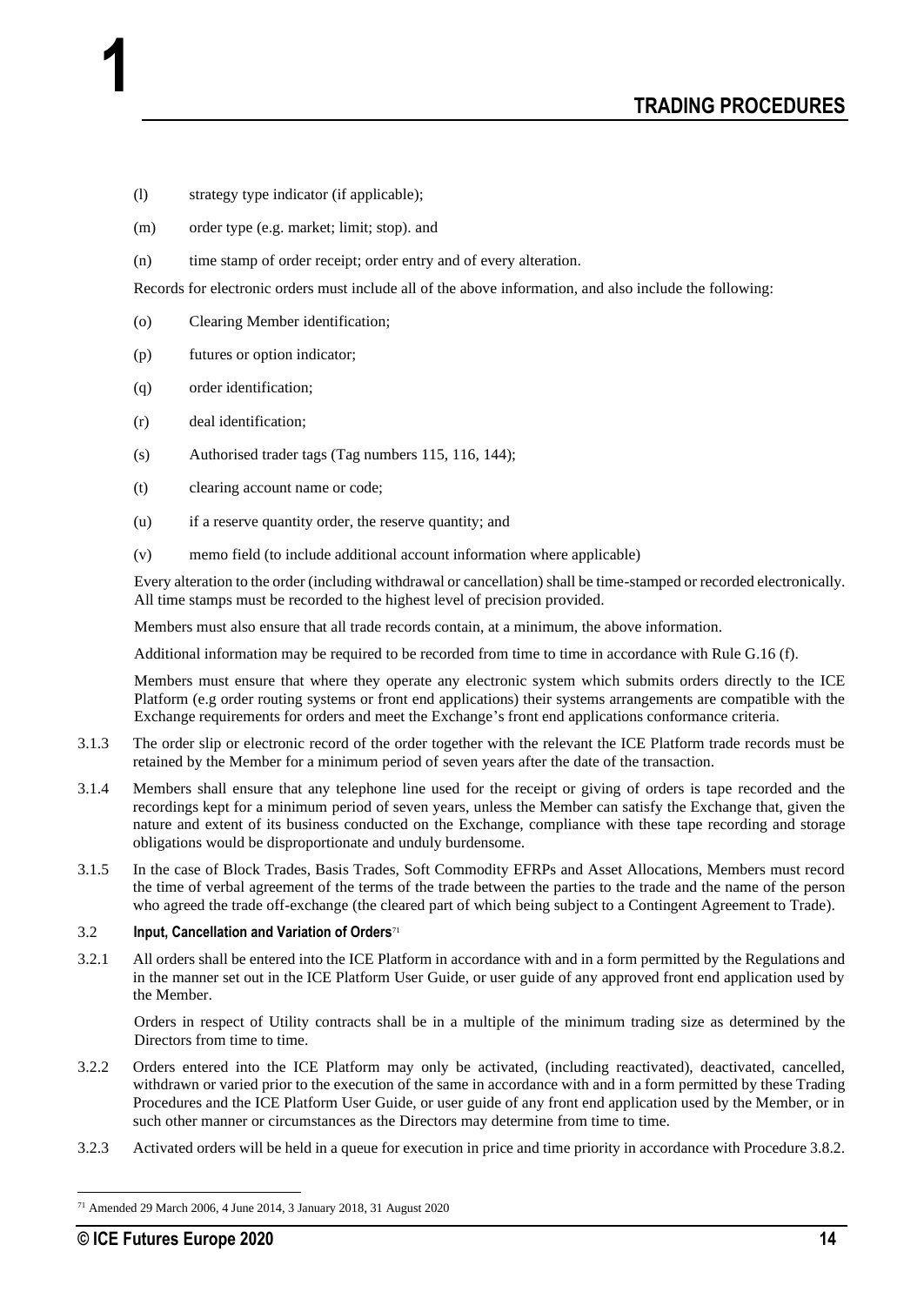- 3.2.4 The Directors shall from time to time implement such systems and procedures as it considers appropriate to require that Responsible Individuals who have entered orders into the ICE Platform shall promptly advise Market Supervision in the event that information relating to such orders or any trades resulting from the execution of any such order is not displayed or is displayed erroneously.
- 3.2.5 Where a Member is experiencing technical difficulties, the Exchange may delete orders in the order book held in the ICE Platform at the relevant Member's request, on a best endeavours basis and at the Exchange's absolute discretion.
- 3.2.6 The Exchange shall have the power to impose the following arrangements in order to prevent disorderly trading and breaches of capacity limits:
	- (a) limits per Member of the number of orders sent per second;
	- (b) mechanisms to manage volatility; and
	- (c) pre-trade controls.

## **3.2A Pre-trade Controls<sup>72</sup>**

- 3.2A.1 The Exchange shall have the power to set the following pre-trade controls adapted for each financial instrument traded on the Exchange:
	- (a) price collars, which automatically block orders that do not meet pre-set price parameters on an order-byorder basis;
	- (b) maximum order value, which automatically prevents orders with uncommonly large order values from entering the order book by reference to notional values per financial instrument; and
	- (c) maximum order volume, which automatically prevents orders with an uncommonly large order size from entering the order book.
- 3.2A.2 Such limits and controls may be adjusted at any time. Orders may be rejected if a limit or control is breached, unless agreed otherwise by the Exchange upon the request of a Member.

## 3.3 **Validity of Orders**<sup>73</sup>

- 3.3.1 A Member's order entered in the ICE Platform will remain valid:
	- (a) until accepted in full in accordance with these Trading Procedures (in the event of acceptance of part of an order the size of the order will be correspondingly reduced);
	- (b) until deactivated or withdrawn by the Member;
	- (c) (until the price, volume or contract date of such order is varied by the Member creating a new order;

(Note: an increase in volume will constitute a new order; a decrease in volume will retain the time and price priority of the original order.)

- (d) if it is entered under the ITM of an individual registered as a Responsible Individual authorised to conduct business on the ICE Platform;
- (e) until the order is deactivated at the end of the trading session for a Contract or the order is cancelled as a result of a condition attached to the order in accordance with Trading Procedure 3.4.1;
- (f) unless it is cancelled by the Exchange under Trading Procedures 3.9.1. or 3.11;
- (g) unless it is an order for a Contract where the Member has not been approved to trade such a Contract under Rule B.6.
- 3.4 **Types of Orders**<sup>74</sup>

**1**

<sup>72</sup> Inserted 3 January 2018, amended 17 December 2020

<sup>73</sup> Amended 22 April 2005, 29 March 2006

<sup>74</sup> Amended 27 February 2003, 29 March 2006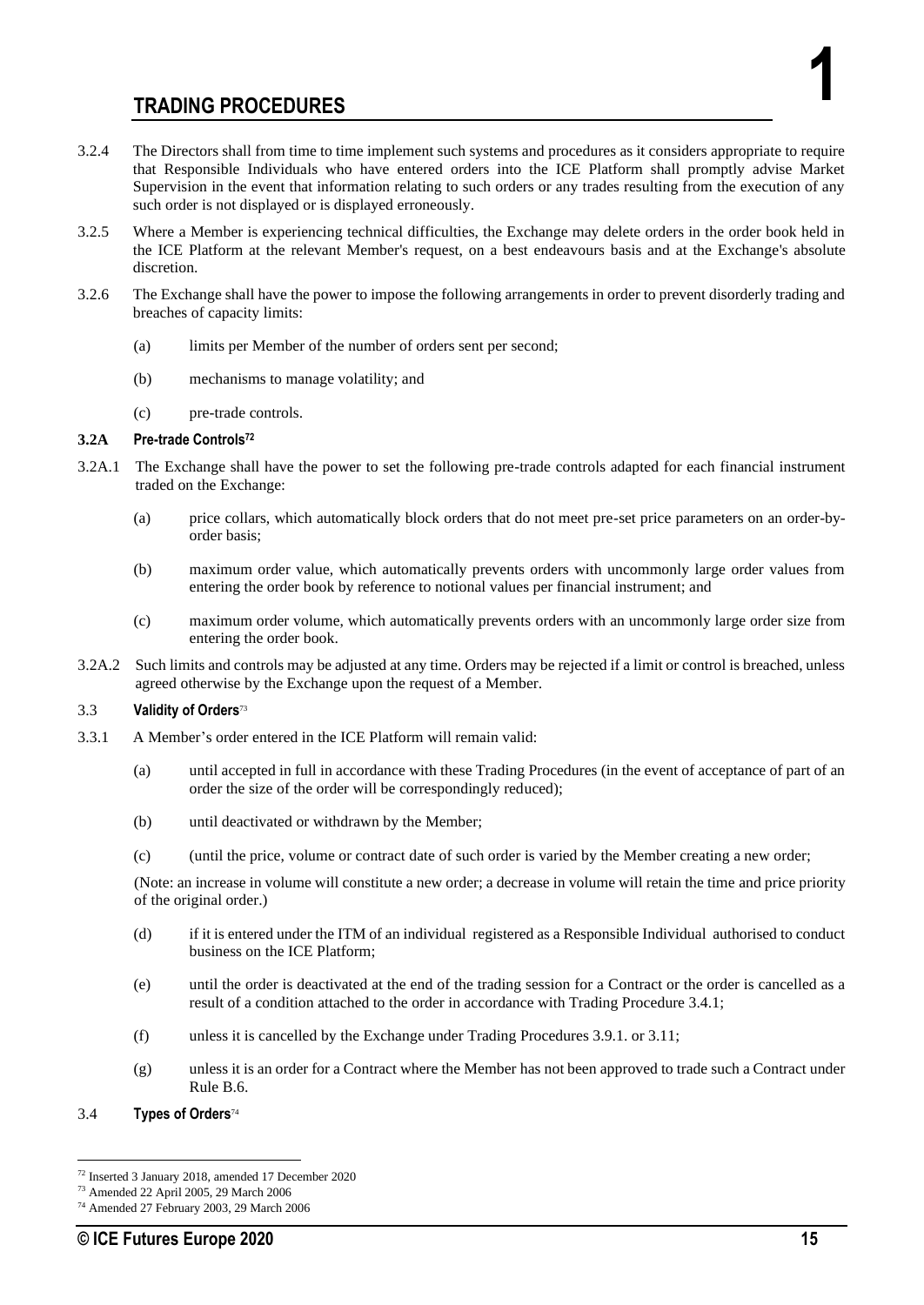3.4.1 Bids and offers may be entered into the ICE Platform. The ICE Platform recognises and processes 'Limit', and "Market" orders as set out in the ICE Platform User Guide, or user guide of any front end application used by the Member and any other order type as advised by the Exchange from time to time. Where no order type is specified, the order is treated as a limit order.

## 3.5 **Disclosure of Size (Reserve Quantity)**<sup>75</sup>

3.5.1 A trader may specify a maximum disclosure volume to be shown to the Market for an order enabling the order to be released gradually without revealing the full size. The unrevealed part of the order is released only when the first part of such order is completely filled. When each portion of the order is released it is placed in its entirety at the end of the order priority queue.

#### 3.6 **Restrictions of Orders**<sup>76</sup>

**1**

- 3.6.1 Where a Member receives from a single client matching or partly matching orders (which are not Block Trade, EFPs, EFSs, EFMs, Basis Trades, Soft Commodity EFRPs or Asset Allocations orders) to both buy and sell a number of contracts at the same price level, the Member shall immediately enter both bid and offer orders but cannot guarantee that the orders will both be executed as other orders in the system may have time priority. The Exchange is not a 'held' market and Members cannot be called upon to provide an execution for their clients merely on the basis that market prices reached or surpassed the level of an order.
- 3.6.2 Members are required to enter matching orders in accordance with Rule G.6 A.

#### 3.7 **Priority of Orders**

3.7.1 A trader or Member must at all times subordinate his own interests to those of his clients and act fairly between his clients.

#### 3.8 **Order Execution and Recording of Trades**<sup>77</sup>

- 3.8.1 Every trade made on the ICE Platform shall be executed in accordance with and in a form permitted by these Regulations, Trading Procedures and set out in the ICE Platform User Guide, or user guide of any front end application used by the Member, and any direction, order or other procedure issued or implemented by the Exchange from time to time.
- 3.8.2 A trade is executed in the ICE Platform when either (a) or (b) occurs:
	- (a) Price/Time priority (for Contracts excluding designated Financials and Softs Contracts under Trading Procedure 3.8.2(b) below):
		- $(i)$ one order is a bid and the other an offer;
		- $(ii)$ the two orders are for the same Contract and contract date;
		- $(iii)$ the price of the bid (offer) order equals or is greater (lesser) than the price of the offer (bid).
		- $(iv)$ All orders entered and activated are queued by time of entry or amendment and matched on a first-in-first-out price and time priority basis.
	- (b) Pro-rata priority (for designated Financials and Softs Contracts):
		- $(i)$ one order is a bid and the other is an offer;
		- $(ii)$ the two orders are for the same Contract and contract date;
		- (iii) the price of the bid (offer) order equals or is greater (lesser) than the price of the offer (bid).

All buy orders at the highest price and all sell orders at the lowest price in the same contract/delivery month/strategy are traded in accordance with the pro-rata algorithm, the details of which, including any

<sup>75</sup> Amended 18 September 2014

<sup>76</sup> Amended 29 March 2006, 4 June 2014, 18 September 2014, 3 June 2016

<sup>77</sup> Amended 29 March 2006, Launch of ICE Clear 2008, 4 April 2011, 4 June 2014, 24 September 2018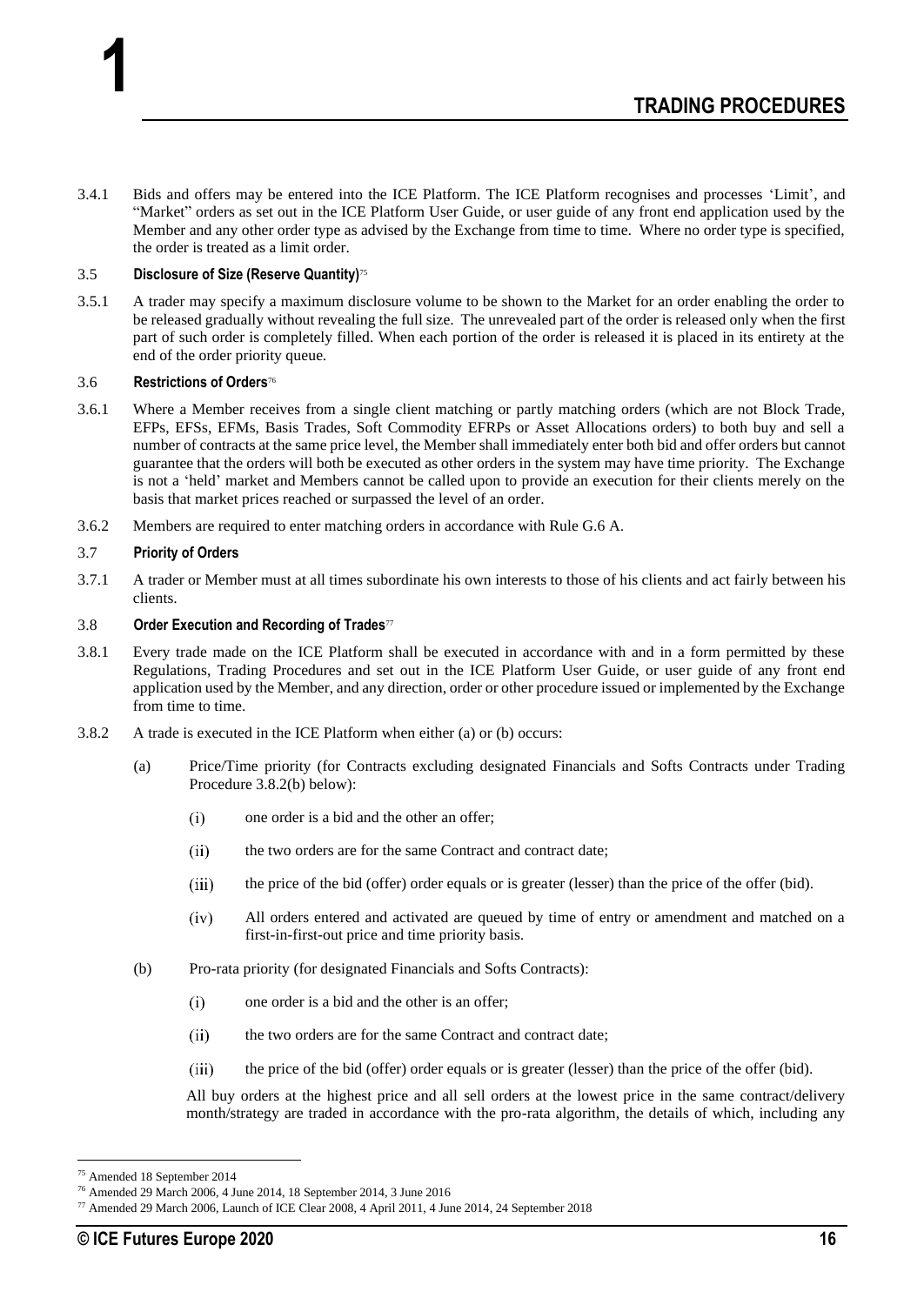element of priority, will be specified by notice posted on the Market.

- 3.8.3 Should orders entered by either a single Responsible Individual of a Member or different Responsible Individuals registered to the same Member match and a trade result, that Member shall be deemed to have transacted a cross trade.
- 3.8.4 Details of each trade made on the ICE Platform by a Member will be recorded by the Exchange and confirmation of the trade will be displayed on the ICE Platform for each Member party to the trade and such trade shall be transmitted to the ICE Systems.
- 3.8.5 The Exchange shall from time to time implement, with the agreement of the Clearing House, procedures to ensure that trades which are made on the ICE Platform which are to be reported to the Clearing House for clearing are so reported.
- 3.8.6 Failure of the ICE Platform to broadcast any message in respect of an order book, order or any part thereof, or a trade made on the ICE Platform shall not invalidate any trade recorded by the Exchange.
- 3.8.7 In the event that the ICE Platform or any part of the ICE Platform fails, the Exchange's determination that a trade has or has not been made on the ICE Platform shall be conclusive and binding. Such determination shall be made by the Market Supervisor. This is without prejudice to the right of the Clearing House to treat a Contract as void or voided or to take other actions pursuant to the Clearing House Rules.

## 3.9 **Cancellation of Trades**<sup>78</sup>

- 3.9.1 Market Supervision may on the suspension of a Contract from trading on the Market under these Regulations, cancel or amend any executed trades for such Contract which were made on the ICE Platform. Market Supervision may in accordance with the default rules, cancel any order for a Contract in the ICE Platform which is awaiting execution or cancel any trade in respect of a Contract made on the ICE Platform. The Clearing House may take similar action under the Clearing House Rules in respect of any affected Contract.
- 3.9.2 The Exchange may cancel immediately, as an emergency measure, any order for a Contract in the ICE Platform which is awaiting execution or cancel any trade in respect of a Contract made on the ICE Platform in the following circumstances:
	- (a) upon request of a Member, or of the Sponsored Access client where the Member or Sponsored Access client is technically unable to delete its own orders;
	- (b) upon request of the clearing member used by the Member;
	- (c) upon request of the Clearing House;
	- (d) where the order book contains erroneous duplicated orders;
	- (e) following a suspension of the Member initiated by either the Exchange or a regulatory authority; or
	- (f) in case of malfunction of the Exchange's mechanisms to manage volatility or of the operational functions of the ICE Platform.
- 3.9.3 In exceptional circumstances, the Exchange may cancel, vary or correct any transaction.
- 3.9.4 Once a bid or offer has been matched in whole or in part and gives rise to a trade there is no right of withdrawal subject to Trading Procedure 11 below.
- 3.9.5 Where one or more legs of a strategy trade are deemed to have taken place at an unrepresentative price the Exchange may adjust the prices of the entire strategy trade.

## 3.10 **Spread and Strategy Trading**<sup>79</sup>

If a trader wishes to quote or trade a spread, or in the case of Option Contracts if a trader wishes to quote or trade a strategy, he must do so in accordance with the ICE Platform User Guide, or user guide of any front end application used by the Member, and adhere to the Regulations and to the Trading Procedures.

Members may execute strategies comprising combinations of Contracts. A separate market will be created for each strategy where one or more RFQs have been submitted to the ICE Platform and, with regard to delta neutral strategy

**1**

<sup>78</sup> Amended 29 March 2006, Launch of ICE Clear 2008, 4 June 2014, 3 January 2018, 24 September 2018

<sup>79</sup> Amended 22 December 2003, 29 March 2006, 4 June 2014, 3 September 2014, 18 September 2014,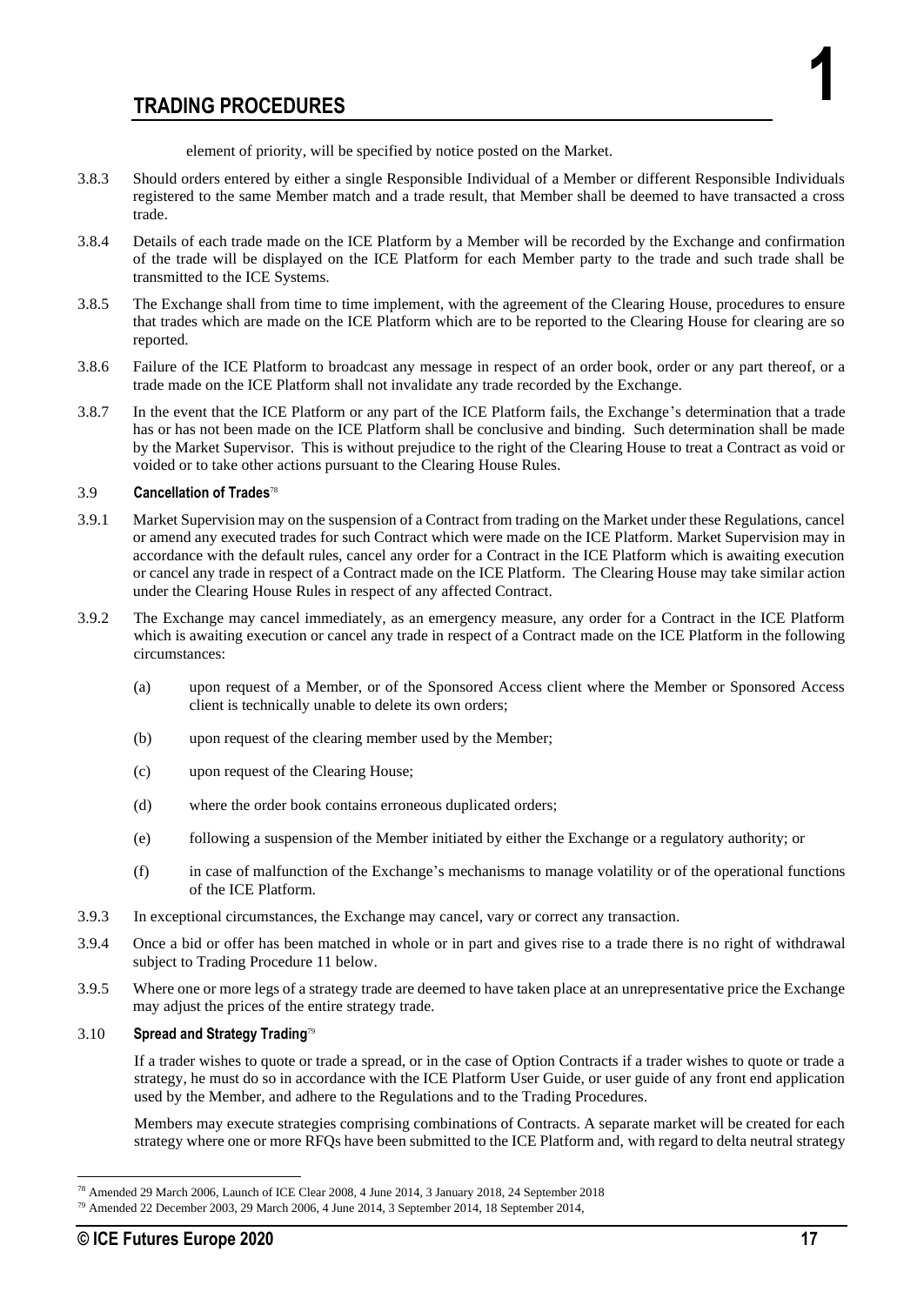orders, for each order with a different option price(s) or delta details. All strategy trades, unless otherwise specified, must, for each side, comprise a single order or aggregate of orders, which result in the same client or account trading each element of the relevant strategy.

A Member is not permitted to create a new delta neutral strategy market unless there is a genuine need to do so. For the avoidance of doubt, a Member must not create a new delta neutral strategy market in order to avoid his order(s) being entered to, and thereby interacting with, a delta neutral strategy market with almost identical characteristics which has already been created. Furthermore, a Member must not submit orders to the delta neutral market with the intention of securing a non-delta neutral transaction.

## 3.11 **Validity of Trades**<sup>80</sup>

## 3.11.1 **Invalid Trade**

**1**

Notwithstanding the reasonability limit, where applicable, a Contract made or purported to be made on the ICE Platform may be declared invalid by the Exchange in the circumstances set out below.

#### (a) **Unrepresentative price**

Where the Exchange determines that a trade has taken place at an unrepresentative price, it may declare that trade invalid at its absolute discretion.

Criteria which may be taken into account when determining whether a trade should be invalidated include, without limitation the following:

- price movement in other contract periods of the same Contract;  $(i)$
- $(ii)$ current market conditions, including levels of activity and volatility;
- $(iii)$ time period between different quotes and between quoted and traded prices;
- $(iv)$ information regarding price movement in related Contracts, the release of relevant news just before or during an ICE Platform trading session;
- $(v)$ manifest error; or
- $(vi)$ proximity of the trade to the close of the trading session.

#### (b) **Breach of the Regulations**

Where the Exchange determines that a trade has been made in breach of the Regulations or the Trading Procedures, it may declare that trade invalid.

## (c) **Disputes**

A trade may be declared invalid pursuant to Rule G.15(b).

## (d) **Exceeding volume and price thresholds**

A trade may be declared invalid if it exceeds pre-determined volume and price thresholds, as set by the Exchange from time to time, or is clearly erroneous.

## 3.11.2 **Deletion of a Trade**

An invalid trade will be removed from the ICE Systems, may be removed from the trading server and may be displayed in the ICE Platform as a deleted trade. As regards the Clearing House, an invalid trade takes effect as a Contract of opposite effect to the original Contract arising as a result of the invalid trade.

#### 3.11.3 **Notification to Member**

When a trade is declared by the Exchange to be an invalid trade and is deleted from the ICE Systems the parties to the trade will be notified by Market Supervision of that fact and a message will be broadcast on the ICE Platform

<sup>80</sup> Amended 22 December 2003, 29 March 2006, Launch of ICE Clear 2008, 3 January 2018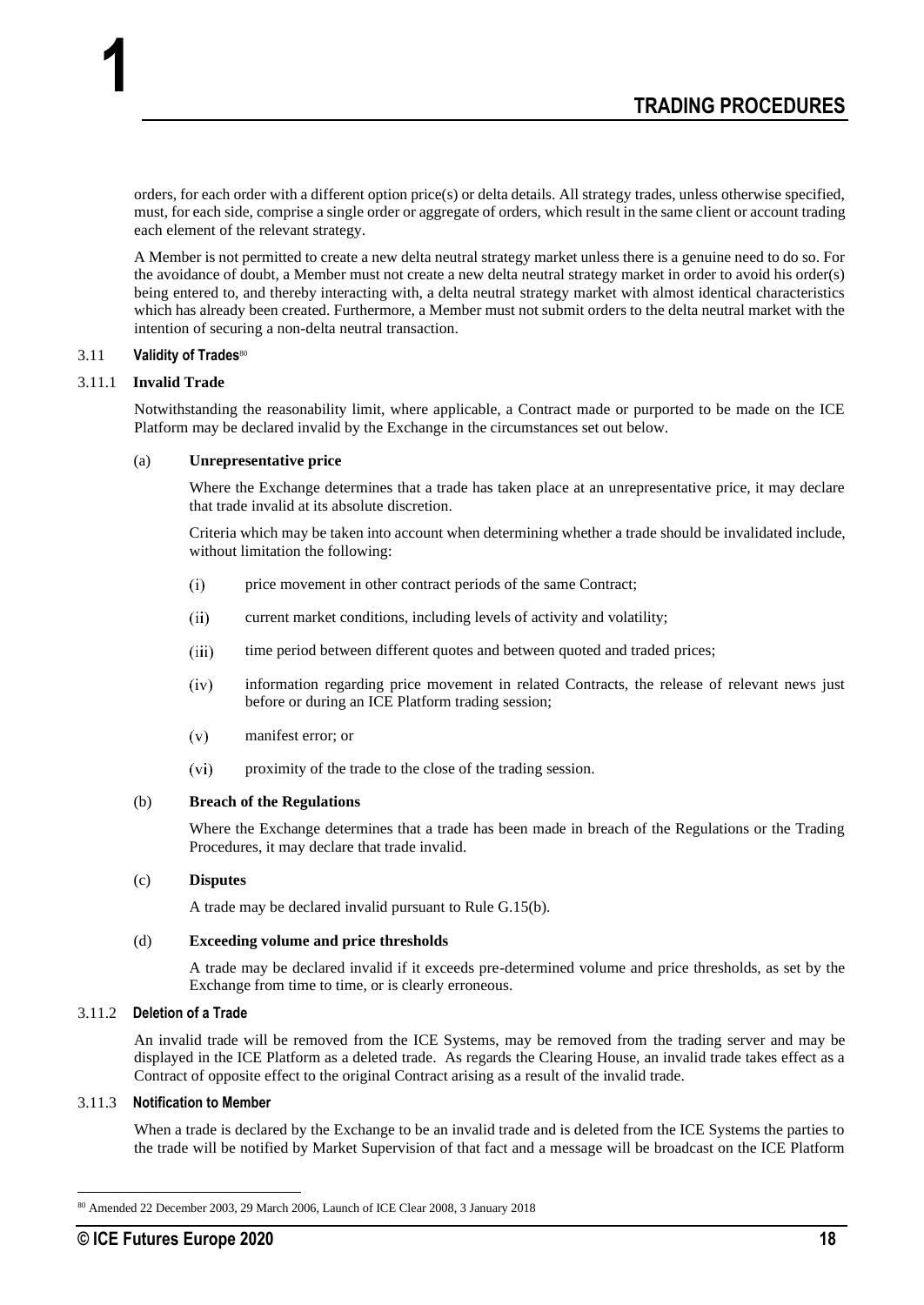announcing the Contract, contract date and price level of the invalid trade.

#### 3.12 **Corporate Actions** <sup>81</sup>

- 3.12.1 Any adjustment of Securities Contracts will be determined in accordance with the Corporate Actions Policy of the Exchange unless the Exchange, in its absolute discretion, determines otherwise. The Corporate Actions Policy and any adjustment to the Securities Contract will be published by notice posted on the Market from time to time and shall have such effect with regard to existing and/or new Securities Contracts as the Exchange may determine.
- 3.12.2 The Exchange may cancel orders in the order book held in the ICE Platform of a Securities Contract where that contract's characteristics have been altered following one or more corporate actions affecting the underlying security. Any such cancellation of outstanding orders (and any requirements to re-submit orders) will be published by the Exchange by way of notice posted on the Market or such other means of communication as the Exchange sees fit.

#### **4 ICE PLATFORM MARKET NOTICES AND DISPLAY OF OTHER MESSAGES**<sup>82</sup>

- 4.1 An ICE Platform Market Notice shall be broadcast on the ICE Platform and be circulated in writing to all Members.
- 4.2 Members may be notified of other Market related information by electronic display of a message on the ICE Platform. Any such information shall have effect at the time it is transmitted or at such time as may be stated in the message. The validity and effect of such information shall not be diminished or delayed solely by it being temporarily deleted from display on one or more ICE Platform workstations or delayed, whether by reason of any equipment, communications or otherwise.
- 4.3 Members will be notified of the price and volume of a Block Trade, following acceptance, by electronic display of a message on the ICE Platform.
- 4.4 In connection with a Block Transparency Auction, Members will be notified of the information specified in Trading Procedure 19.3 by electronic display of a message on the ICE Platform.

## **5 RESPONSIBILITIES OF MARKET SUPERVISION**<sup>83</sup>

- 5.1 Market Supervision shall:
	- (i) monitor the activity on the ICE Platform to ensure that trading is carried out in accordance with these Trading Procedures;
	- (ii) input corrections as specified in Trading Procedure 3.9.1;
	- (iii) activate/deactivate Members or any of their Responsible Individuals;
	- (iv) report potential breaches of the Regulations or Trading Procedures to the Compliance Department;
	- (v) calculate and correct or amend the Settlement Prices;
	- (vi) determine, delete and notify Members in respect of an invalid trade in accordance with Trading Procedure 3.11;
	- (vii) determine whether the price of a trade executed at an unrepresentative price may be adjusted and notify Members of such action in accordance with Trading Procedure 11; and
	- (viii) have any other responsibility as may be prescribed from time to time by the Exchange.

#### **6 THE ICE PLATFORM BACK UP FACILITIES**<sup>84</sup>

6.1 In the event of a failure of one or more of a Member's ICE Platform workstations or failure of the supply of the ICE Platform to one or more of the Members ICE Platform workstations for any reason the Member is advised to take appropriate steps to use another Member who has access to the ICE Platform to execute business which it would have conducted on the ICE Platform had it been able to use its own ICE Platform workstation.

Note: A Trade Participant may not provide this service for another Member. An Individual Participant may only provide this service for another Individual Participant.

**1**

<sup>81</sup> Inserted 4 June 2014

<sup>82</sup> Amended 29 March 2006, 31 August 2020

<sup>83</sup> Amended 27 February 2003, 29 March 2006, 23 April 2012

<sup>84</sup> Amended 23 September 2003, 25 October 2005, 29 March 2006, Launch of ICE Clear 2008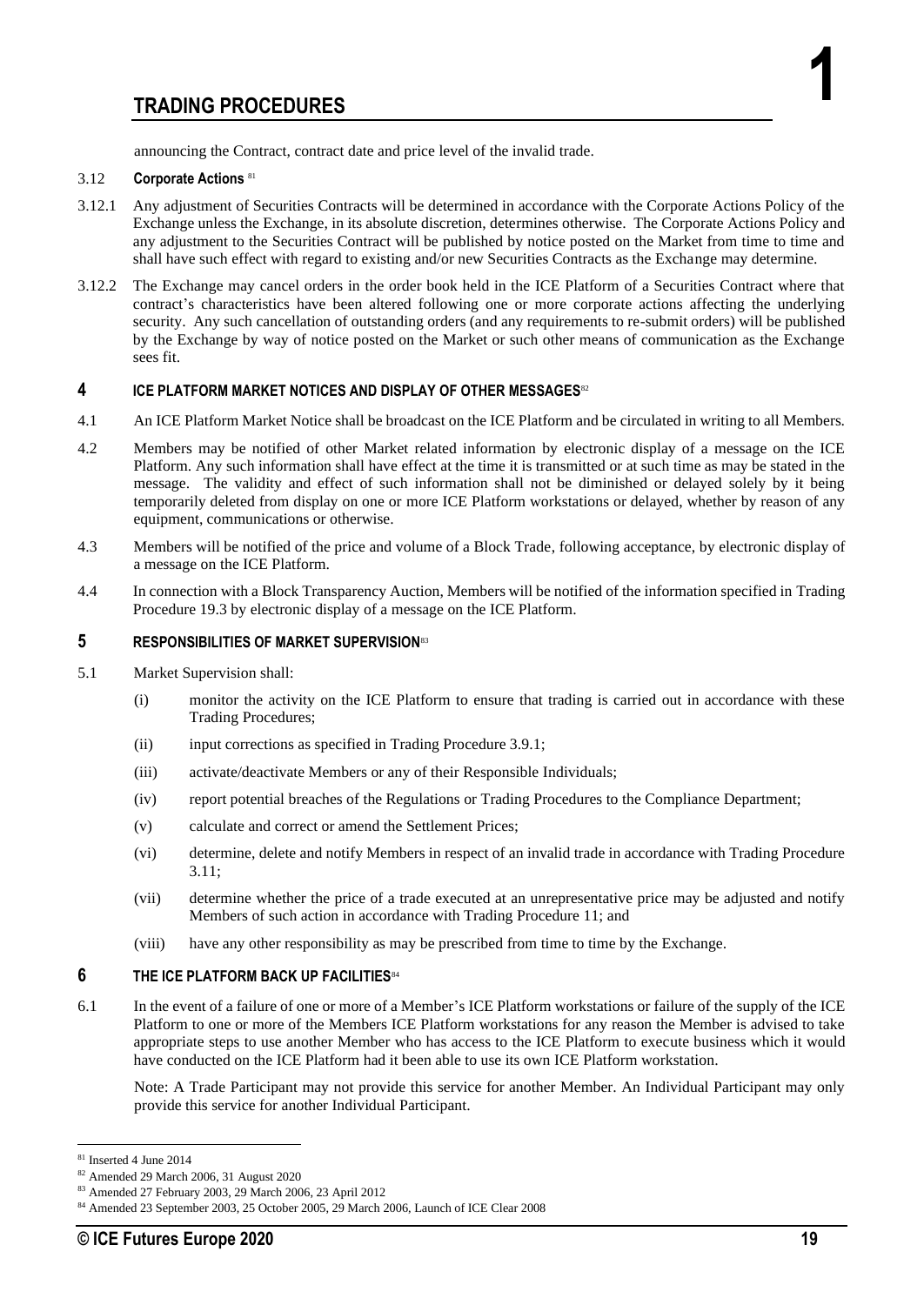## **7 AUTHORISED CORRECTION AND ADJUSTMENT of TRADES**<sup>85</sup>

7.1 In exceptional circumstances trades which are the subject of a trading dispute or otherwise may be processed through the ICE Systems directly by Exchange staff following the directions of Exchange Officials.

<sup>85</sup> Amended 23 April 2012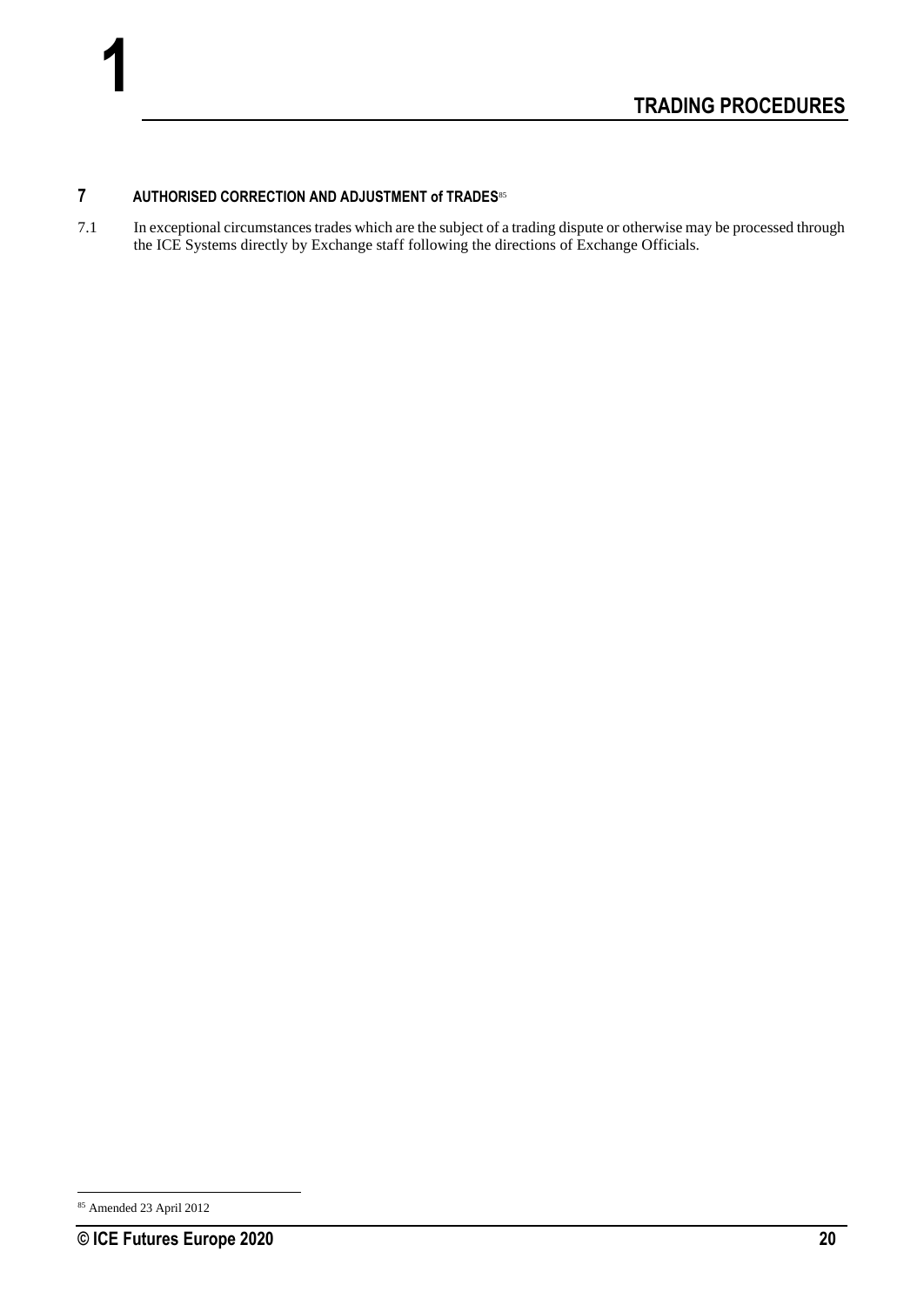## **SECTION 2: GENERAL PROVISIONS**

## **8 TRADING CONDUCT**

## 8.1 **Withholding Client Orders**<sup>86</sup>

- 8.1.1 A Member, or person subject to the Regulations, as appropriate, must neither withdraw, nor withhold (except in accordance with 3.5 above and Rule G.8) a client's order in whole or in part. A Member, or person subject to the Regulations, as appropriate, shall not procure another Member to act in contravention of this procedure.
- 8.1.2 A Member, or person subject to the Regulations, as appropriate, shall not deliberately delay the reporting of an executed trade to a client.
- 8.1.3 It shall be an offence for a Member to represent to a client that it has entered into an Exchange contract executed otherwise than in accordance with the Regulations.

#### 8.2 **Execution of Client Orders**<sup>87</sup>

8.2.1 A trader or Member, or person subject to the Regulations, as appropriate, shall not inform a client that it has executed a Contract unless he has already made on the Market a matching contract as defined in Rule C.6.2(a).

#### 8.3 **Pre-Arranged Trades**<sup>88</sup>

8.3.1 It shall be an offence for a Member or person subject to the Regulations, as appropriate, to pre-arrange a trade unless it is an EFP or EFS (including, for the avoidance of doubt, an EFP or EFS, entered on ICE Block Facility by an ICE Block Member) posted in accordance with Rule F.5, and Section 3 of these Trading Procedures, a Basis Trade or Soft Commodity EFRP (including, for the avoidance of doubt, a Basis Trade or Soft Commodity EFRP entered on ICE Block Facility by an ICE Block Member) posted in accordance with Rule F.5.C and Section 3 of these Trading Procedures, an Asset Allocation (including, for the avoidance of doubt, an Asset Allocation entered on ICE Block Facility by an ICE Block Member) posted in accordance with Rule F.5.D and Section 3 of these Trading Procedures or a Block Trade registered and posted in accordance with Rule F.7 and Section 4 of these Trading Procedures.

#### 8.4 **Abuse of Client Orders**<sup>89</sup>

8.4.1 A Member must not take advantage of a client's order for its own benefit, the benefit of another Member or the benefit of a Member's Representative.

## 8.5 **Error Correction Facility**<sup>90</sup>

- 8.5.1 Where there has been an error in the execution of a client order or in the reporting thereof by a Member, the Exchange may make available to the Member an Error Correction Facility in order to resolve the error and ensure that the interests of the client are protected. The Clearing House may take similar action under the Clearing House Rules in respect of any affected Contract.
- 8.5.2 In order to obtain Exchange authorisation of a trade to correct the error ("error correction"), the Member must fax to Market Operations an Error Correction Declaration Form signed by a representative of the Member duly authorised for this purpose. The Error Correction Declaration Form shall confirm the details of the error and, where applicable, confirm that any improvement in price has been offered to the client.
- 8.5.3 The Member may also be required to provide further information to demonstrate to the satisfaction of the Exchange that:
	- $(i)$ a client order was received and an attempt made, or the intention existed, to execute the order on the ICE Platform; and
	- $(ii)$ the client was erroneously informed that the order has been successfully executed (in whole or in part) (i.e. either there was a mistaken belief that a trade had been executed which satisfied the client order or a trade had been executed but it differed from that reported to the client).
- 8.5.4 An error correction may be submitted for authorisation in circumstances where:

<sup>86</sup> Amended 29 March 2006, 27 April 2006, Launch of ICE Clear 2008

<sup>87</sup> Amended 27 April 2006, Launch of ICE Clear 2008

<sup>88</sup> Amended 29 March 2006, 27 April 2006, 15 October 2012, 29 January 2014, 4 June 2014, 18 September 2014, 3 June 2016

<sup>89</sup> Amended 27 April 2006, Launch of ICE Clear 2008

<sup>90</sup> Inserted 8 April 2005, Launch of ICE Clear 2008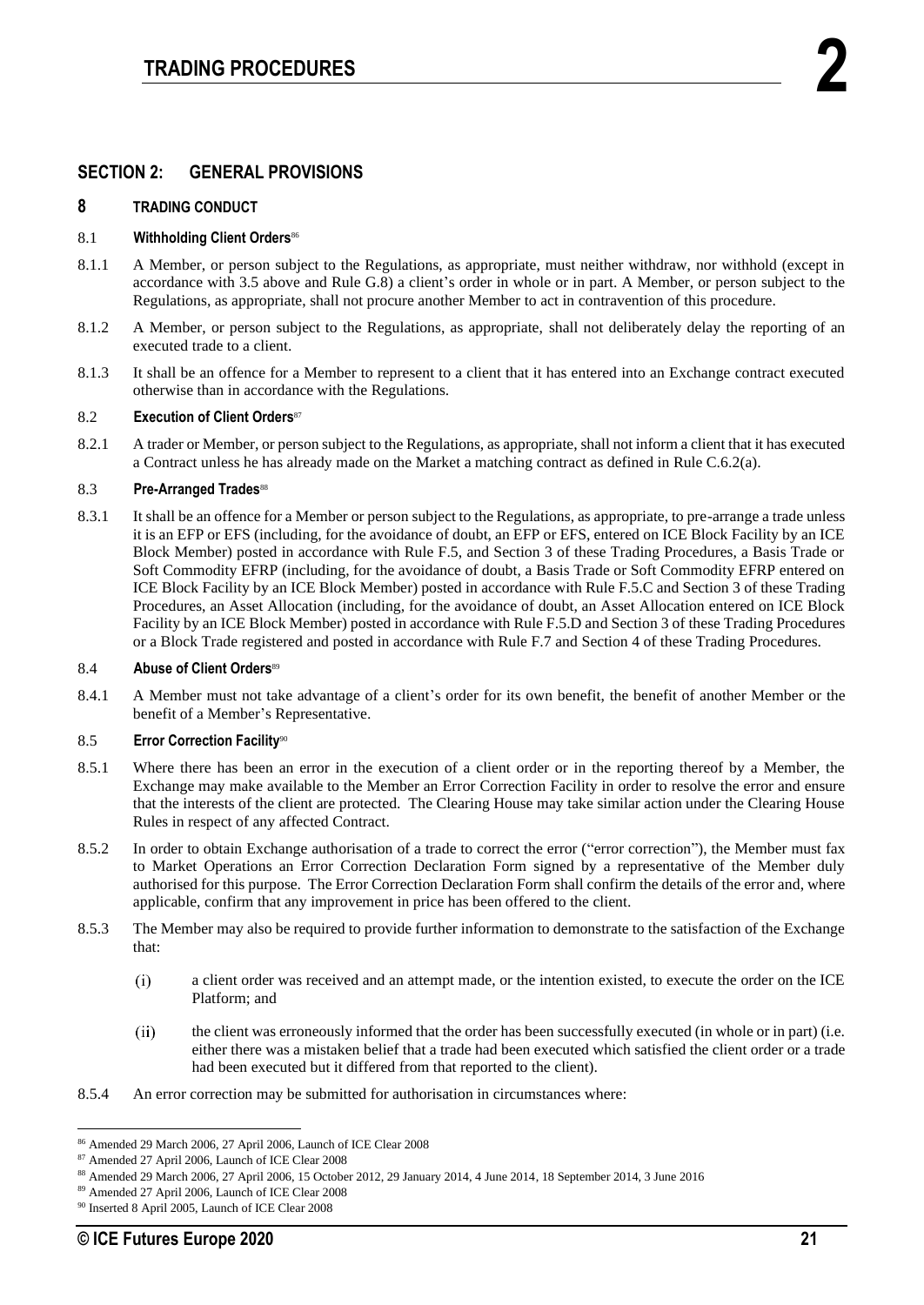- $(i)$ a trade has been executed at a better price than that reported to the client, but the client has declined the improvement (in part or in full). If the Member had originally traded a wrong contract month or exercise price, only the net improvement, if any, would need to be offered to the client;
- $(ii)$ a trade has been executed at a worse price than that reported to the client;
- $(iii)$ a trade has been executed in the wrong direction, (i.e. an order to buy has been erroneously executed as a sell trade (or vice versa)), contract month, exercise price or contract, but were a correct trade to be executed at the current market price it would be at a worse price than that reported to the client.

If either no trade has been executed, or a trade has been executed in the wrong direction, contract month or contract, but were a correct trade to be executed at the current market price it would be at a better price than that reported to the client, such a trade must be executed on the ICE Platform.

- 8.5.5 Authorisation of an error correction is at the absolute discretion of the Exchange.
- 8.5.6 Authorisation of an error correction by the Exchange does not preclude the Exchange from instigating disciplinary proceedings in the event that the trade is subsequently found to have been executed other than in compliance with the Exchange Regulations and Trading Procedures or related requirements.

## **9 REGISTRATION OF BUSINESS**<sup>91</sup>

**2**

- 9.1 An EFP or EFS registered pursuant to Rule F.5 and Section 3 of these Trading Procedures, a Basis Trade or Soft Commodity EFRP registered pursuant to Rule F.5.C and Section 3 of these Trading Procedures, an Asset Allocation registered pursuant to Rule F.5.D and Section 3 of these Trading Procedures, a Block Trade registered pursuant to Rule F.7 and Section 4 of these Trading Procedures and a Contract made on the ICE Platform, must be assigned to an account, claimed or allocated to another Member within 30 minutes of receipt in the ICE Systems, or, in the case of a Block Trade Contract arising as a result of a Block Transparency Auction in accordance with F.1.5C, within 30 minutes of the end of the Block Transparency Auction.
- 9.2 Allocations and account assignments on the ICE Systems must be promptly attended to in order that any discrepancies may be resolved shortly after the trade is received. The processing of the trade, including allocation, claim and assignment should be completed within 30 minutes of trade execution on the ICE Platform or direct input of a matched EFP, EFS, Soft Commodity EFRP, Basis Trade, Asset Allocation, Contingent Agreement to Trade or Block Trade into the ICE Systems or, in the case of a Block Trade Contract arising as a result of a Block Transparency Auction, within 30 minutes of the end of the Block Transparency Auction.

The Exchange may, at its discretion, vary the time by which Members must complete the processing set out in 9.1 and/or above where the closure of the ICE Systems is less than 30 minutes after the close of trading on the ICE Platform. In such an event, the variance and the circumstances leading to the variance will be notified in advance to Members.

9.3 Members must ensure that at least one Member of staff with authority to resolve misallocations or deal with other registration, trading, clearing or settlement issues remains on duty until 30 minutes after the close of trading of a Contract on the ICE Platform for that Trading Day or until 30 minutes after the end of a Block Transparency Auction.

## **10 [DELETED 21 OCTOBER 2020]**<sup>92</sup>

<sup>91</sup> Amended 7 December 2005, 29 March 2006, 4 June 2014, 18 September 2014, 3 June 2016, 31 August 2020

<sup>92</sup> Amended 23 September 2003, 8 April 2005, 25 October 2005, 7 December 2005, Launch of ICE Clear 2008, 4 April 2011, 16 November 2016, deleted 21 October 2020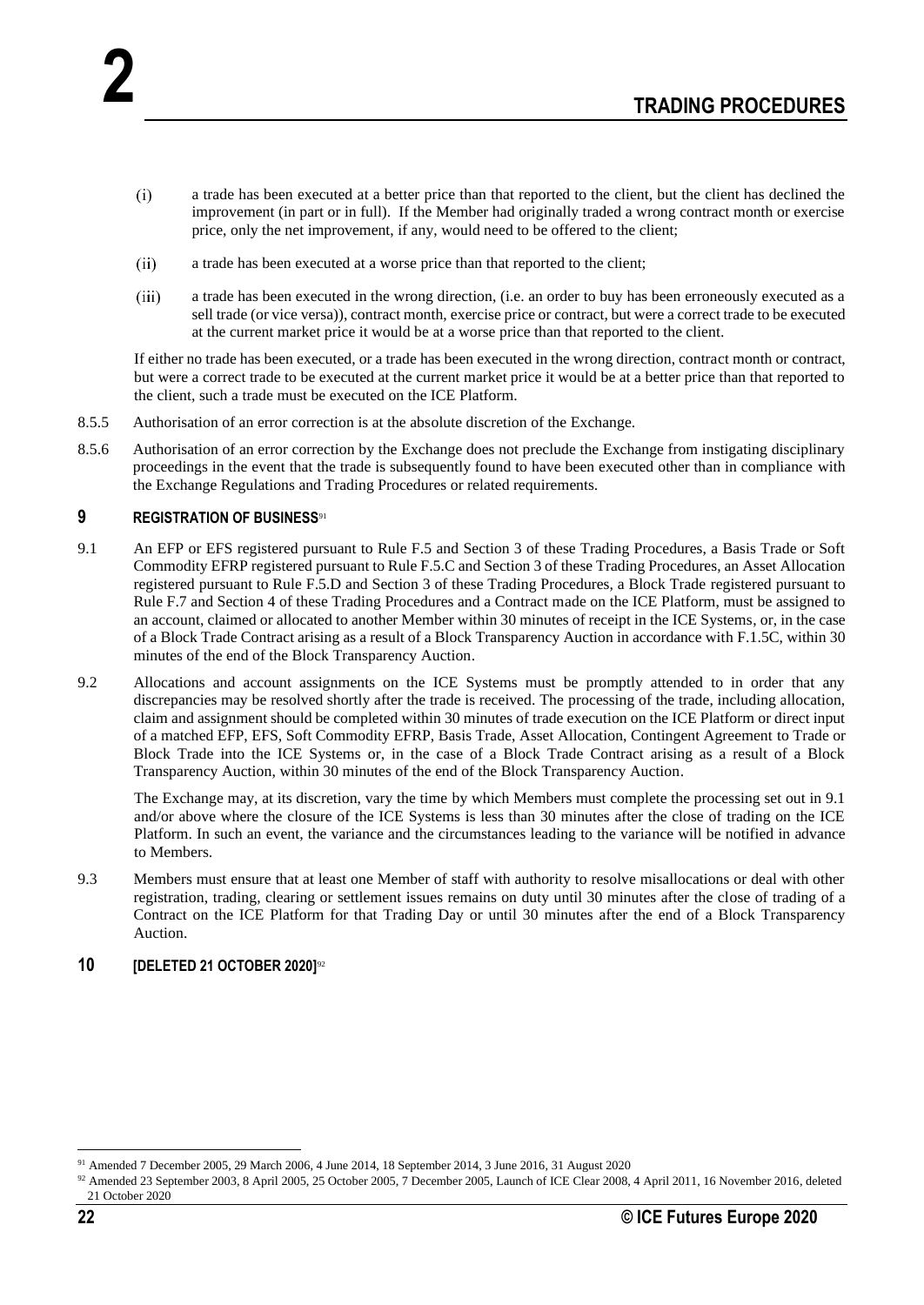## **10A [DELETED 21 OCTOBER 2020]**<sup>93</sup>

## **11 TRADE INVESTIGATIONS**<sup>94</sup>

#### **Commencement of Investigation**

- 11.1 Market Supervision may in its absolute discretion investigate a Contract (for the purposes of Trading Procedures 11, the 'trade') where:
	- (i) a market participant (who may or may not be party to the trade) disputes the price of a trade made or alleged to have been made on the ICE Platform, and has notified the dispute to Market Supervision within such period of time as published by the Exchange from time to time in accordance with Rule G.15; or
	- (ii) the Exchange determines that a trade may have been made on the ICE Platform at an unrepresentative price and where no such notification has been received from a market participant.
- 11.2 These investigation procedures may be varied at the Exchange's absolute discretion depending on the circumstances under which an investigation of a trade made or alleged to have been made on the ICE Platform is commenced.
- 11.3 Market Supervision shall not investigate a trade when a dispute has been notified by a market participant in respect of the volume only. In such an event, the trade may be referred to the Compliance Department, which may, in accordance with Rule C.12, make such further enquiries as to the validity of the trade, or under exceptional circumstances, such trade may, at the absolute discretion of the Exchange, be cancelled.

#### **Final determination by Market Supervision**

- 11.4 On conclusion of an investigation where Market Supervision determines that the trade under investigation, or any such consequential trades, were executed at an unrepresentative price, Market Supervision may, in its absolute discretion:
	- (i) adjust the price of the trade under investigation and consequential trades to a price that Market Supervision evaluates as fair market value at the time of execution, plus or minus the No Cancellation Range for that Contract;
	- (ii) cancel the trade under investigation and any such consequential trades; or
	- (iii) let the trade under investigation and any such consequential trades stand.

If the Exchange determines that the price of the trade under investigation or any such consequential trades is to be adjusted, the adjusted price may be:

- (i) outside the terms of the Limit Order for which the trade under investigation or any such consequential trades were executed, and, in such instances, the adjusted price shall be applied to the Limit Order despite being outside the order terms; or
- (ii) below the stop price of a buy Stop Order or above the stop price of a sell Stop Order, and, in such instances, the adjusted price shall be applied to the Stop Order despite the fact that the trade price sequence after any price adjustments would not have elected the Stop Order.
- 11.5 As soon as reasonably possible on making such a determination, Market Supervision will notify:
	- (i) the Market;
	- (ii) the counterparties to the trade under investigation;
	- (iii) the party disputing the price of the Contract; and
	- (iv) any other counterparty (who may or may not be a Member or a Member's Representative).

## **Defined No Cancellation Range**

(i) The Exchange shall publish from time to time parameters above or below an Exchange set anchor price for each Contract between which a trade under investigation, under normal circumstances, may not be cancelled or the price of such trade under investigation be adjusted. Such parameters shall be termed a 'No Cancellation Range'. Market Supervision may, in exceptional circumstances and at its absolute discretion, determine that a trade under investigation which falls within the No Cancellation Range shall be cancelled

<sup>93</sup> Inserted 8 April 2005, deleted 21 October 2020

<sup>94</sup> Amended 10 November 2003, 29 March 2006, Launch of ICE Clear 2008, 4 April 2011, 23 April 2012, 15 October 2012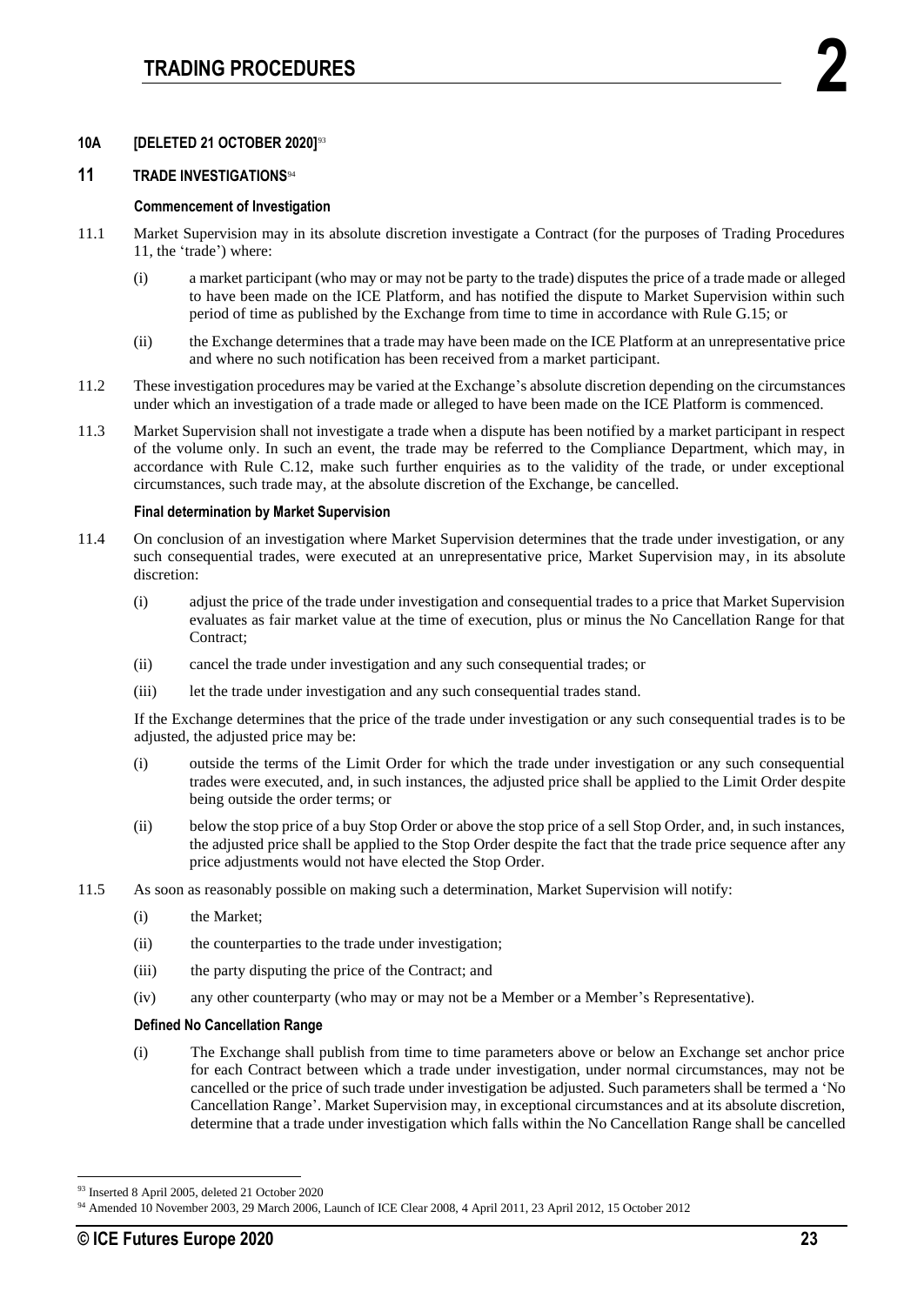#### **Factors considered when investigating a trade**

- 11.6 When determining whether a trade under investigation has been made at an unrepresentative price Market Supervision may take into account criteria which include but are not limited to:
	- (i) price movement in other contract months of the same contract;
	- (ii) current market conditions, including levels of activity and volatility;
	- (iii) time period between different quotes and traded prices;
	- (iv) information regarding price movement in related contracts;
	- (v) the release of economic data or other relevant news just before or during electronic trading hours;
	- (vi) manifest error;

**2**

- (vii) number of parties potentially impacted by the investigation;
- (viii) whether another market participant relied on the price; or
- (ix) any other factor that Market Supervision in its sole discretion, may deem relevant.

Market Supervision, in its sole discretion, may consult with market participants, which are not party to the trade under investigation or party to any consequential trades, when determining whether the trade has been made at an unrepresentative price.

#### **Consequential Trades**

- 11.7 Market Supervision may also determine:
	- (i) whether any trades resulting from the triggering of contingent orders, or resulting in spread trades, should be cancelled; or the price of such trades be adjusted; and
	- (ii) whether a market participant relied on the price of the trade to execute subsequent orders, and whether such trades should be cancelled or the price of such trades be adjusted.

Market Supervision shall consider situations involving consequential trades on a case by case basis.

11.8 Where trades are executed after the Market has been notified that a trade is under investigation which is subsequently cancelled, or the price of the trade under investigation is adjusted, such trades, under normal circumstances shall not be cancelled nor shall the prices be adjusted. However, if the price of the trades in such instance is disputed or Market Supervision determines that the trades have been made at an unrepresentative price, Market Supervision will investigate the trades in accordance with these investigation procedures.

## **12 [DELETED MAY 1999]**

## **13 EMERGENCY PROCEDURES**<sup>95</sup>

13.1 In the event of a failure of the ICE Platform or any part thereof the Exchange shall take such emergency procedures as set out in Rule G.14.

## **14 RESPONSIBLE INDIVIDUAL REGISTRATION PROCEDURES**<sup>96</sup>

#### **Number of ICE Platform Trading Staff**<sup>97</sup>

- 14.1 A Member must register at least one Responsible Individual with the Exchange in order to access the ICE Platform to conduct Exchange business.
- 14.2 A Member must ensure it has a sufficient number of Responsible Individuals for the nature and scale of business conducted.

<sup>95</sup> Amended 29 March 2006

<sup>96</sup> Amended 18 February 2003, 7 December 2005, 29 March 2006

<sup>97</sup> Amended 23 September 2003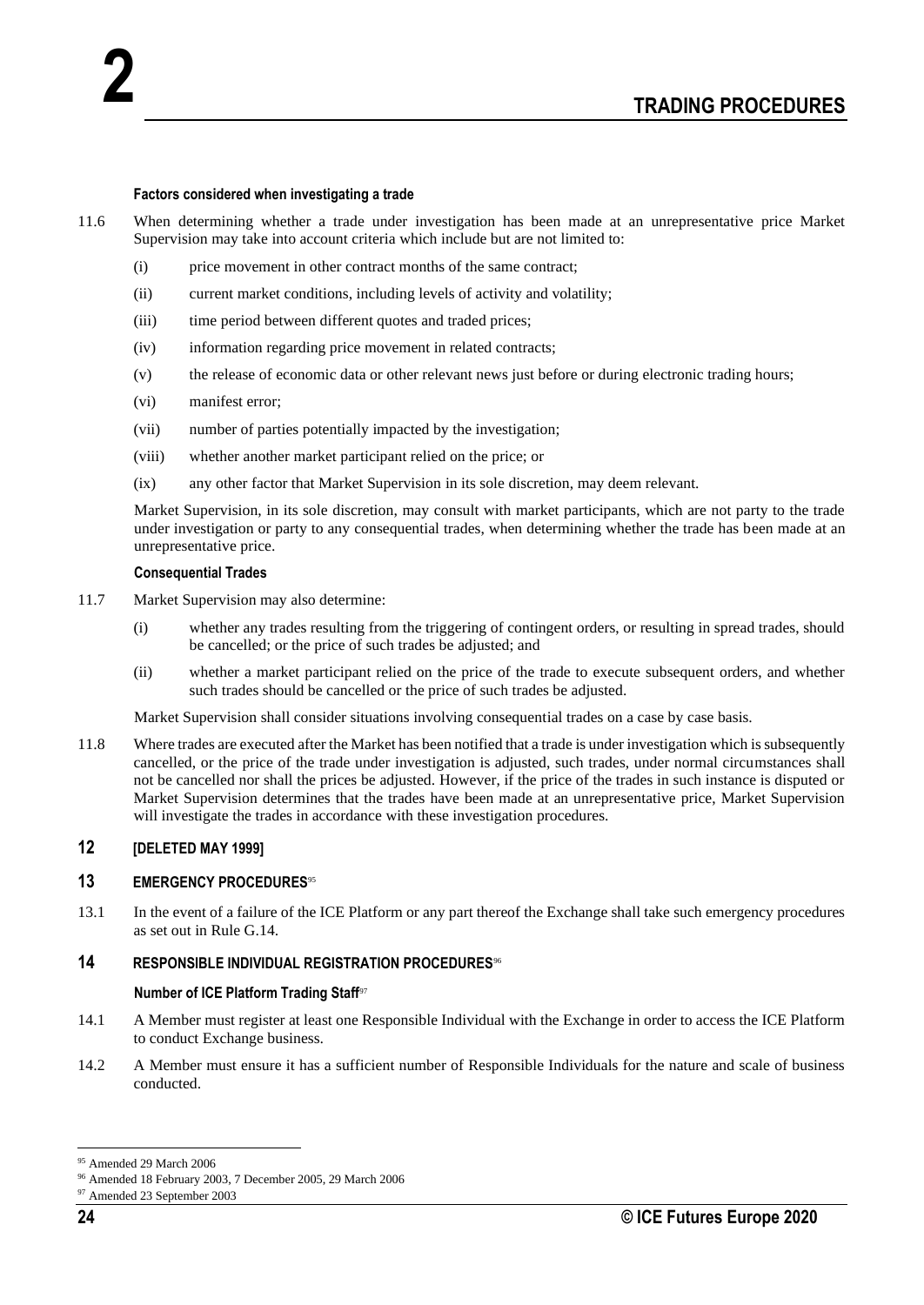## **General Registration**<sup>98</sup>

14.3 A Member must register with the Exchange all staff that are required to work as Responsible Individuals.

The compliance officer of a Member wishing to register a Responsible Individual must no later than three Business Days before the intended starting day:

- (i) submit a completed Responsible Individual Registration Form;
- (ii) confirm in writing the FCA authorisation status of the individual (if applicable) and the Member firm to which he is registered;

#### to the Exchange **Membership and Contracts Department**.

The Exchange Membership and Contracts Department will notify the compliance officer of the Member when the individual has been registered as a Responsible Individual. The ICE Platform Supervisor will notify the Responsible Individual of his password, ITM (s) and logon details and the date from which he may access the ICE Platform to conduct Exchange business.

## 14.4 **De-registration**

A Member must de-register all staff who are no longer required to work as Responsible Individuals or who leave their employment.

The compliance officer of a Member who wishes to de-register a Responsible Individual must:

- (a) before the intended de-registration day give prior written notice of the de-registration to the Exchange Membership and Contracts Department;
- (b) in the event that a Member requires immediate de-registration of a Responsible Individual, (other than under 14.5) and prevention of that Responsible Individual's access to the ICE Platform to conduct Exchange business, the compliance officer of the Member requiring such action must notify the Exchange Membership and Contracts Department in writing of such request.

The Membership and Contracts department will advise the ICE Platform Supervisor who will prevent such Responsible Individuals access to the ICE Platform to conduct Exchange business, as soon as reasonably practicable.

## **Transfer of Registered Responsible Individual**

- 14.5 Where an individual is registered as a Responsible Individual but wishes to transfer from one Member to another, the individual will not be permitted to work as a Responsible Individual for the new Member until:
	- (a) his former Member has de-registered him in accordance with procedures 14.4 above. (Any disputes between Members relating to failure or refusal to de-register may be dealt with by reference to the Directors under Rule A.5.3).
	- (b) the compliance officer of the new Member has provided the information set out in Procedure 14.3 above to the Exchange Membership and Contracts Department no later than two Business Days before the proposed transferral date.

## **15 QUALIFICATION TO TRADE**<sup>99</sup>

15.1 Individuals who wish to conduct business on the ICE Platform, must be registered as Responsible Individuals in accordance with Responsible Individual registration procedures pursuant to Trading Procedure 14 or be under the supervision of a Responsible Individual.

Members must have adequate arrangements to ensure that all staff involved in the conduct of business on the ICE Platform are adequately trained and fully conversant with the Regulations, and Trading Procedures;

The Exchange may institute such examination in such form as it sees fit and may require that the passing of such exam shall be a pre-condition to the registration or continued registration of a Responsible Individual; although at the discretion of the Exchange, this requirement shall have no application to an individual who is registered at the Exchange as a Registered Electronic Trader before it comes into effect.

Amended 23 September 2003

<sup>99</sup> Amended 29 March 2006, Launch of ICE Clear 2008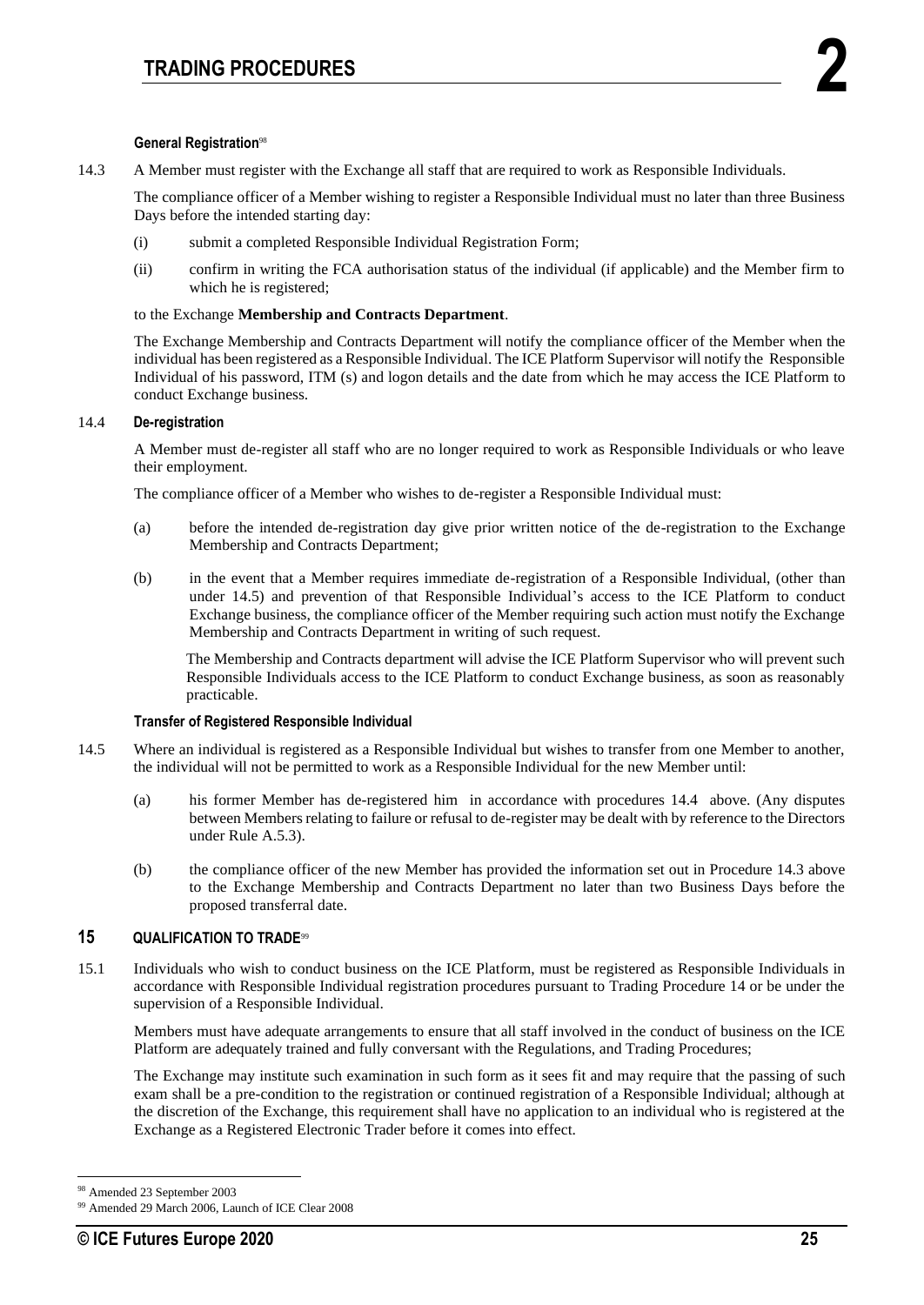## **15A [DELETED 4 JUNE 2014]**<sup>100</sup>

## **15B BUSINESS CLOCK SYNCHRONISATION**<sup>101</sup>

- 15B.1 All Members shall synchronise the business clocks or systems they use to record the date and time of all trading activities and transactions with UTC.
- 15B.2 If a Member elects to synchronise its business clock or systems with UTC disseminated by a satellite system, it shall ensure that any offset from UTC is accounted for and removed from all timestamps.
- 15B.3 Business clocks or systems used to record the time of trading activities must adhere to the appropriate level of accuracy prescribed by MiFID II.
- 15B.4 Each Member shall establish a system of traceability to UTC which enables it to:
	- (a) demonstrate traceability to UTC by documenting the system design, functioning and specifications;
	- (b) identify the exact point at which a timestamp is applied; and
	- (c) demonstrate that the point within the system where the timestamp is applied remains consistent.

Members shall conduct a review of the compliance of the traceability system with MiFID II at least once a year.

## **15C PRE-TRADE TRANSPARENCY<sup>102</sup>**

- 15C.1 Details reported to the Exchange in relation to intended Block Trades, EFPs, EFSs, EFMs, Soft Commodity EFRPs, Basis Trades or Asset Allocations shall not be made publicly available by the Exchange except as provided in these Regulations. For the avoidance of doubt, parties to Block Trades, EFPs, EFSs, EFMs, Soft Commodity EFRPs, Basis Trades or Asset Allocations are not required by the Exchange to fulfil MiFIR requirements to make public current bid and offer prices and the depth of trading interests at those prices, with regards to the details reported to the Exchange in relation to those transactions.
- 15C.2 Parties to EFSs, EFMs, Soft Commodity EFRPs or Basis Trades may be required to comply with pre-trade transparency requirements under MiFIR in relation to a transaction or a leg of a transaction which is not a Contract made on or reported to the Exchange.

<sup>100</sup> Inserted 8 April 2005, deleted 4 June 2014

<sup>101</sup> Inserted 3 January 2018

<sup>102</sup> Inserted 24 September 2018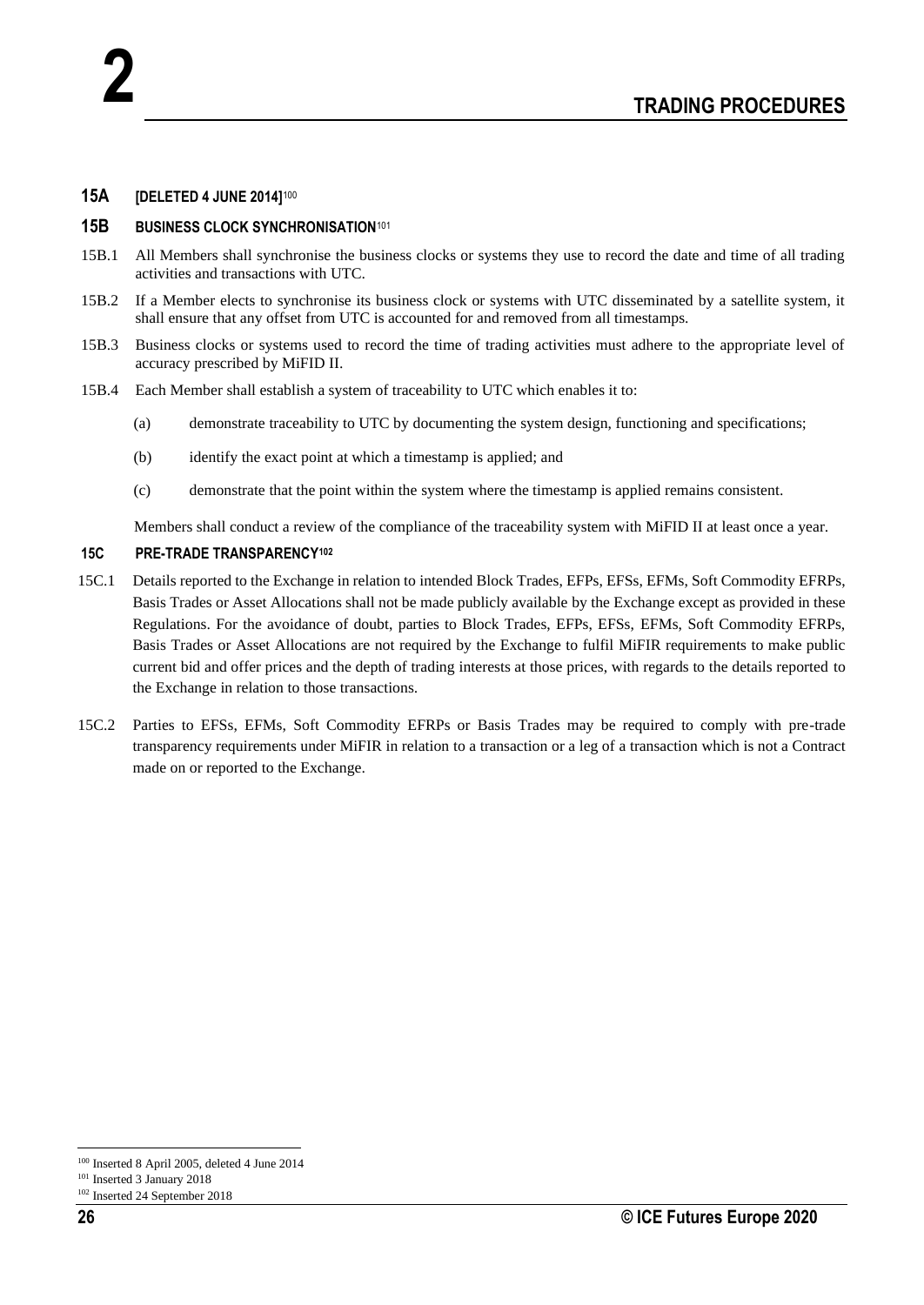## **SECTION 3: EXCHANGE FOR PHYSICALS ("EFP"),EXCHANGE FOR SWAPS ("EFS")** <sup>103</sup> **BASIS TRADING, EXCHANGE FOR RELATED POSITIONS IN SOFT COMMODITY CONTRACTS ("EFRP")** <sup>104</sup> **AND ASSET ALLOCATIONS**<sup>105</sup>

## **16 EFP AND EFS PROCEDURES**<sup>106</sup>

- 16.1 **EFPs and EFSs may take place in respect of any of the Contracts and contract months as determined by the Exchange from time to time and are not subject to Trading Procedures other than this Section 3 unless specifically referred to.** 
	- (a) EFPs and EFSs must be reported to the Exchange through the ICE Block facility:
		- $(i)$ by the Member itself;
			- (a) Where a General Participant Member or ICE Block Member submits for registration an EFP or EFS transaction with or on behalf of a client who is not a Member or an ICE Block Member of the Exchange, it must have complied with all applicable laws, including in relation to suitability and appropriateness as regards the Contingent Agreement to Trade or underlying transaction.
			- (b) In the case of a Trade Participant or an Individual Participant (including Trade Participant ICE Block Members transacting own business), the EFP or EFS must be in respect of business for its own account and the proposed counterparty to the EFP or EFS pursuant to the Contingent Agreement to Trade must be another Member or ICE Block Member.
		- $(ii)$ by a Member's Representative; where they have been authorised by the Member they represent, and have been granted permission by the Exchange to access the ICE Block facility, having completed such form of enrolment as may be prescribed by the Exchange from time to time;
		- by an ICE Block Member; where the ICE Block Member has the permission from its own Clearing  $(iii)$ Member, or its client's Clearing Member(s), to execute business on its own account or on the client's behalf; or
		- $(iv)$ through any other means determined by the Exchange from time to time in accordance with the reporting requirements in Trading Procedure 16.
	- (b) Members may also report the details of EFP or EFS transactions to the ICE Help Desk for entry into ICE Block in the name of the Clearing Member, with whom such Member, or its client on whose behalf the Member is executing business, has a clearing account. The Member must have been appropriately permissioned to report EFP or EFS transactions by the Clearing Member.
- 16.2 Where the EFP or EFS is agreed between two separate Members ("Non-crossed Trade") and unless agreed otherwise under the Contingent Agreement to Trade or underlying transaction between the two Members party to the Noncrossed Trade, the buying Member shall enter the details of the Non-crossed Trade into ICE Block and such details shall be confirmed/accepted by the selling Member party to the Non-crossed Trade.
- 16.3 Where details of the Non-crossed Trade have been submitted to ICE Block by one of the Members party to the Noncrossed Trade, but not confirmed/accepted in ICE Block by the other Member party to the Non-crossed Trade, it is the responsibility of both such Members (or the Clearing Member with whom the Member submitting the Noncrossed Trade is party to a clearing agreement) to discuss and resolve the matters preventing the confirmation/acceptance of the transaction submitted to ICE Block, through the Contingent Agreement to Trade or otherwise.
- 16.4 The EFP or EFS will flow from ICE Block into the ICE Systems and be identified as an EFP or EFS, as appropriate,

<sup>103</sup> Amended 27 February 2003, 18 December 2007, 24 September 2018

<sup>104</sup> Inserted 4 June 2014, 18 September 2014, 24 September 2018

<sup>105</sup> Inserted 3 June 2016, 24 September 2018

<sup>106</sup> Amended 14 September 2003, 22 April 2005, 7 December 2005, 29 March 2006, 18 December 2007, Launch of ICE Clear 2008, 4 April 2011, 5 December 2011, 29 January 2014, 3 January 2018, 24 September 2018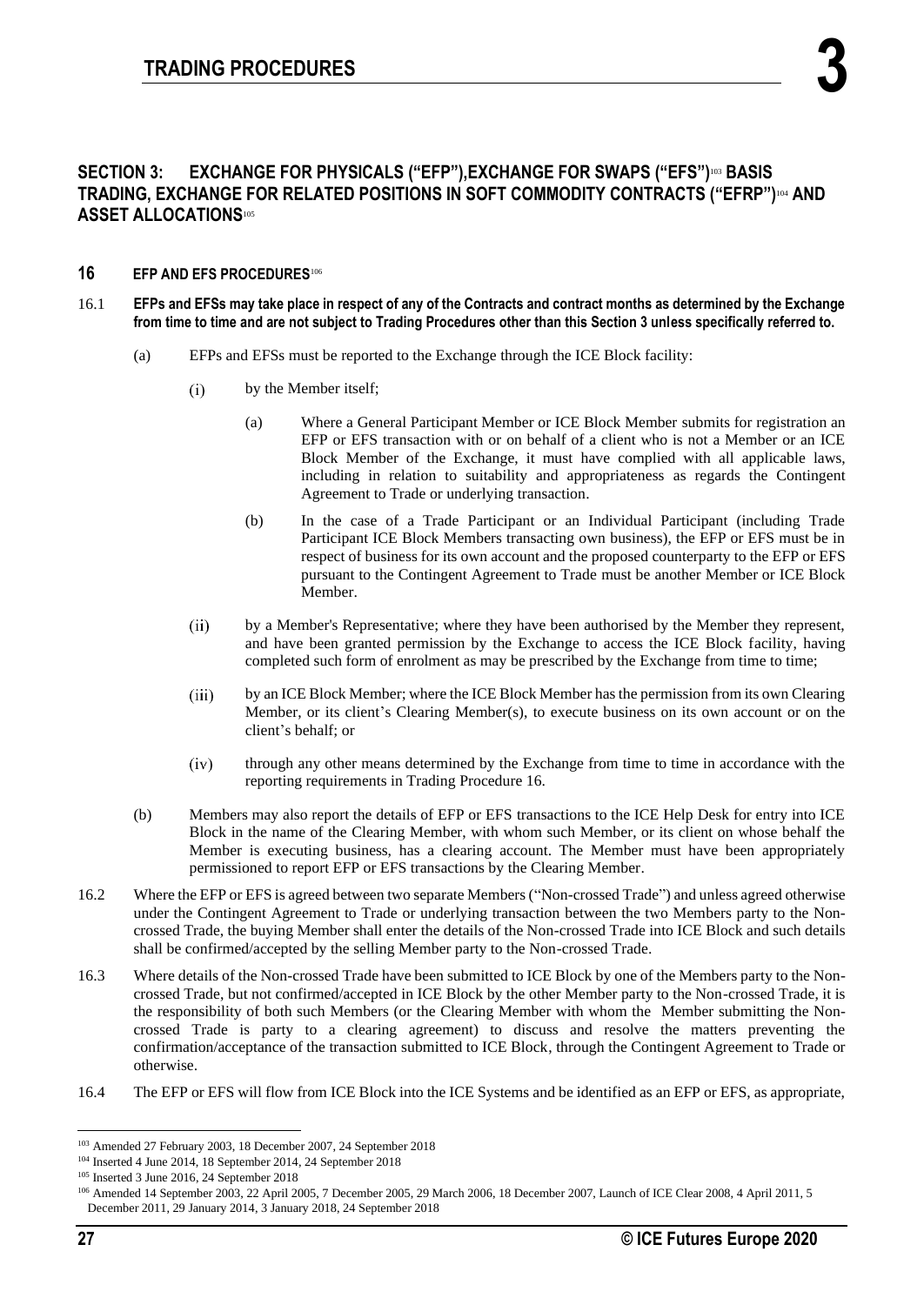with a specific trade type as prescribed by the Exchange.

16.5 The Exchange may check the EFP or EFS details submitted to ICE Block and, if the Exchange is not satisfied that all such details are valid, it may, in its absolute discretion, void the EFP or EFS.

A decision by the Exchange to void an EFP or EFS is final.

- 16.6 Recording by the Exchange of an EFP or EFS does not preclude the Exchange from instigating disciplinary procedures in the event that the transaction is subsequently found to have been made other than in compliance with the Regulations, nor does it preclude the Clearing House from voiding or taking other action in relation to an EFP or EFS.
- 16.7 The Exchange shall not be responsible for complying with the post-trade transparency requirements under MiFID II in relation to the leg or legs of an EFP or EFS that are not a Contract or Contracts registered pursuant to these Regulations.

## **16A BASIS TRADING**<sup>107</sup>

- 16A.1 The Basis Trading Facility allows Members to register, subject to this Trading Procedure 16A, transactions involving a combination of an approved basis trade instrument and an appropriate number of offsetting Futures Contracts. For the purposes of these Trading Procedures such transactions are called "Basis Trades".
- 16A.2 Any Member is permitted to register Basis Trades, subject only to the Member having in place arrangements for the registration of the futures or options leg of a Basis Trade via a Member approved under Rule B.6 ("the Basis Trade registering Member") to trade the Basis Trade Contract.
- 16A.3 A Basis Trade may be registered only during the trading hours of the Futures Contract or Options Contract concerned, as published by the Exchange from time to time by notice posted on the Market.
- 16A.4 Basis Trades may be transacted only in Contracts which have been designated by the Exchange for that purpose. Such designations will be published, from time to time, by notice posted on the Market. Basis Trades are not permitted in a delivery month or expiry month of a designated contract which has never traded. The Basis Trading Facility can be used in respect of a delivery month for a Futures Contract or expiry month of an Options Contract on any Trading Day up to and including the Last Trading Day of that delivery month or expiry month.
- 16A.5 The Basis Trade registering Member is responsible for assigning the price of the futures or options leg(s) of a Basis Trade.
- 16A.6 The following approaches to the construction of hedge ratios for Basis Trades are considered acceptable:
	- (a) Deliverable bonds against Bond Futures Contracts: A price factor or duration based method;
	- (b) Other bonds against Bond Futures Contracts: A duration based method;
	- (c) Deliverable and non-deliverable bonds against Eris Futures Contracts, Swapnote® Futures Contracts or one or more delivery month(s) of a Short Term Interest Rate Futures Contract: A method which is based upon the ratio of the basis point values of shifts in the yield curve of respectively the relevant cash and futures legs;
	- (d) Standard plain vanilla OTC swaps against Bond Futures Contracts, Eris Futures Contracts, Swapnote® Futures Contracts or one or more delivery month(s) of a Short Term Interest Rate Futures Contract: A method which is based upon the ratio of the basis point values of shifts in the yield curve of respectively the relevant cash and futures legs;
	- (e) Forward Rate Agreements ("FRAs") against Eris Futures Contracts or one or more delivery month(s) of a Short Term Interest Rate Futures Contract: A method which is based upon the ratio of the basis point values of shifts in the yield curve of respectively the relevant cash and futures legs;
	- (f) Sale and Repurchase Agreements ("Repos") against one or more delivery month(s) of a Short Term Interest Rate Futures Contract: A method which is based upon the ratio of the basis point values of shifts in the yield curve of respectively the relevant cash and futures legs;
	- (g) European or American style OTC interest rate options (bond options, swaptions) against Bond Futures Contracts, Eris Futures Contracts, Swapnote® Futures Contracts or one or more delivery month(s) of a Short Term Interest Rate Futures Contract: A method based on the relative deltas of the OTC option and

<sup>107</sup> Inserted 4 June 2014, amended 3 September 2014, 18 September 2014, 27 May 2015, 12 October 2015, 3 June 2016. 3 January 2018, 24 September 2018, 17 December 2020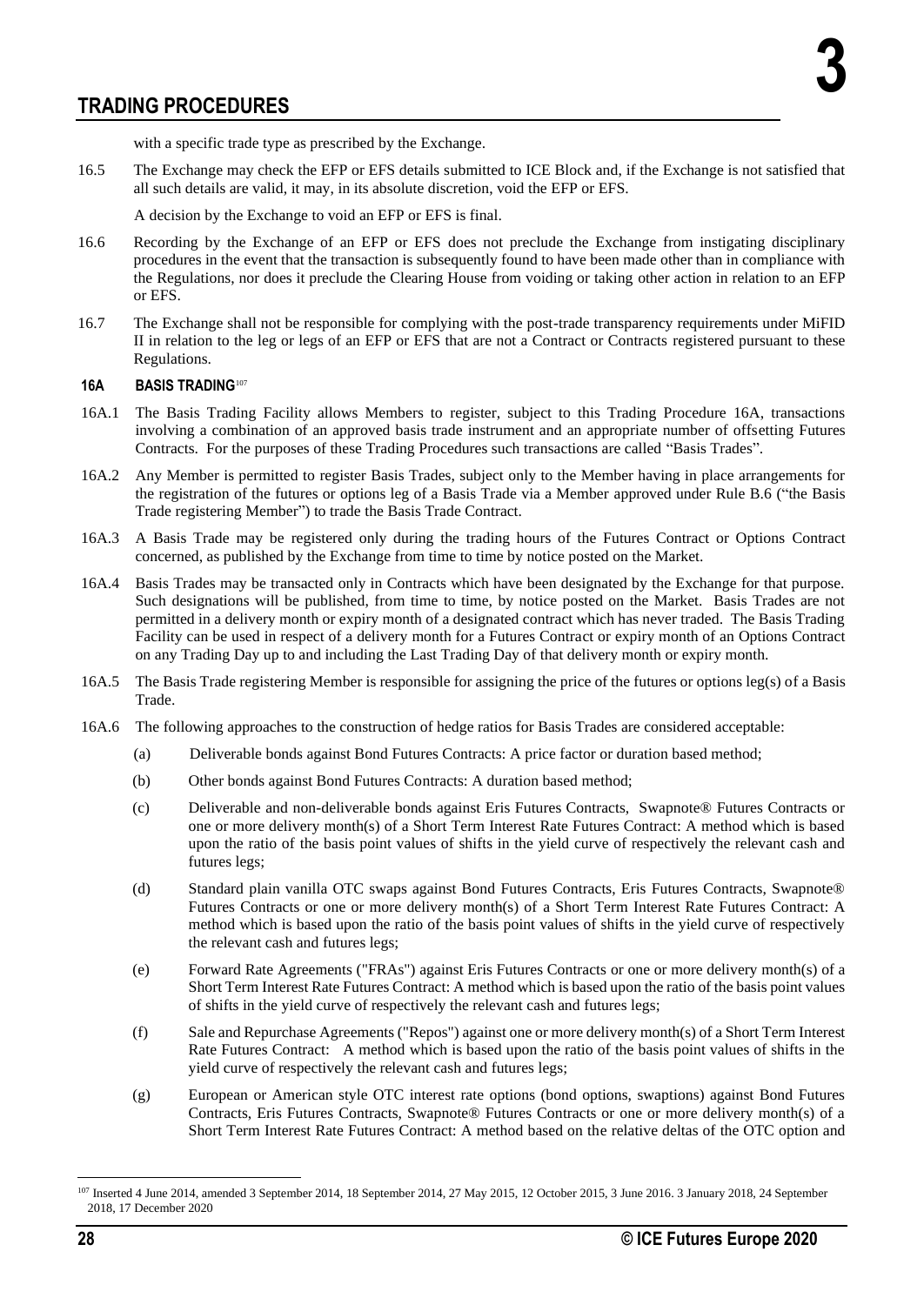futures contracts in order to achieve a delta neutral position;

- (h) Equity securities against Universal Stock Futures Contracts: A method based on the relative value of the equity security and the nominal underlying value of the Universal Stock Futures Contracts;
- (i) Baskets of equity securities against Equity Index Futures Contracts: A method based on the relative value of the basket of equity securities and the nominal underlying value of the Equity Index Futures Contracts;
- (j) European or American style OTC equity options (stock and equity index options) against Equity Index Futures Contracts: A method based on the relative deltas of the OTC option and futures contracts in order to achieve a delta neutral position;
- (k) European or American style OTC or non-Exchange traded equity options against Universal Stock Futures Contracts: A method based on the relative deltas of the OTC or non-Exchange traded option and Universal Stock Futures Contracts in order to achieve a delta neutral position; and
- (l) Non-Exchange traded short term interest rate or bond futures or swap futures contract as prescribed by the Exchange from time to time against Short Term Interest Rate Futures Contracts, Bond Futures Contracts, Eris Futures Contracts, or Euro Swapnote® Futures Contracts: A method which is based upon the ratio of the relative value of basis point shifts in the yield curve for the two futures contracts.

Where a hedge ratio differs from such methods, the Member who is reporting the trade (see Trading Procedure 16A.7) is required to seek approval from the Exchange and justify the method employed in advance of such submission.

- 16A.7 When a Member accepts a Basis Trade order, he must record the order details set out in Trading Procedures 16A.8  $-16A.17$  and, in addition, the details prescribed by (a) – (c) below, on an order slip. Where a Member employs an electronic system for order routing, such details must be recorded electronically:
	- (a) time of order receipt;
	- (b) identity of individual organising the Basis Trade; and
	- (c) time stamp (at time of organisation).

All information required to be retained by the Basis Trade registering Member, pursuant to this Trading Procedure 16A.7, must be retained by the Member for a minimum period of five years.

After a Basis Trade has been organised by the Member, or where the Basis Trade has been agreed between two Members off-exchange (the cleared part of which being subject to a Contingent Agreement to Trade), the Member who will be the seller of the futures or options leg of the Basis Trade must register the futures or options leg of the Basis Trade as a cross transaction, as specified in Trading Procedures 16A.8 – 16A.17, or must procure that the futures or options leg of the Basis Trade is so registered by another appropriately authorised Member.

- 16A.8 Where a Basis Trade involves a Bond Futures Contract, an Eris Futures Contract, a Swapnote® Futures Contract, or one or more delivery month(s) of a Short Term Interest Rate Futures Contract against a cash bond, in respect of each Basis Trade, the following details must be submitted via the ICE Platform by the Basis Trade registering Member:
	- (a) Futures Contract(s) in which the Basis Trade is being transacted;
	- (b) delivery month(s);
	- (c) agreed futures price(s);
	- (d) number of Futures Contracts;
	- (e) unique identifier/reference number for the cash bond transaction;

In addition, the Basis Trade registering Member must retain, in an easily accessible form that can be audited by the Exchange, documentary evidence of the following information:

- (f) cash bond ISIN number;
- (g) clean cash price;
- (h) hedge ratio methodology (for government bond futures contracts against deliverable bonds only);
- (i) coupon and maturity of the cash bond;
- (j) frequency of coupon payments;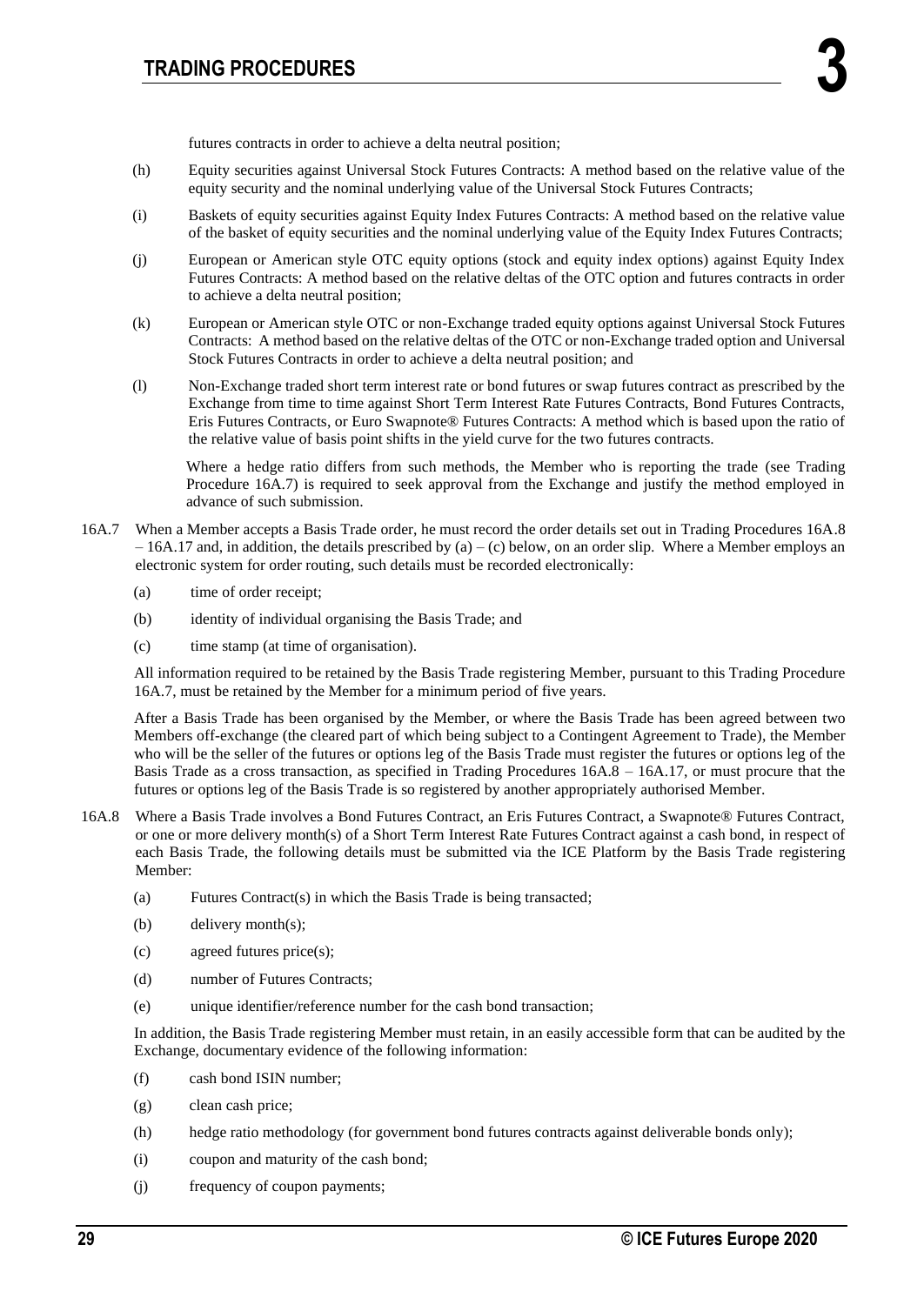- (k) currency of cash bond; and
- (l) (nominal value of cash bond.

All information required to be retained by the Basis Trade registering Member, pursuant to this Trading Procedure 16A.8, must be retained by the Member for five years. If the Basis Trade registering Member is not directly responsible for the registration of the cash leg of the Basis Trade, he must have appropriate arrangements in place with the party submitting/registering the cash leg such that the information in  $(f) - (1)$  above can be provided promptly to the Exchange.

- 16A.9 Where a Basis Trade involves a Bond Futures Contract an Eris Futures Contract, a Swapnote® Futures Contract or one or more delivery month(s) of a Short Term Interest Rate Futures Contract against a plain vanilla OTC swap the following details must be submitted via the ICE Platform by the Basis Trade registering Member:
	- (a) Futures Contract(s) in which the Basis Trade is being transacted;
	- (b) delivery month(s);
	- (c) agreed futures price(s);
	- (d) number of Futures Contracts;
	- (e) unique identifier/reference number for the swap transaction;

The Basis Trade registering Member must retain, in an easily accessible form that can be audited by the Exchange, documentary evidence which contains the following information:

- (f) the cash market counterparty identifier(s) for the cash leg;
- (g) fixed rate of the swap, including accrual convention;
- (h) floating reference rate of the swap;
- (i) termination/maturity date;
- (j) effective (start) date of the swap;
- (k) next fixed and floating reset dates of the swap;
- (l) replacement/liquidation value of the swap;
- (m) frequency of payments;
- (n) currency of floating and fixed legs of the swap; and
- (o) nominal value of the swap.

All information required to be retained by the Basis Trade registering Member, pursuant to this Trading Procedure 16A.9, must be retained by the Member for five years. If the Basis Trade registering Member is not directly responsible for the registration of the cash leg of the Basis Trade, he must have appropriate arrangements in place with the party submitting/registering that leg such that the information in (f) - (o) above can be provided promptly to the Exchange.

- 16A.10 Where a Basis Trade involves one or more delivery month(s) of a Short Term Interest Rate Futures Contract against an FRA the following details must be submitted via the ICE Platform by the Basis Trade registering Member:
	- (a) Futures Contract(s) in which the Basis Trade is being transacted;
	- (b) delivery month(s);
	- (c) agreed futures price(s);
	- (d) number of Futures Contracts;
	- (e) a unique identifier/reference number of the FRA transaction;

The Basis Trade registering Member must retain, in an easily accessible form that can be audited by the Exchange, documentary evidence which contains the following information:

- (f) the cash market counterparty identifier(s) for the cash leg;
- (g) reference rate of the FRA;
- (h) termination/maturity date;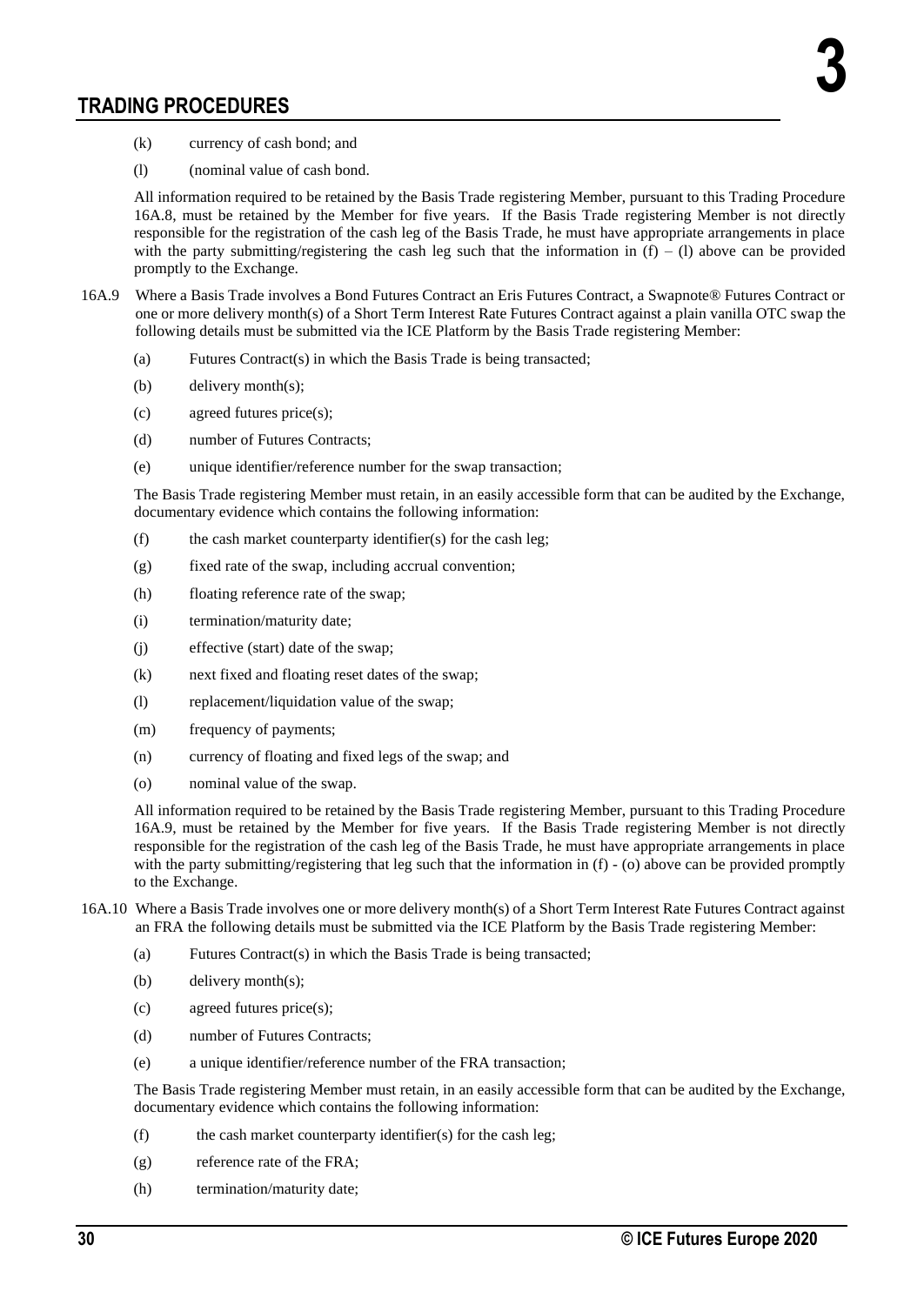- (i) effective (start) date of the FRA;
- (j) replacement/liquidation value of the FRA;
- (k) currency of the FRA; and
- (l) nominal value of the FRA.

All information required to be retained by the Basis Trade registering Member, pursuant to this Trading Procedure 16A.10, must be retained by the Member for five years. If the Basis Trade registering Member is not directly responsible for the registration of the cash leg of the Basis Trade, he must have appropriate arrangements in place with the party submitting/registering that leg such that the information in (f) - (l) above can be provided promptly to the Exchange.

- 16A.11 Where a Basis Trade involves Equity Index Futures Contracts against a basket of equity securities, or Universal Stock Futures Contracts against equity securities, the following details must submitted via the ICE Platform by the Basis Trade registering Member:
	- (a) Futures Contract in which the Basis Trade is being transacted;
	- (b) delivery month;
	- (c) agreed futures price;
	- (d) number of Futures Contracts;
	- (e) a unique identifier/reference number for the equity security or basket of equity securities transaction, as applicable;

In addition, the Basis Trade registering Member must retain, in an easily accessible form that can be audited by the Exchange, documentary evidence of the following information:

- (f) the identity and volume traded of the equity security or each equity security comprising the basket, as applicable;
- (g) the price (including currency) at which each equity security was traded; and
- (h) (any supplementary cash payment made in conjunction with the transaction.

All information required to be retained by the Basis Trade registering Member, pursuant to this Trading Procedure 16A.11, must be retained by the Member for five years. If the Basis Trade registering Member is not directly responsible for the registration of the cash leg of the Basis Trade, he must have appropriate arrangements in place with the party submitting/registering that leg such that the information in (f) - (h) above can be provided promptly to the Exchange.

- 16A.12 Where a Basis Trade involves one or more delivery month(s) of a Short Term Interest Rate Futures Contract against a Repo the following details must be submitted to the Exchange via the ICE Platform by the Basis Trade registering Member:
	- (a) Futures Contract(s) in which the Basis Trade is being transacted;
	- (b) delivery month(s);
	- (c) agreed futures price;
	- (d) number of Futures Contracts;
	- (e) a unique identifier/reference number for the Repo transaction;

In addition, the Basis Trade registering Member must retain, in an easily accessible form that can be audited by the Exchange, documentary evidence of the following information:

- (f) the counterparty identifier(s) for the Repo;
- (g) the coupon, maturity and ISIN code of the bond being "repoed";
- (h) the nominal value and currency of the bond;
- (i) the clean price and dirty price for the opening leg of the trade;
- (j) the start and end dates for the Repo; and
- (k) the Repo rate.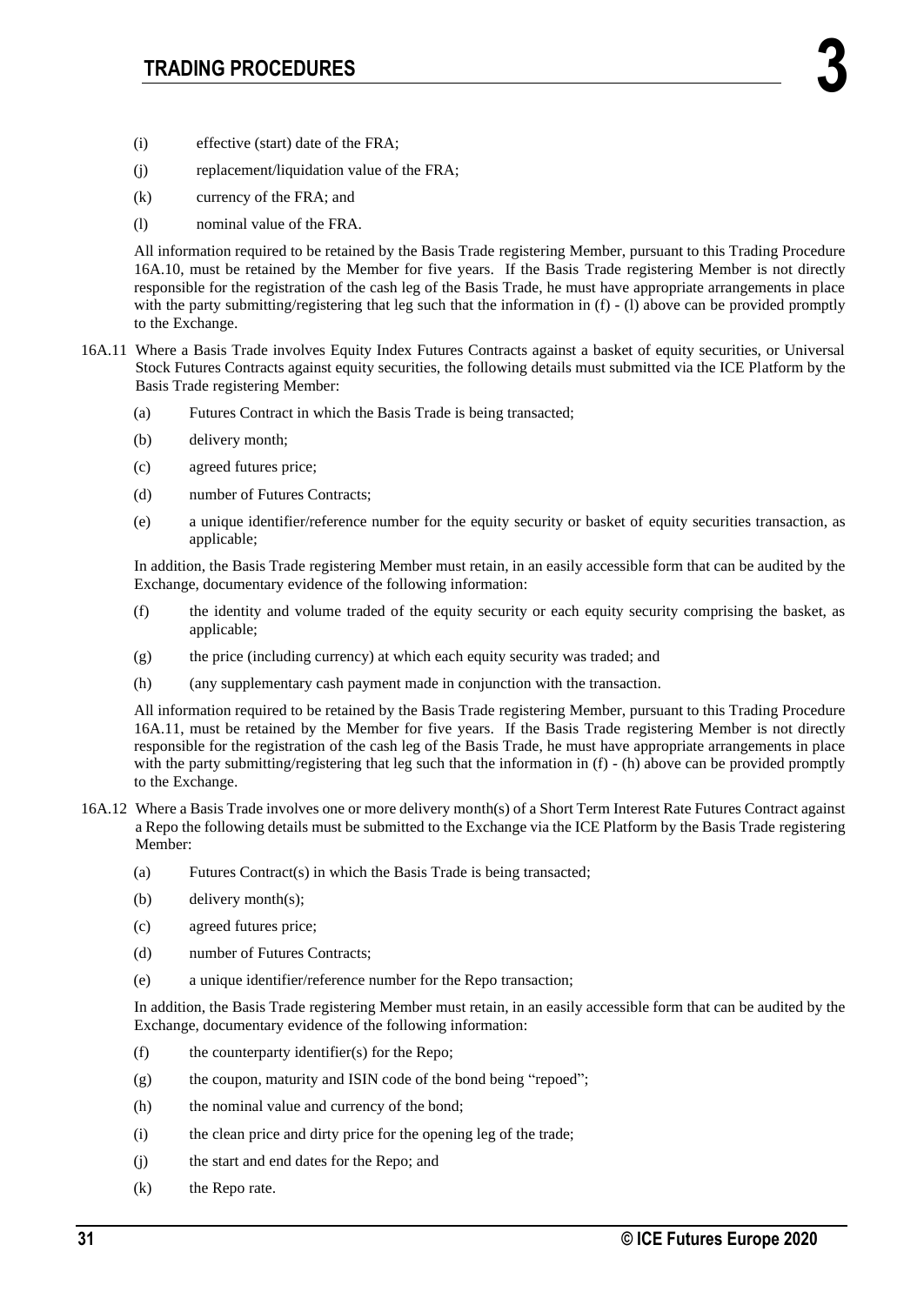All information required to be retained by the Basis Trade registering Member, pursuant to this Trading Procedure 16A.12, must be retained by the Member for five years. If the Basis Trade registering Member is not directly responsible for the registration of the cash leg of the Basis Trade, he must have appropriate arrangements in place with the party submitting/registering the cash leg such that the information in  $(f) - (k)$  above can be provided promptly to the Exchange.

- 16A.13 Where a Basis Trade involves a Bond Futures Contract, an Eris Futures Contract, a Swapnote® Futures Contract, one or more delivery month(s) of a Short Term Interest Rate Futures Contract, a Universal Stock Futures Contract or Equity Index Futures Contracts against an OTC option/options strategy, the following details must submitted via the ICE Platform by the Basis Trade registering Member:
	- (a) Futures Contract(s) in which the Basis Trade is being transacted;
	- (b) delivery month(s);
	- (c) agreed futures price(s);
	- (d) number of Futures Contracts;
	- (e) a unique identifier/reference number for the OTC options/options strategy transaction;

In addition, the Basis Trade registering Member must retain, in an easily accessible form that can be audited by the Exchange, documentary evidence of the following information:

- (f) the price(s) (including currency) and nominal value of the OTC option/ options strategy;
- $(g)$  the strike price(s) of the OTC option/options strategy;
- (h) class call(s) and/or put(s);
- (i) the price(s) of the underlying instrument(s) for the OTC option/options strategy;
- (j) the time to expiration of the OTC option/options strategy; and
- (k) the delta of the OTC option/options strategy.

All information required to be retained by the Basis Trade registering Member, pursuant to this Trading Procedure 16A.13, must be retained by the Member for five years. If the Basis Trade registering Member is not directly responsible for the registration of the cash leg of the Basis Trade, he must have appropriate arrangements in place with the party submitting/registering that leg such that the information in (f) - (k) above can be provided promptly to the Exchange.

- 16A.14 Where a Basis Trade involves a Universal Stock Futures Contract against a non-Exchange traded option/options strategy, the following details must be submitted via the ICE Platform by the Basis Trade registering Member:
	- (a) Futures Contract(s) in which the Basis Trade is being transacted;
	- (b) delivery month(s);
	- (c) agreed futures price(s);
	- (d) number of Futures Contracts;
	- (e) a unique identifier/reference number for the exchange traded options/options strategy transaction;

In addition, the Basis Trade registering Member must retain, in an easily accessible form that can be audited by the Exchange, documentary evidence of the following information:

- (f) the exchange on which the Option Contract was registered;
- $(g)$  the price(s) (including currency) and nominal value of the exchange traded option/ options strategy;
- (h) the strike price(s) of the exchange traded option/options strategy;
- (i) class call(s) and/or put(s);
- $(i)$  the price(s) of the underlying instrument(s) for the exchange traded option/options strategy;
- (k) the time to expiration of the exchange traded option/options strategy; and
- (l) the delta of the exchange traded option/options strategy.

All information required to be retained by the Basis Trade registering Member, pursuant to this Trading Procedure 16A.14, must be retained by the Member for five years. If the Basis Trade registering Member is not directly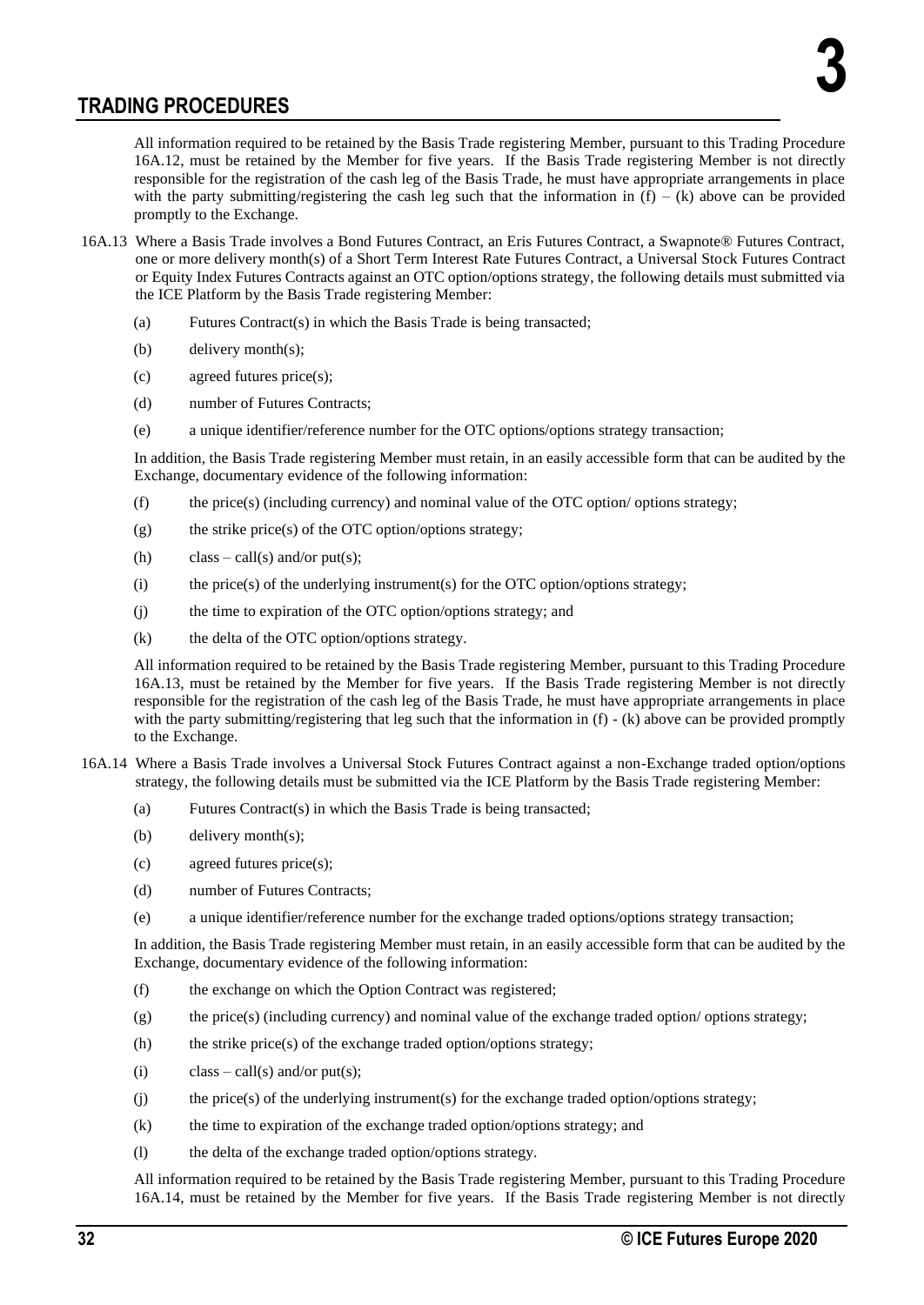responsible for the registration of the cash leg of the Basis Trade, he must have appropriate arrangements in place with the party submitting/registering that leg such that the information in  $(f)$  - (1) above can be provided promptly to the Exchange.

- 16A.15 Where a Basis Trade involves an Eris Futures Contract, a Euro Swapnote® Futures Contract, Short Term Interest Rate Futures Contract or Bond Futures Contract against a non-Exchange traded short term interest rate or bond futures contract or swap futures as prescribed by the Exchange from time to time, the following details must be submitted via the ICE Platform by the Basis Trade registering Member:
	- (a) Futures Contract in which the Basis Trade is being transacted;
	- (b) delivery month(s);
	- (c) agreed Futures Contract price(s);
	- (d) number of Futures Contracts;
	- (e) a unique identifier/reference number for the non-Exchange traded short term interest rate or bond futures transaction;

In addition, the Basis Trade registering Member must retain, in an easily accessible form that can be audited by the Exchange, documentary evidence of the following information:

- (f) the exchange on which the non-Exchange short term interest rate or bond futures contract was registered;
- (g) the type of futures contract registered;
- (h) the delivery month of the futures contract;
- (i) the price (including currency) and number of lots of the futures contract; and
- (j) where applicable, the identity and the conversion factor of the cheapest-to-deliver bond in respect of bond futures contract.

All information required to be retained by the Basis Trade registering Member, pursuant to this Trading Procedure 16A.15, must be retained by the Member for five years. If the Basis Trade registering Member is not directly responsible for the registration of the cash leg of the Basis Trade, he must have appropriate arrangements in place with the party submitting/registering that leg such that the information in (f) - (j) above can be provided promptly to the Exchange.

- 16A.16 [Deleted 18 September 2014]
- 16A.17 [Deleted 18 September 2014]
- 16A.18 The Basis Trade details must be reported to the Exchange through the ICE Block facility as soon as practicable. In any event, details of the Basis Trade must be reported to the Exchange by the Basis Trade registering Member and accepted within fifteen minutes of the time at which the Basis Trade was agreed. Members must not delay submission of a Basis Trade.
- 16A.19 The Exchange may check the validity of the details submitted by the registering Member. If the Exchange is not satisfied that all such details are valid, it may, in its absolute discretion, void the Basis Trade. The registering Member will then receive confirmation of the details of the trade.
- 16A.20 Basis Trades must be reported to the Exchange through the ICE Block facility by:
	- (a) the Member itself:
		- (i) Where a General Participant Member registers a Basis Trade with or on behalf of a client who is not a Member, it must comply with all applicable laws, including in relation to suitability and appropriateness.
		- (ii) In the case of a Trade Participant or an Individual Participant, the Basis Trade must be in respect of business for its own account and the proposed counterparty to the Basis Trade pursuant to the Contingent Agreement to Trade must be another Member.
	- (b) a Member's Representative; where they have been authorised by the Member they represent, and have been granted permission by the Exchange to access the ICE Block facility, having completed such form of enrolment as may be prescribed by the Exchange from time to time;
	- (c) an ICE Block Member; where the ICE Block Member has the permission from its own Clearing Member or its client's Clearing Member(s) to register business on its own account or on the client's behalf;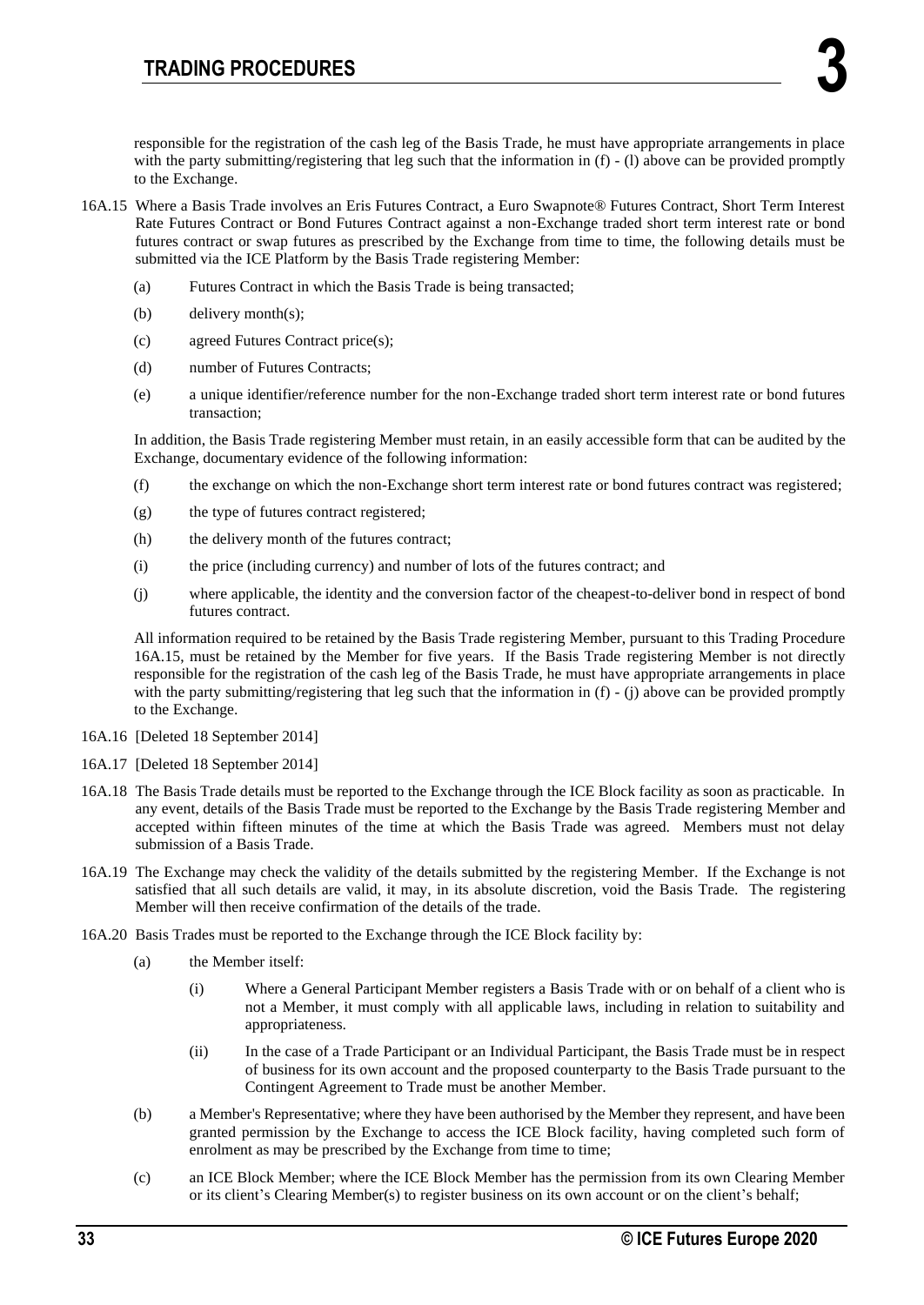- (d) Members may also report the details of Basis Trades to the ICE Help Desk for entry into ICE Block in the Member's name; or in the name of the Clearing Member with whom its client on whose behalf the Member is registering business, has a clearing account. The Member must have been appropriately permissioned to enter Basis Trades by the Clearing Member;
- (e) any other means determined by the Exchange from time to time.
- 16A.21 Where the Basis Trade is agreed between two separate Members ("Non-crossed Trades") and unless agreed otherwise between the two Members party to the Non-crossed Trade, the buying Member shall enter the details of the Non-crossed Trade into ICE Block and such details shall be confirmed/accepted by the selling Member party to the Non-crossed Trade. Details must be confirmed/accepted within the period of time, and by such reporting deadline as prescribed by the Exchange from time to time for reporting.
- 16A.22 The Basis Trade will flow from ICE Block into the ICE Systems and be identified as a Basis Trade with a specific trade type as prescribed by the Exchange.
- 16A.23 Where details of a Non-crossed Trade have been submitted to ICE Block by one of the Members party to the Noncrossed Trade, but not confirmed in ICE Block by the other Member party to the Non-crossed Trade within the prescribed period of time, it is the responsibility of both Members (or the Clearing Member with whom the registering Member or counterparty is party to a clearing agreement) to discuss and resolve the matters preventing the confirmation/acceptance of the transaction submitted to ICE Block, through the Contingent Agreement to Trade or otherwise.
- 16A.24 Recording by the Exchange of a transaction does not preclude the Exchange from instigating disciplinary proceedings in the event that the transaction is subsequently found to have been made other than in compliance with Regulations and Trading Procedures.
- 16A.25 The following information with respect to the futures leg of a Basis Trade will be broadcast on the ICE Platform:
	- (a) Futures Contract(s) and delivery month(s);
	- (b) futures price(s); and
	- (c) volume of futures traded.

In addition, these details will be distributed to quote vendors, marked with the ICE Platform market data update type 4 (Basis Trade).

For each Exchange Contract, the cumulative volume of futures traded as the futures leg of Basis Trades/Asset Allocations during the day will also be published.

- 16A.26 [Deleted 18 September 2014]
- 16A.27 The Exchange shall not be responsible for complying with the post-trade transparency requirements under MiFID II in relation to the leg or legs of a Basis Trade that are not a Contract or Contracts registering pursuant to these Regulations.

## **16B EXCHANGE FOR RELATED POSITIONS IN SOFT COMMODITY CONTRACTS**<sup>108</sup>

- 16B.1 The Exchange provides an Exchange for Related Positions Facility in Soft Commodity Contracts ("Soft Commodity EFRP Facility"). The Soft Commodity EFRP Facility allows Members to register, subject to this Trading Procedure 16B, the following types of Soft Commodity EFRP:
	- (a) Soft Commodity EFP, which is a transaction between two parties involving the purchase or sale of a Futures Contract and either:
		- the simultaneous price fixing of a directly related and specifically identifiable contract for sale or  $(i)$ purchase of the same or similar physical commodity, which expressly contemplated price fixing; or
		- $(ii)$ the hedging of a directly related and specifically identifiable contemporaneous contract for sale or purchase of the same or similar physical commodity;
	- (b) Soft Commodity EFS, which is a transaction between two parties involving the purchase or sale of a Futures Contract and an appropriate number of related options or swaps; and
	- (c) Soft Commodity EOO, which is a transaction between two parties involving the purchase or sale of an

<sup>108</sup> Inserted 4 June 2014, amended 18 September 2014, 12 October 2015, 3 January 2018, 24 September 2018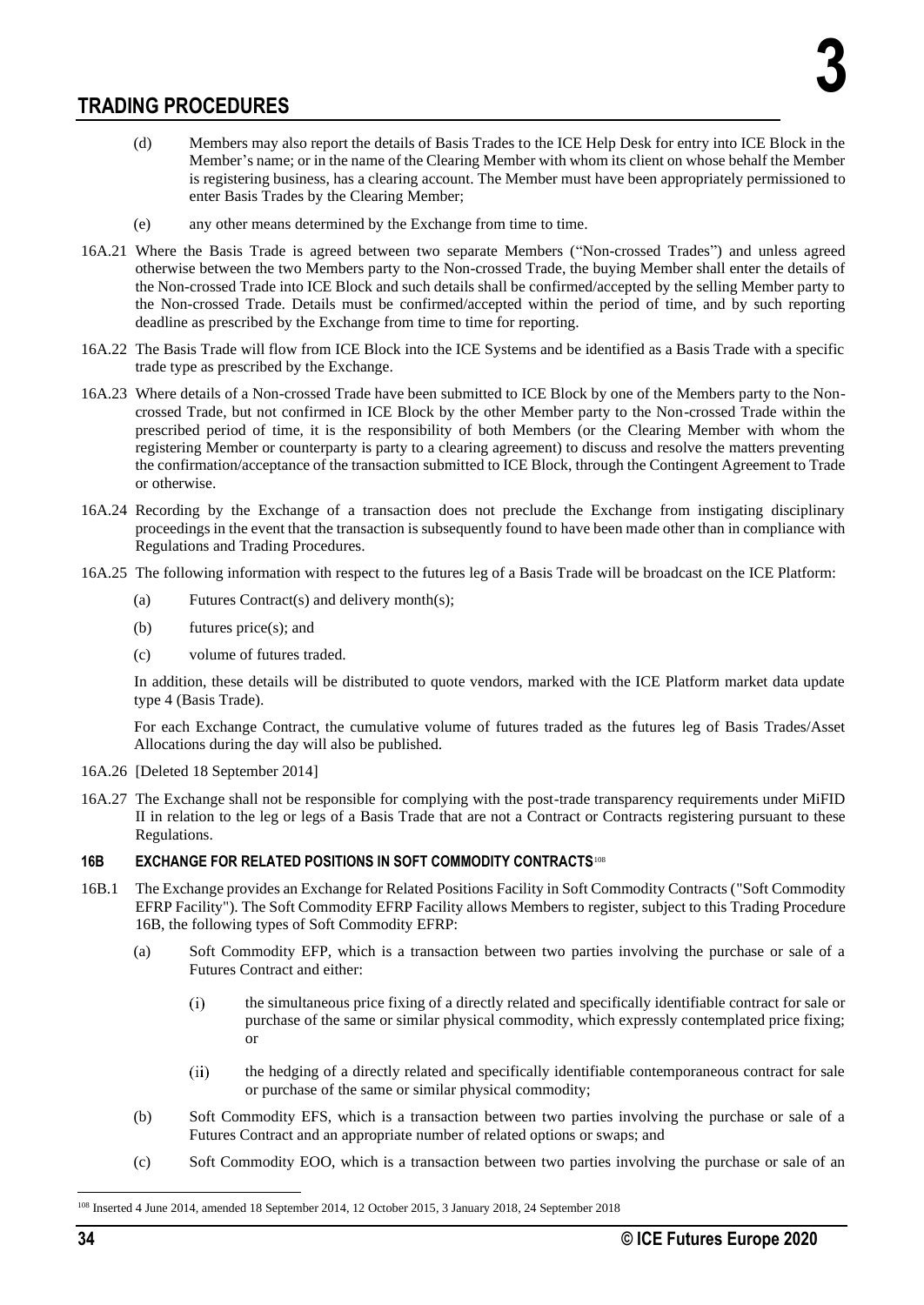Option Contract and an appropriate number of related options,

(together, "Soft Commodity EFRPs").

- 16B.2 Soft Commodity EFRPs may be transacted only in respect of Contracts which have been designated by the Exchange from time to time for that purpose and published from time to time by notice posted on the Market. Soft Commodity EFRPs are not permitted in a delivery month of a designated contract which has never traded.
- 16B.3 Any Member is permitted to register Soft Commodity EFRPs, subject only to the Member having in place arrangements for the registration of the Contract leg of the Soft Commodity EFRP via a Member holding a relevant trading right (the "Soft Commodity EFRP registering Member") to trade such Contract.
- 16B.3A The following approaches to the construction of hedge ratios for Soft Commodity EFSs and Soft Commodity EOOs are considered acceptable:
	- (a) Soft Commodity EFS: OTC swaps or options conforming to ISDA standards in relation to cocoa, robusta coffee, raw sugar, white sugar, feed wheat or in relation to a direct product of such commodity, against the relevant Soft Commodity Futures Contract - a method which is based on the quantity of the commodity or a direct product of such commodity underlying the swap or options position relative to the quantity of the commodity underlying the Soft Commodity Futures Contract; and
	- (b) Soft Commodity EOO: OTC options conforming to ISDA standards in relation to cocoa, robusta coffee, raw sugar, white sugar, feed wheat or in relation to a direct product of such commodity, against the relevant Soft Commodity Options Contract - a method which is based on the quantity of the commodity or a direct product of such commodity underlying the OTC option position relative to the quantity of the commodity underlying the Soft Commodity Options Contract.
- 16B.3B Where a hedge ratio differs from the relevant method stipulated in Trading Procedure 16B.3A, the Member who is reporting the trade is required to seek approval from the Exchange and to justify the method in advance of submission.
- 16B.4 A Soft Commodity EFRP may be registered only during the trading hours of the Contract concerned, as published by the Exchange from time to time by notice posted on the Market.
- 16B.5 When a Member accepts a Soft Commodity EFRP order, he must record the order details set out in Trading Procedure 16B.7 and, in addition, the details prescribed by  $(a) - (c)$  below, on an order record. Where a Member employs an electronic system for order routing, such details must be recorded electronically:
	- (a) time of order receipt;
	- (b) identity of individual organising the Soft Commodity EFRP; and
	- (c) time stamp (at time of organisation).

All information required to be retained by the Soft Commodity EFRP registering Member, pursuant to this Trading Procedure 16B.5, must be retained by the Member for five years.

- 16B.6 The Soft Commodity EFRP registering Member is responsible for assigning the price of the Contract leg(s) of the Soft Commodity EFRP.
- 16B.7 In relation to Soft Commodity EFPs, the following details must be submitted via the ICE Platform by the Soft Commodity EFRP registering Member:
	- (a) Contract in which the Soft Commodity EFRP is being transacted;
	- (b) delivery month(s);
	- (c) agreed futures price(s);
	- (d) number of lots of each Contract; and
	- (e) counterparty Member mnemonic.

In addition, and subject to Rule F.5.C(c), the Soft Commodity EFRP registering Member must retain, in an easily accessible form that can be audited by the Exchange, documentary evidence of the following information:

either

 $(i)$ a copy of the physical contract itself, if this was transacted at a specific outright price. The date of the physical contract must be the same as the date of registration of the futures leg;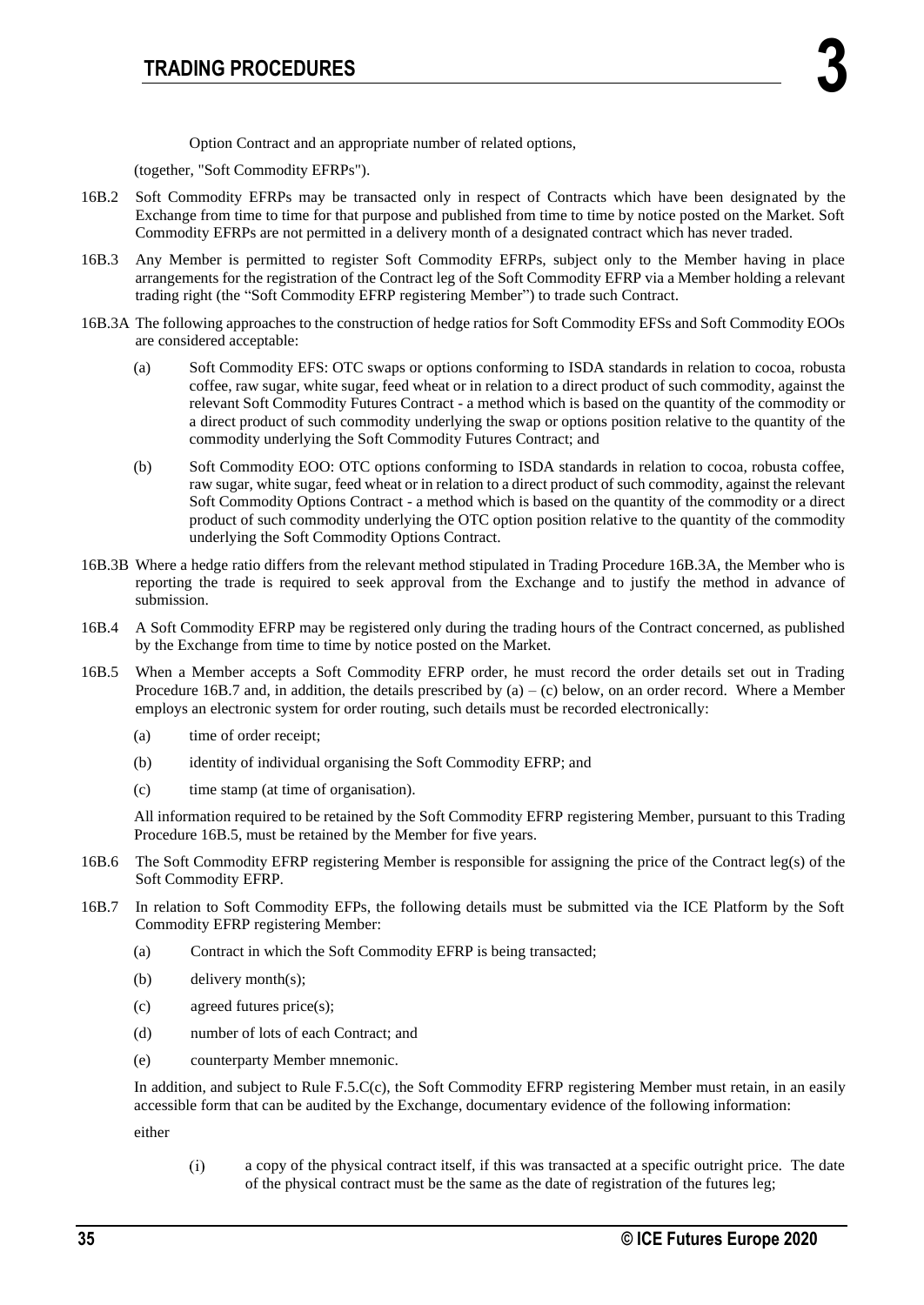or

a copy of a price-fixation confirmation, together with a copy of the directly related contract which  $(ii)$ shows the price differential or ratio at which the contract was transacted. The date of the pricefixation confirmation must be the same as the date of registration of the futures leg;

and

- $(iii)$ that the price (plus premium, less discount, or multiplied by ratio) equates to the price at which the Soft Commodity EFP was transacted;
- that the futures delivery month referred to in the physical contract or price-fixation confirmation  $(iv)$ is the same as that for which the Soft Commodity EFP was registered; and
- $(v)$ that the physical contract or price-fixation confirmation relates to at least the equivalent amount of the underlying commodity or a related commodity.
- 16B.7A In relation to Soft Commodity EFSs, the following details must be submitted via the ICE Platform by the Soft Commodity EFRP registering Member:
	- (a) Futures Contract in which the Soft Commodity EFS is being transacted;
	- (b) delivery month;
	- (c) agreed futures price; and
	- (d) number of lots of each Futures Contract.

In addition, the Soft Commodity EFRP registering Member must retain, in an easily accessible form that can be audited by the Exchange, a copy of the relevant ISDA agreement (the "ISDA Agreement") or the relevant confirmation which forms part of the ISDA Agreement.

The following information should be contained in the documentary evidence:

- $(i)$ the price formulae of the swap or OTC option;
- $(ii)$ the termination/maturity date;
- $(iii)$ the effective (start) date of the swap or OTC option;
- $(iv)$ the quantity of the swap or OTC option position relating to the underlying commodity or the direct product of such commodity; and
- $(v)$ the referenced futures delivery month.
- 16B.7B In relation to Soft Commodity EOOs, the following details must be submitted via the ICE Platform by the Soft Commodity EFRP registering Member:
	- (a) Options Contract in which the Soft Commodity EOO is being transacted;
	- (b) Options Contract expiry month;
	- (c) agreed strike price and premium; and
	- (d) number of lots of each Options Contract.

In addition, the Soft Commodity EFRP registering Member must retain, in an easily accessible form that can be audited by the Exchange, a copy of the relevant ISDA Agreement or the relevant confirmation which forms part of the ISDA Agreement.

The following information should be contained in the documentary evidence:

- the price formulae of the OTC option;  $(vi)$
- $(vii)$ the termination date;
- $(viii)$ the start date;
- $(ix)$ the quantity of the position relating to the underlying commodity or the direct product of such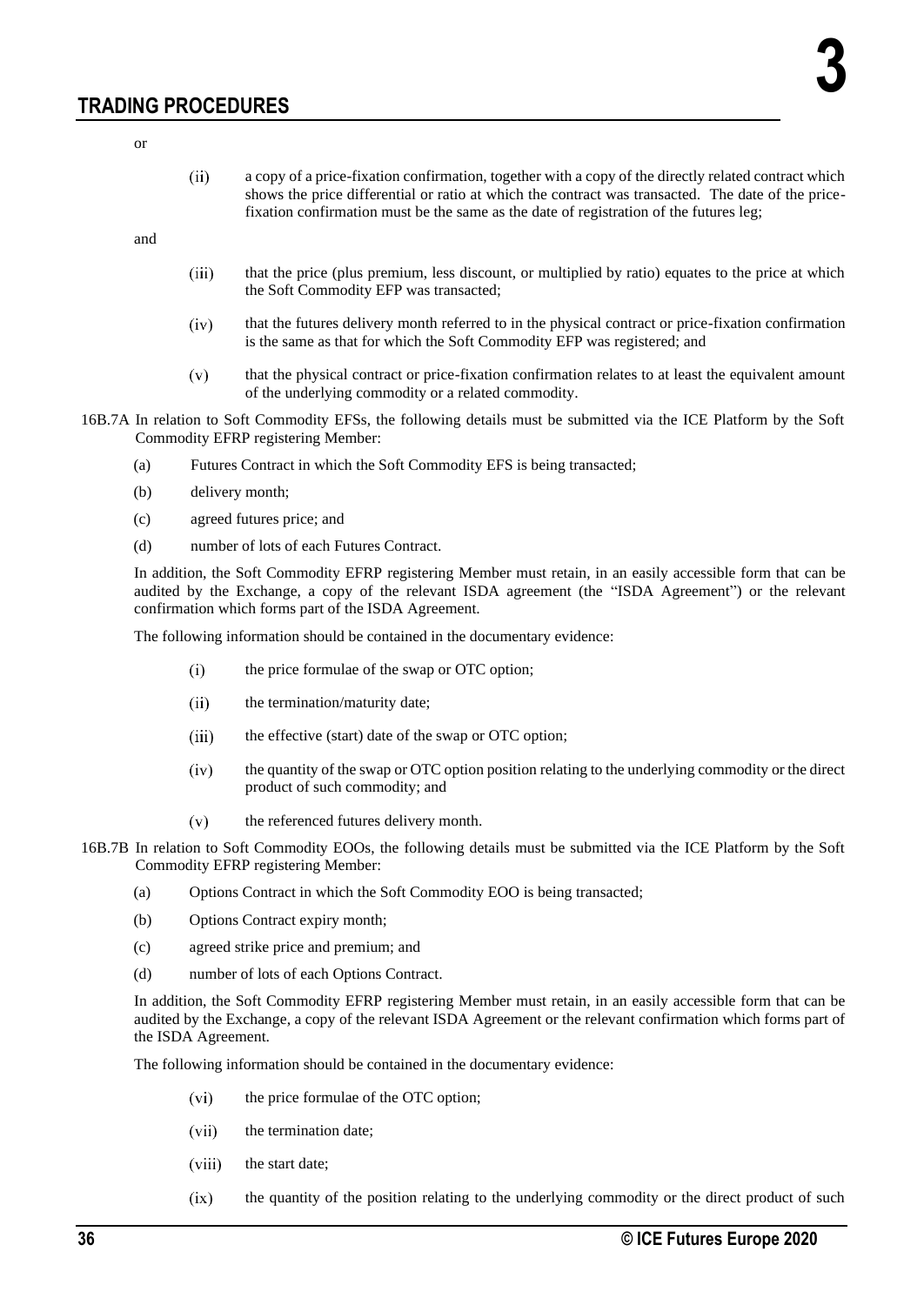commodity; and

- $(x)$ the referenced options expiry month.
- 16B.8 Details of a Soft Commodity EFRP transaction must be reported to the Exchange through the ICE Block facility by the Soft Commodity EFRP registering Member as soon as practicable. In any event, details of the Soft Commodity EFRP must be submitted by the Soft Commodity EFRP registering Member within fifteen minutes of agreeing to register the Soft Commodity EFRP. Members must not delay submission of a Soft Commodity EFRP. If the Exchange is not satisfied that all such details are valid, it may, in its discretion, void the Soft Commodity EFRP. The registering Member will then receive confirmation of the details of the trade.
- 16B.10 Soft Commodity EFRPs must be reported to the Exchange through the ICE Block facility by:
	- (a) the Member itself;
		- (i) Where a General Participant Member registers a Soft Commodity EFRP with or on behalf of a client who is not a Member, it must comply with all applicable laws, including in relation to suitability and appropriateness;
		- (ii) In the case of a Trade Participant or an Individual Participant, the Soft Commodity EFRP must be in respect of business for its own account and the proposed counterparty to the Soft Commodity EFRP pursuant to the Contingent Agreement to Trade must be another Member;
	- (b) a Member's Representative; where they have been authorised by the Member they represent, and have been granted permission by the Exchange to access the ICE Block facility, having completed such form of enrolment as may be prescribed by the Exchange from time to time;
	- (c) an ICE Block Member; where the ICE Block Member has the permission from its own Clearing Member or its client's Clearing Member(s) to execute business on its own account or on the client's behalf;
	- (d) Members may also report the details of Soft Commodity EFRPs to the ICE Help Desk for entry into ICE Block in the Member's name; or in the name of the Clearing Member with whom its client on whose behalf the Member is executing business, has a clearing account. The Member must have been appropriately permissioned to enter Soft Commodity EFRPs by the Clearing Member;
	- (e) any other means determined by the Exchange from time to time.
- 16B.11 Where the Soft Commodity EFRP is agreed between two separate Members ("Non-crossed Trades") and unless agreed otherwise between the two Members party to the Non-crossed Trade, the buying Member shall enter the details of the Non-crossed Trade into ICE Block and such details shall be confirmed/accepted by the selling Member party to the Non-crossed Trade. Details must be confirmed/accepted within the period of time, and by such reporting deadline as prescribed by the Exchange from time to time for reporting.
- 16B.12 The Soft Commodity EFRP will flow from ICE Block into the ICE Systems and be identified as a Soft Commodity EFRP with a specific trade type as prescribed by the Exchange.
- 16B.13 Where details of a Non-crossed Trade have been submitted to ICE Block by one of the Members party to the Noncrossed Trade, but not confirmed in ICE Block by the other Member party to the Non-crossed Trade within the prescribed period of time, it is the responsibility of both Members (or the Clearing Member with whom the registering Member or counterparty is party to a clearing agreement) to discuss and resolve the matters preventing the confirmation/acceptance of the transaction submitted to ICE Block, through the Contingent Agreement to Trade or otherwise.
- 16B.14 The following information with respect to the Contract leg of a Soft Commodity EFRP will be broadcast on the ICE Platform:
	- Futures Contract(s) and delivery month(s) or Options Contract(s) and expiry months; and
	- Volume of such Futures Contracts or Options Contracts traded.

In addition, these details will be distributed to quote vendors, marked with the ICE Platform market data update type E (for Soft Commodity EFPs), S (for Soft Commodity EFSs) or Q (for Soft Commodity EOOs).

For each Contract, the cumulative volume traded as the Contract leg of Soft Commodity EFRPs posted during the day will also be published.

16B.15 Recording by the Exchange of a transaction does not preclude the Exchange from instigating disciplinary proceedings in the event that the transaction is subsequently found to have been made other than in compliance with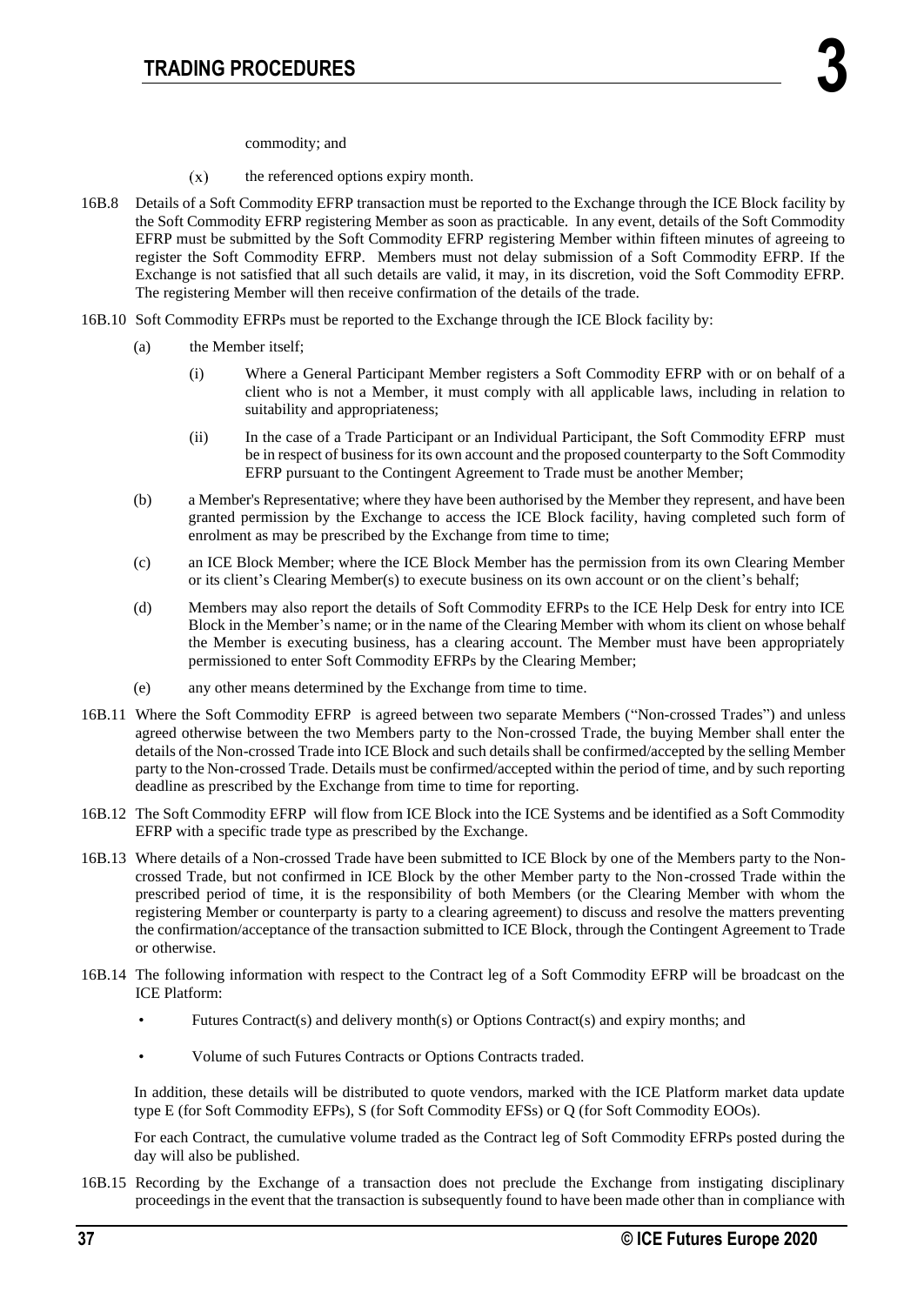the Regulations and Trading Procedures.

- 16B.16 All information required to be retained by the Soft Commodity EFRP registering Member, pursuant to Trading Procedures 16B.7, 16B.7A and 16B.7B, must be retained by the Member for five years. If the Soft Commodity EFRP registering Member is not directly responsible for the registration of the physical leg of the Soft Commodity EFRP, he must have appropriate arrangements in place with the party submitting/registering the physical leg such that the information in Trading Procedures  $16B.7(i) - (v)$ ,  $16B.7A(i) - (v)$  and  $16B.7B(i) - (v)$  above can be provided promptly to the Exchange.
- 16B.17 The Exchange shall not be responsible for complying with the post-trade transparency requirements under MiFID II in relation to the leg or legs of a Soft Commodity EFRP that are not a Contract or Contracts registered pursuant to these Regulations.

## **16C ASSET ALLOCATIONS**<sup>109</sup>

- 16C.1 The Exchange provides an Asset Allocation Facility which allows Members to register, subject to this Trading Procedure 16C, Transactions involving a specified combination(s) of two Exchange Contracts in an appropriate ratio. For the purposes of these Trading Procedures such Transactions are called "Asset Allocations".
- 16C.2 Any Member is permitted to register Asset Allocations, subject only to the Member having in place arrangements for the registration of the individual legs of the Asset Allocation via a Member approved under Rule B.6 (the "Asset Allocation registering Member") to trade the Asset Allocation Exchange Contracts.
- 16C.3 An Asset Allocation may be registered only during the trading hours of each Futures or Options Contracts concerned, as published by the Exchange from time to time by notice posted on the Market.
- 16C.4 Asset allocations may be transacted only in Exchange Contracts which have been designated by the Exchange for that purpose. Such designations are published, from time to time by Notice posted on the Market. The Asset Allocation Facility can be used in respect of a delivery month for a Futures Contract, or an expiry month for an Options Contract on any Trading Day up to and including the business day preceding the Last Trading Day of that delivery month or expiry month.
- 16C.5 The Asset Allocation registering Member is responsible for assigning the price of the individual legs of an Asset Allocation. Prices of the individual legs must be at the level trading on the ICE Platform at the time the Asset Allocation is submitted for registration, as specified in Trading Procedure 3.1.2, or within the price parameters as defined by the Exchange from time to time. In the event that no trade has occurred in the relevant delivery month or expiry month on that day at the time the Asset Allocation is submitted for registration, the price of the individual legs of the Asset Allocation must be within the price parameters as defined by the Exchange from time to time.
- 16C.6 The hedge ratio considered acceptable will be either:
	- (a) for contracts of similar duration or asset class (e.g. Long Gilt Futures versus 10yr Eris Interest Rate Futures): nominal value for nominal value (currency converted if applicable); or
	- (b) for futures contracts of different duration along the same yield curve (e.g. Short Sterling Futures versus Long Gilt Future) or different yield curve (e.g. 5yr Eris Interest Rate Futures versus Long Gilt Futures): a method based upon the ratio of the relative value of basis point shifts in the yield curve for, the two futures contracts; or
	- (c) for strips of contracts versus longer duration contracts (e.g. Short Sterling versus 2yr Eris Interest Rate Futures) a method based upon the ratio of the relative aggregate value of basis point shifts in the yield curve of the two sides of the Asset Allocation: or
	- (d) for options contracts with different contract codes along the same yield curve (e.g. Option on Three Month Sterling versus Option on Three Month Sterling 2yr Mid-Curve) or different yield curve (Option on Three Month Sterling versus Option on Three Month Euribor®): a method based upon relative delta value of the two options legs.

Where a hedge ratio differs from such methods, the Member who is reporting the trade (see Trading Procedure 16C.10) is required to seek approval from the Exchange and justify the method employed in advance of such submission.

16C.7 In respect of each Asset Allocation submitted, the Member accepting the Asset Allocation order must record the order details prescribed by Trading Procedure 3.1.2 and where a Member employs an electronic system for order

<sup>109</sup> Inserted on 3 June 2016; Amended 14 February 2018, 24 September 2018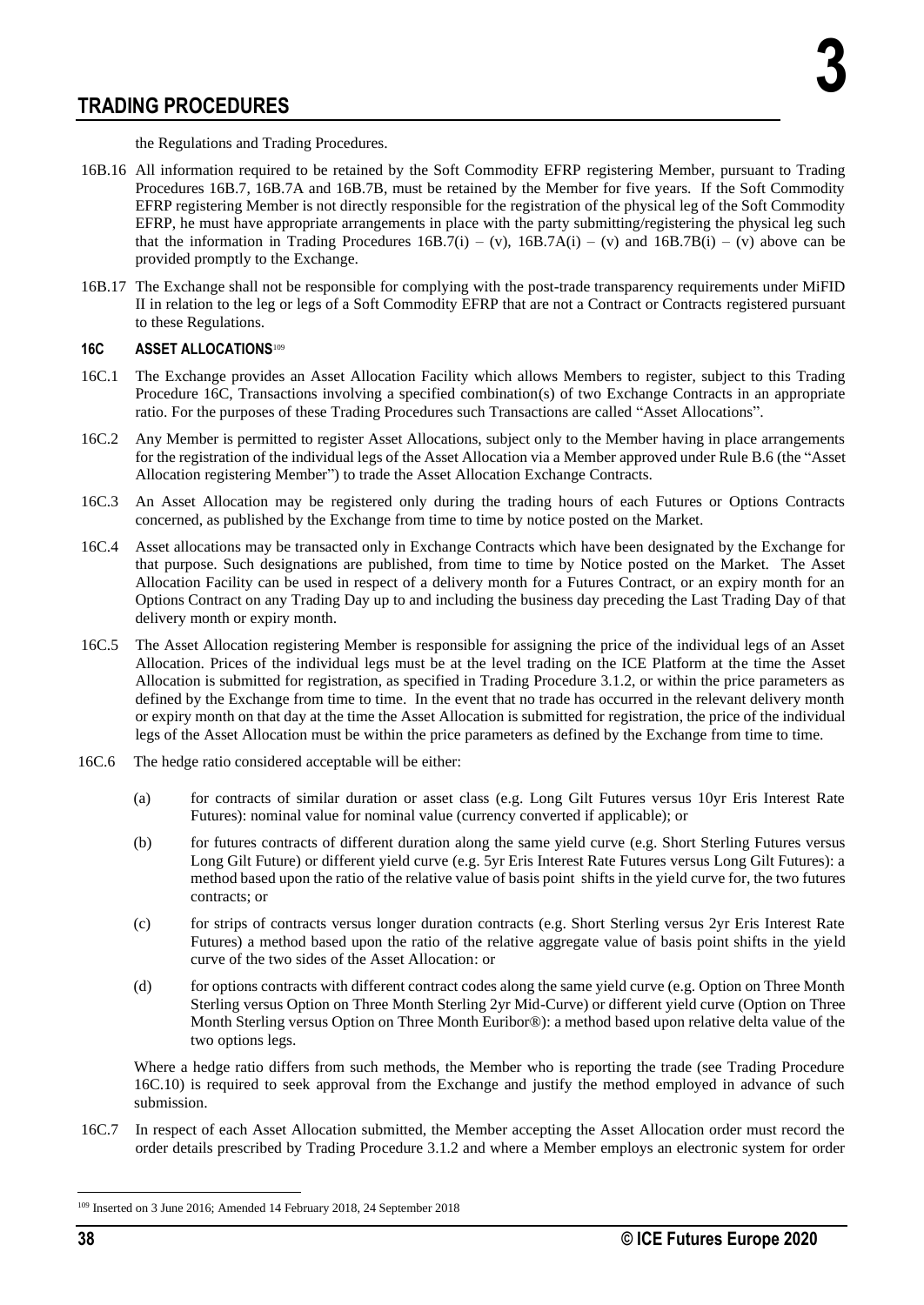routing, details prescribed in Trading Procedure 3.1.2 must also be recorded electronically.

- 16C.8 All information required to be retained by the Asset Allocation registering Member, pursuant to Trading Procedure 3.1.2, must be retained by the Member for five years.
- 16C.9 The Asset Allocation details set out in Trading Procedure 3.1.2 must be submitted to the Exchange as soon as practicable. The period of time for the submission of an Asset Allocation to the Exchange commences as soon as verbal agreement on the terms of the Asset Allocation is reached between the parties to the Asset Allocation. In any event, details of the Asset Allocation must be submitted by the Asset Allocation registering Member within fifteen minutes of the time at which the Asset Allocation was agreed off-exchange (the cleared part of which being subject to a Contingent Agreement to Trade). Members must not delay submission of an Asset Allocation. Failure to meet such reporting timelines may constitute a breach of the Rules.
- 16C.10 The Exchange may check the Asset Allocation details submitted to ICE Block and, if the Exchange is not satisfied that all such details are valid, it may, in its absolute discretion, void the Asset Allocation. A decision by the Exchange to void an Asset Allocation is final.
- 16C.11 Asset Allocations must be reported to the Exchange through the ICE Block facility by:
	- (a) the Member itself;
		- (i) Where a General Participant Member registers an Asset Allocation with or on behalf of a client who is not a Member, it must comply with all applicable laws, including in relation to suitability and appropriateness.
		- (ii) In the case of a Trade Participant or an Individual Participant, the Asset Allocation must be in respect of business for its own account and the proposed counterparty to the Asset Allocation pursuant to the Contingent Agreement to Trade must be another Member.
	- (b) a Member's Representative; where they have been authorised by the Member they represent, and have been granted permission by the Exchange to access the ICE Block facility, having completed such form of enrolment as may be prescribed by the Exchange from time to time;
	- (c) an ICE Block Member; where the ICE Block Member has the permission from its own Clearing Member or its client's Clearing Member(s) to execute business on its own account or on the client's behalf;
	- (d) Members may also report the details of Asset Allocations to the ICE Help Desk for entry into ICE Block in the Member's name; or in the name of the Clearing Member with whom its client on whose behalf the Member is executing business, has a clearing account. The Member must have been appropriately permissioned to enter the Asset Allocation by the Clearing Member;
	- (e) any other means determined by the Exchange from time to time.
- 16C.12 Where the Asset Allocation is agreed between two separate Members ("Non-crossed Trades") and unless agreed otherwise between the two Members party to the Non-crossed Trade, the buying Member shall enter the details of the Non-crossed Trade into ICE Block and such details shall be confirmed/accepted by the selling Member party to the Non-crossed Trade. Details must be confirmed/accepted within the period of time prescribed by the Exchange for reporting.
- 16C.13 Where details of a Non-crossed Trade have been submitted to ICE Block by one of the Members party to the Noncrossed Trade, but not confirmed in ICE Block by the other Member party to the Non-crossed Trade within the prescribed period of time, it is the responsibility of both Members (or the Clearing Member with whom the registering Member or counterparty is party to a clearing agreement) to discuss and resolve the matters preventing the confirmation/acceptance of the transaction submitted to ICE Block, through the Contingent Agreement to Trade or otherwise.
- 16C.14 The Asset Allocation will flow from ICE Block into the ICE systems and be identified as an Asset Allocation with a specific trade type as prescribed by the Exchange.
- 16C.15 Upon request by the Exchange the Asset Allocation registering Member must produce satisfactory evidence that the Asset Allocation has been registered in accordance with the Rules and Trading Procedures. Asset Allocation registering Members must, therefore, be in a position to supply documentary evidence in connection with an Asset Allocation.
- 16C.16 Recording by the Exchange of an Asset Allocation does not preclude the Exchange from instigating disciplinary procedures in the event that the transaction is subsequently found to have been made other than in compliance with the Regulations, nor does it preclude the Clearing House from voiding or taking other action in relation an Asset Allocation.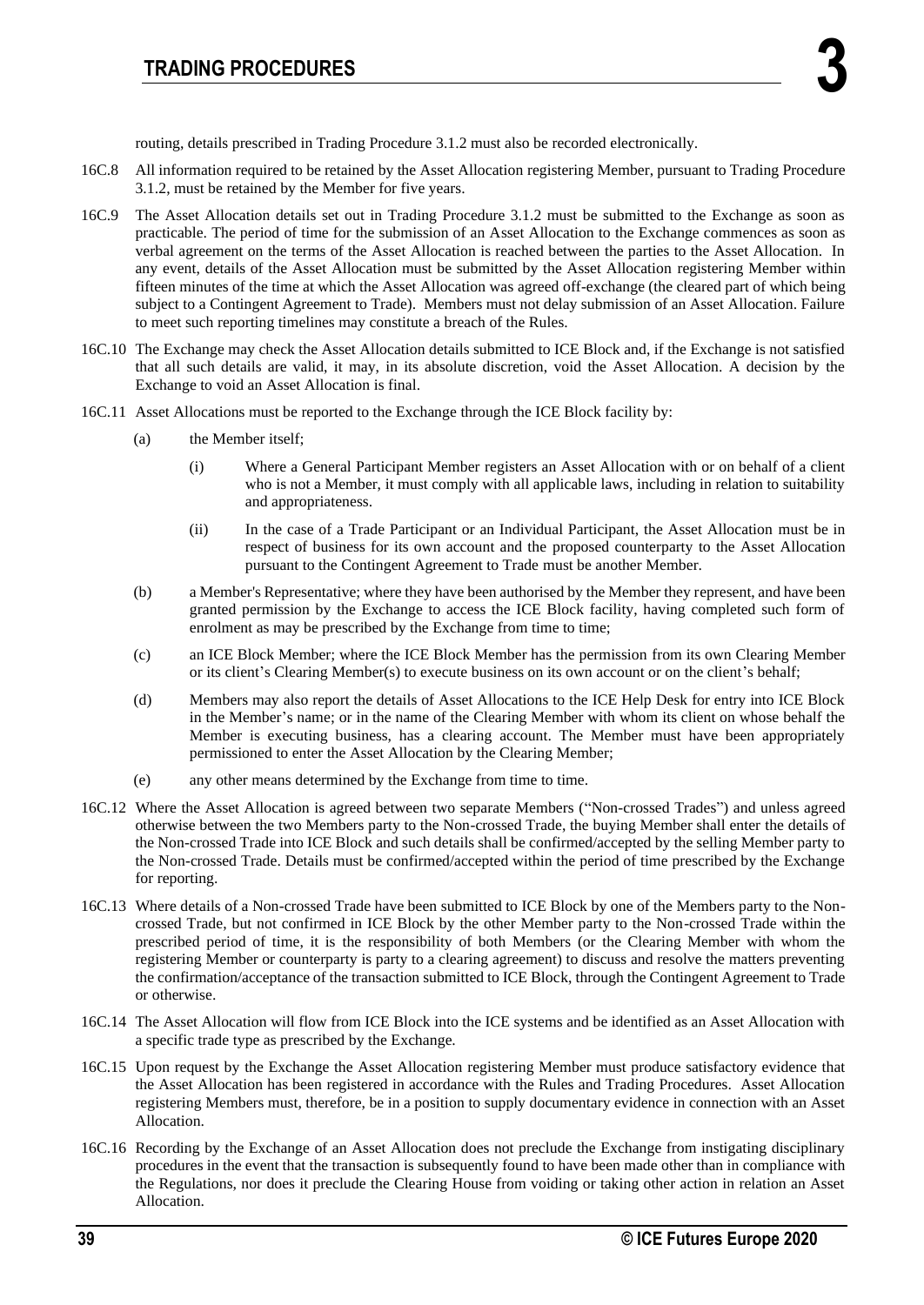- 16C.17 The following information with respect to the individual legs of the Asset Allocation will be broadcast on the ICE Platform:
	- (a) Futures Contracts and delivery month(s) or Options Contracts and expiry month(s);
	- (b) futures prices or option premia;
	- (c) volume of futures or options traded; and
	- (d) any futures reference and delta with respect to volatility trades

In addition, these details will be distributed to quote vendors, marked with ICE Platform market data update type "AA" (Asset Allocation Trade).

For each Exchange Contract, the cumulative volume of futures and options traded as Asset Allocations during the day will also be published.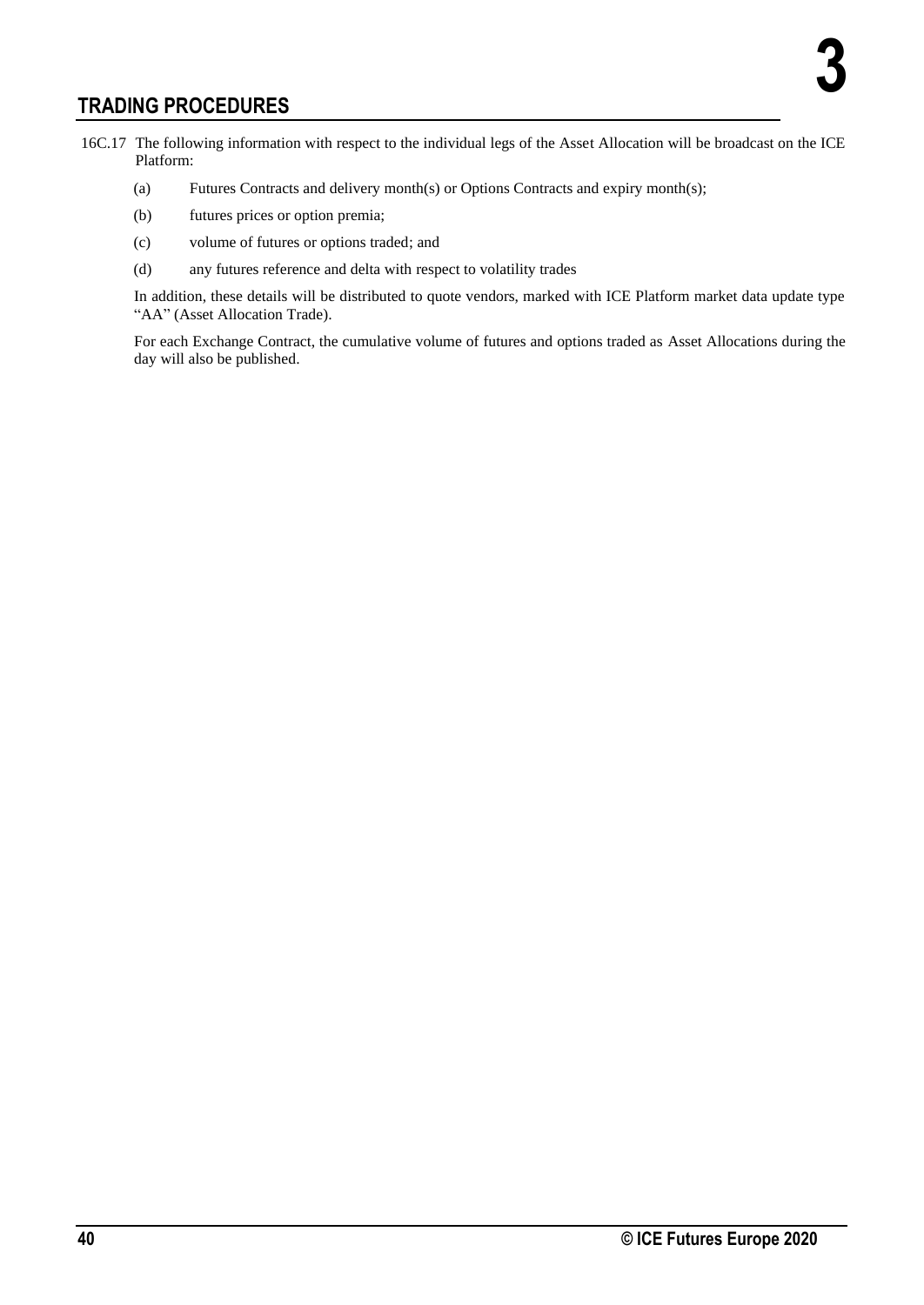## **SECTION 4: BLOCK TRADE PROCEDURES**

## **17 BLOCK TRADE PROCEDURES**<sup>110</sup>

- 17.1 Block Trades may take place:
	- (a) in respect of Contracts designated by the Exchange from time to time as Contracts that may be registered as Block Trades pursuant to the Regulation;
	- (b) only during such trading hours of the Block Trade Contract concerned and on such Trading Days as the Exchange may from time to time prescribe;
	- (c) in respect of a Contract, only when agreed by a Member who is approved to trade such a Contract under Rule B.6;
	- (d) only when agreed and reported in accordance with Rule F.7 and these Trading Procedures, and when price, volume and aggregation Rules are met; and
	- (e) in respect of Auction Block Contracts, pursuant to a Block Transparency Auction in accordance with Rule F.1.5C and these Trading Procedures.

Block Trades are not subject to Trading Procedures other than in this Section 4 or where specifically mentioned.

- 17.2 [Deleted 14 September 2004]
- 17.3 A Contingent Agreement to Trade in respect of a Block Trade must be reported to the Exchange through the ICE Block facility only by:
	- (a) the Member itself;
		- Where a General Participant Member or ICE Block Member registers a Block Trade with or on  $(i)$ behalf of a client who is not a Member or an ICE Block Member of the Exchange, it must comply with all applicable laws, including in relation to suitability and appropriateness.
		- $(ii)$ In the case of a Trade Participant or an Individual Participant (including Trade Participant ICE Block Members transacting own business), the Block Trade must be in respect of business for its own account.
		- $(iii)$ In the case of a Trade Participant or an Individual Participant the proposed counterparty to the Block Trade pursuant to the Contingent Agreement to Trade must be another Member or ICE Block Member (unless the Trade Participant or an Individual Participant is submitting a Block Trade arising out of a Directed Request For Quote).
	- (b) a Member's Representative; where they have been authorised by the Member they represent, and have been granted permission by the Exchange to access the ICE Block facility, having completed such form of enrolment as may be prescribed by the Exchange from time to time;
	- (c) an ICE Block Member; where the ICE Block Member has the permission from its own Clearing Member or its client's Clearing Member(s) to execute business on its own account or on the client's behalf;
	- (d) Members may also report the details of Block Trades to the ICE Help Desk for entry into ICE Block in the Member's name; or in the name of the Clearing Member with whom its client on whose behalf the Member is executing business, has a clearing account. The Member must have been appropriately permissioned to enter Block Trades by the Clearing Member;
	- (e) any other means determined by the Exchange from time to time,

<sup>110</sup> Amended 14 September 2004, 22 April 2005, 7 December 2005, 29 March 2006, 21 April 2006, 24 April 2006, 18 December 2007, Launch of ICE Clear 2008, 20 May 2011, 5 December 2011. 01 November 2013, 29 January 2014, 4 June 2014, 18 September 2014, 12 October 2015, 24 September 2018, 08 June 2020, 31 August 2020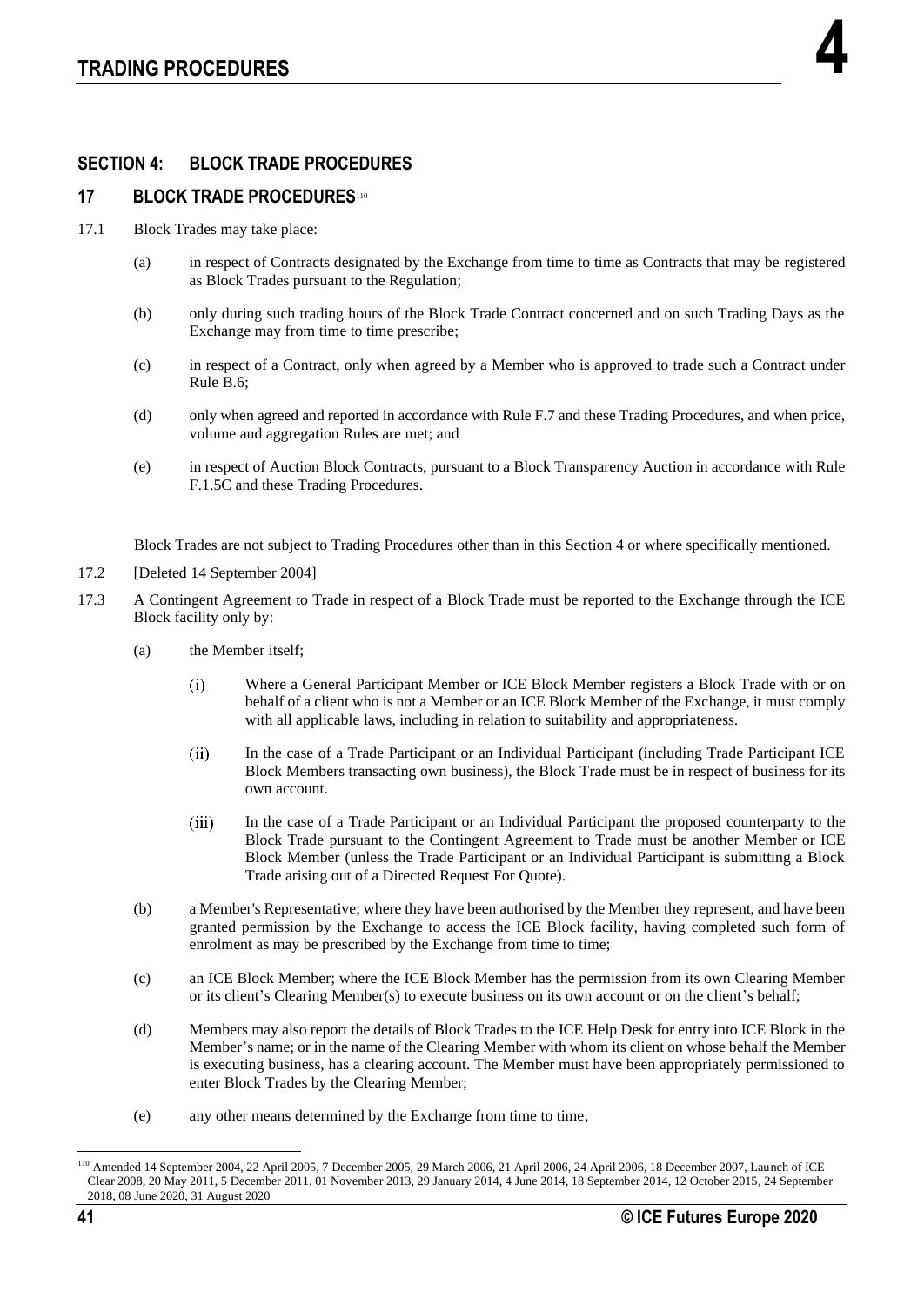in accordance with the reporting requirements in Trading Procedure 17.

**4**

Contingent Agreements to Trade in respect of Block Trades must be reported to the Exchange within a period of time, or by such reporting deadline as may be prescribed by the Exchange from time to time. Failure to meet such reporting timelines may constitute a breach of the Rules.

- 17.4 The period of time for the submission of a Contingent Agreement to Trade in respect of a Block Trade to the Exchange commences as soon as verbal agreement on the terms of the Contingent Agreement to Trade in respect of a Block Trade is reached between the parties thereto, and must be completed by such reporting deadline as the Exchange may prescribe from time to time.
- 17.5 Such time of commencement shall be recorded by the Members agreeing the Block Trade off-exchange (the cleared part of which being subject to a Contingent Agreement to Trade) on the order slip or electronic record of an order in accordance with the Regulations.
- 17.6 Members must not delay reporting a Contingent Agreement to Trade in respect of a Block Trade to the Exchange.
- 17.7 Where the Block Trade is agreed between two separate Members ("Non-crossed Trades") and unless agreed otherwise between the two Members party to the Non-crossed Trade, the buying Member shall enter the details of the Non-crossed Trade into ICE Block and such details shall be confirmed/accepted by the selling Member party to the Non-crossed Trade. Details must be confirmed/accepted within the period of time, and by such reporting deadline, as prescribed by the Exchange from time to time for reporting. This Rule 17.7 does not apply in respect of Auction Block Contracts.
- 17.8 The Exchange may check the Block Trade details submitted to ICE Block and, if the Exchange is not satisfied that all such details are valid, it may, in its absolute discretion, void or not accept the Block Trade.

A decision by the Exchange to void or not to accept a Block Trade is final.

- 17.9 Publication arrangements for Block Trades shall be prescribed by the Exchange from time to time. These may include deferred publication and non-publication in defined circumstances. Different arrangements may be prescribed for different Contracts and different sizes of Block Trade.
- 17.10 Upon acceptance, the Block Trade will flow from ICE Block into the ICE Systems and be identified as a Block Trade with a specific trade type as prescribed by the Exchange.
- 17.11 Where details of a Non-crossed Trade have been submitted to ICE Block by one of the Members party to the Noncrossed Trade, but not confirmed in ICE Block by the other Member party to the Non-crossed Trade within the prescribed period of time, it is the responsibility of both Members (or the Clearing Member with whom the registering Member or counterparty is party to a clearing agreement) to discuss and resolve the matters preventing the confirmation/acceptance of the transaction submitted to ICE Block, through the Contingent Agreement to Trade or otherwise.
- 17.12 Recording by the Exchange of a Block Trade does not preclude the Exchange from instigating disciplinary procedures in the event that the transaction is subsequently found to have been made other than in compliance with the Regulations, nor does it preclude the Clearing House from voiding or taking other action in relation to a Block Trade.
- 17.13 For the avoidance of doubt, this Section 17 also applies to Block Trades resulting from a Contingent Agreement to Trade agreed arising out of a Directed Request for Quote (as applicable).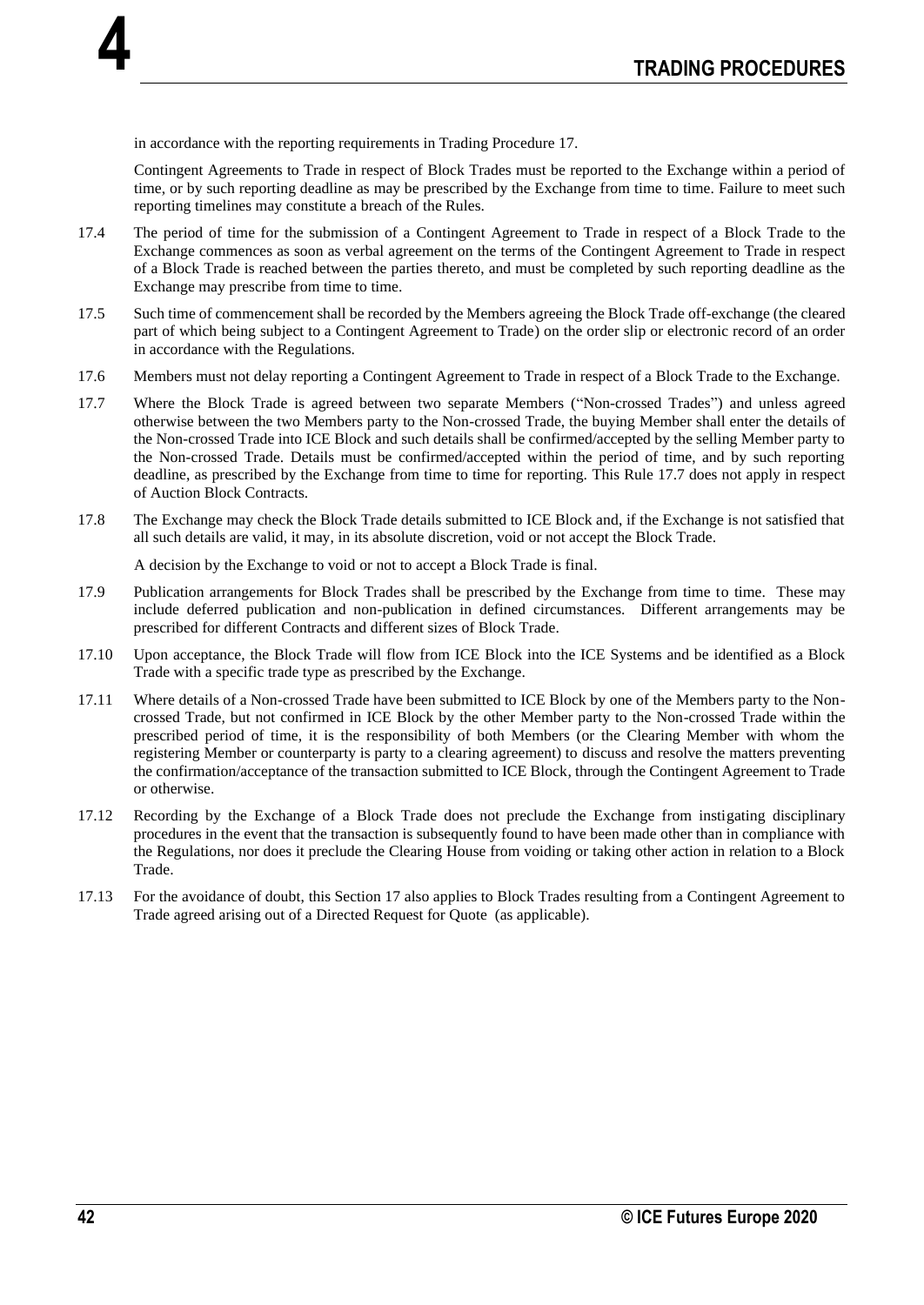## **SECTION 5: FOR RELATED MARKETS ("EFM") FACILITY**<sup>111</sup>

## **18 EFM PROCEDURES**<sup>112</sup>

- 18.1 EFM transactions (EFMs) may take place in respect of transactions in Contracts, and for those contract months which shall be specified by the Exchange from time to time, and are not subject to Trading Procedures other than this Section 5 unless specifically referred to.
- 18.2 EFMs must be reported to the Exchange through the ICE Block facility by:
	- (a) the Member itself;
		- $(i)$ Where a General Participant Member or ICE Block Member registers an EFM transaction with or on behalf of a client who is not a Member or an ICE Block Member of the Exchange, it must comply with all applicable laws, including in relation to suitability and appropriateness.
		- $(ii)$ In the case of a Trade Participant or an Individual Participant (including Trade Participant ICE Block Members transacting own business), the EFM must be in respect of business for its own account and the proposed counterparty to the EFM pursuant to the Contingent Agreement to Trade must be another Member or ICE Block Member.
	- (b) a Member's Representative; where they have been authorised by the Member they represent, and have been granted permission by the Exchange to access the ICE Block facility, having completed such form of enrolment as may be prescribed by the Exchange from time to time;
	- (c) an ICE Block Member; where the ICE Block Member has the permission from its own Clearing Member or its client's Clearing Member(s) to execute business on its own account or on the client's behalf;
	- (d) Members may also report the details of EFMs to the ICE Help Desk for entry into ICE Block in the name of the Clearing Member with whom such Member, or its client on whose behalf the Member is executing business, has a clearing account. The Member must have been appropriately permissioned to enter EFMs by the Clearing Member;
	- (e) any other means determined by the Exchange from time to time,

in accordance with the reporting requirements in Trading Procedure 18.

- 18.3 On the last day of trading of a contract month/date/group of dates, EFMs, may be reported to the Exchange by the times as specified by the Exchange from time to time.
- 18.4 Members may post an EFM by entering into ICE Block both the buy and sell sides of the trade as a crossed trade.
- 18.5 Where the EFM is agreed between two separate Members ("Non-crossed Trade") and unless agreed otherwise under the Contingent Agreement to Trade between the two Members party to the Non-crossed Trade, the buying Member shall enter the details of the Non-crossed Trade into ICE Block and such details shall be confirmed/accepted by the selling Member party to the Non-crossed Trade.
- 18.6 Where details of the Non-crossed Trade have been submitted to ICE Block by one of the Members party to the Noncrossed Trade, but not confirmed/accepted in ICE Block by the other Member party to the Non-crossed Trade, it is the responsibility of both such Members (or the Clearing Member with whom the registering Member is party to a clearing agreement) to discuss and resolve the matters preventing the confirmation/acceptance of the transaction submitted to ICE Block, through the Contingent Agreement to Trade or otherwise.
- 18.7 Members may also report the details of EFMs to the ICE Help Desk for entry into ICE Block in the name of the Clearing Member with whom such Member, or its client on whose behalf the Member is registering business, has a clearing account, if appropriately permissioned.
- 18.8 The EFM will flow from ICE Block into the ICE Systems and be identified as an EFM, as appropriate, with a specific trade type as prescribed by the Exchange.

<sup>111</sup> Inserted 5 December 2011, 29 January 2014, 24 September 2018

<sup>112</sup> Inserted 5 December 2011, 29 January 2014, 24 September 2018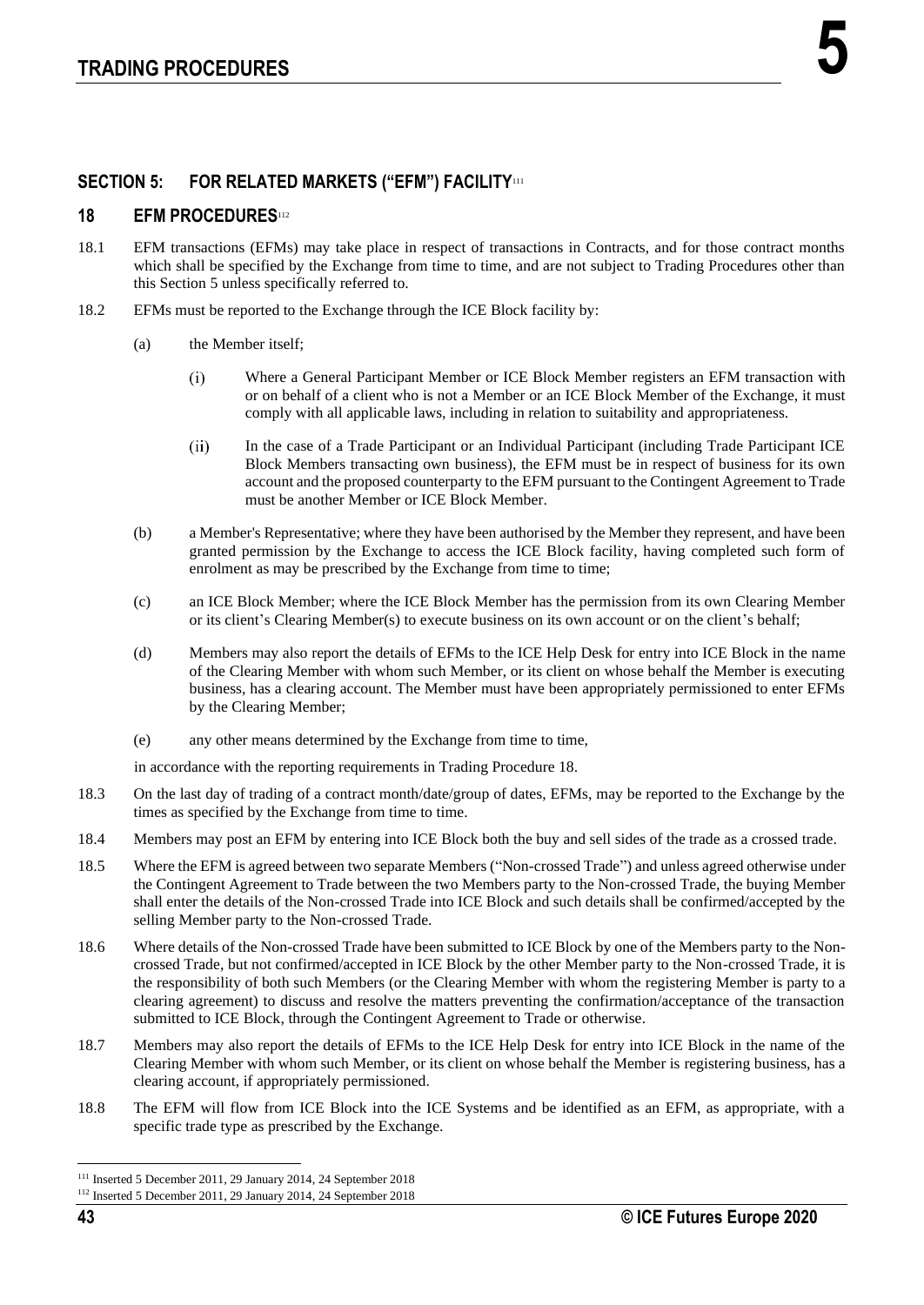- 18.9 The Exchange may check the EFM details submitted to ICE Block and, if the Exchange is not satisfied that all such details are valid, it may, in its absolute discretion, void the EFM.
- 18.10 A decision by the Exchange to void an EFM is final.
- 18.11 Recording by the Exchange of an EFM does not preclude the Exchange from instigating disciplinary procedures in the event that the transaction is subsequently found to have been made other than in compliance with the Regulations, nor does it preclude the Clearing House from voiding or taking other action in relation to an EFM.